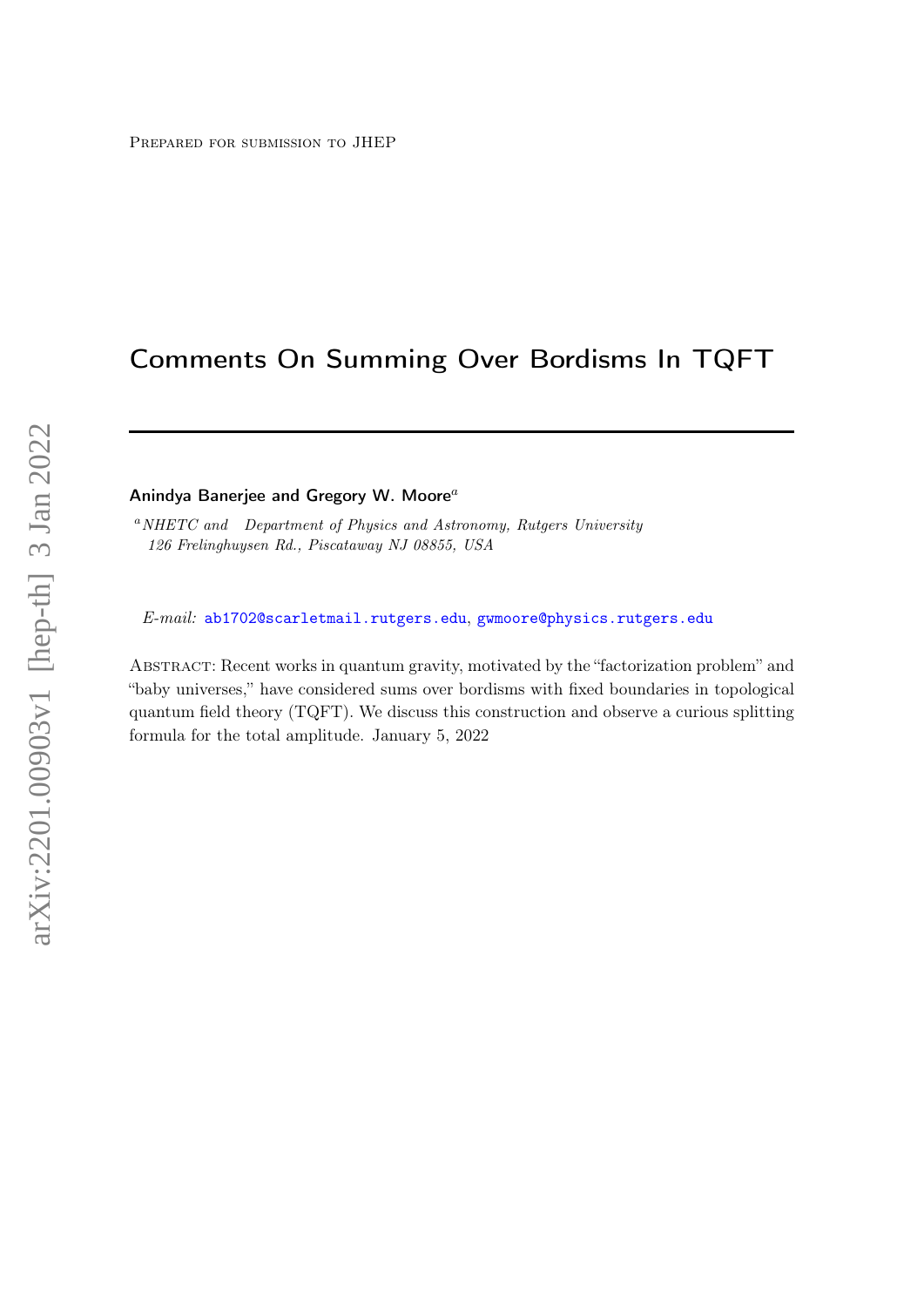### Contents

| 1           |                                                                          |       | <b>Statement Of The General Problem</b>                          | $\mathbf{1}$     |  |
|-------------|--------------------------------------------------------------------------|-------|------------------------------------------------------------------|------------------|--|
|             | 1.1                                                                      |       | Relation To The Work Of Marolf-Maxfield                          | $\overline{5}$   |  |
| $\bf{2}$    |                                                                          |       | One-Dimensional TQFT                                             | $\boldsymbol{9}$ |  |
| 3           |                                                                          |       | Two-Dimensional Closed TQFT                                      | 14               |  |
|             | 3.1                                                                      |       | The Vacuum To Vacuum Amplitude                                   | 15               |  |
|             | 3.2                                                                      |       | The Semisimple Case                                              | 15               |  |
|             |                                                                          | 3.2.1 | A Splitting Formula                                              | 18               |  |
|             |                                                                          | 3.2.2 | Generalization To C with dim $\mathcal{C} > 1$ .                 | 19               |  |
|             |                                                                          | 3.2.3 | <b>Adjoint Splitting</b>                                         | <b>20</b>        |  |
|             |                                                                          |       | 3.2.4 Relation To Coherent States In A Heisenberg Representation | <b>20</b>        |  |
|             | 3.3                                                                      |       | Non-Semisimple Theories                                          | 22               |  |
|             |                                                                          | 3.3.1 | $\mathbb{CP}^1$                                                  | 22               |  |
|             |                                                                          | 3.3.2 | $\mathbb{CP}^2$                                                  | 25               |  |
|             |                                                                          | 3.3.3 | Some Remarks On The General Non-Semisimple Case                  | 28               |  |
| 4           |                                                                          |       | $d=2$ Open-Closed TQFT                                           | 29               |  |
|             | 4.1                                                                      |       | Very Simplest Case                                               | 29               |  |
|             | 4.2                                                                      |       | Some Extensions Of The Result                                    | 35               |  |
|             | 4.3                                                                      |       | What Is This Mathematical Structure?                             | 38               |  |
| $\bf{5}$    | <b>Higher Dimensions</b>                                                 |       |                                                                  | 40               |  |
| 6           | <b>Future directions</b><br>41                                           |       |                                                                  |                  |  |
|             | A Bell Polynomials<br>42                                                 |       |                                                                  |                  |  |
|             | B Action of $b_{\vee}^m$ On Symmetric Products<br>43                     |       |                                                                  |                  |  |
| $\mathbf C$ | Simple Remark On Multi-Linear Functionals<br>44                          |       |                                                                  |                  |  |
|             | D Comparison Of Terminology Of This Paper And The Previous Literature 44 |       |                                                                  |                  |  |

### <span id="page-1-0"></span>1 Statement Of The General Problem

A long-standing question in quantum theories of gravity has been the question of whether, and how, one should sum over topologies of spacetime in the path integral [\[4,](#page-46-0) [5,](#page-46-1) [11,](#page-47-0) [14,](#page-47-1) [19\]](#page-47-2). Some recent literature in quantum gravity has considered a modification of topological field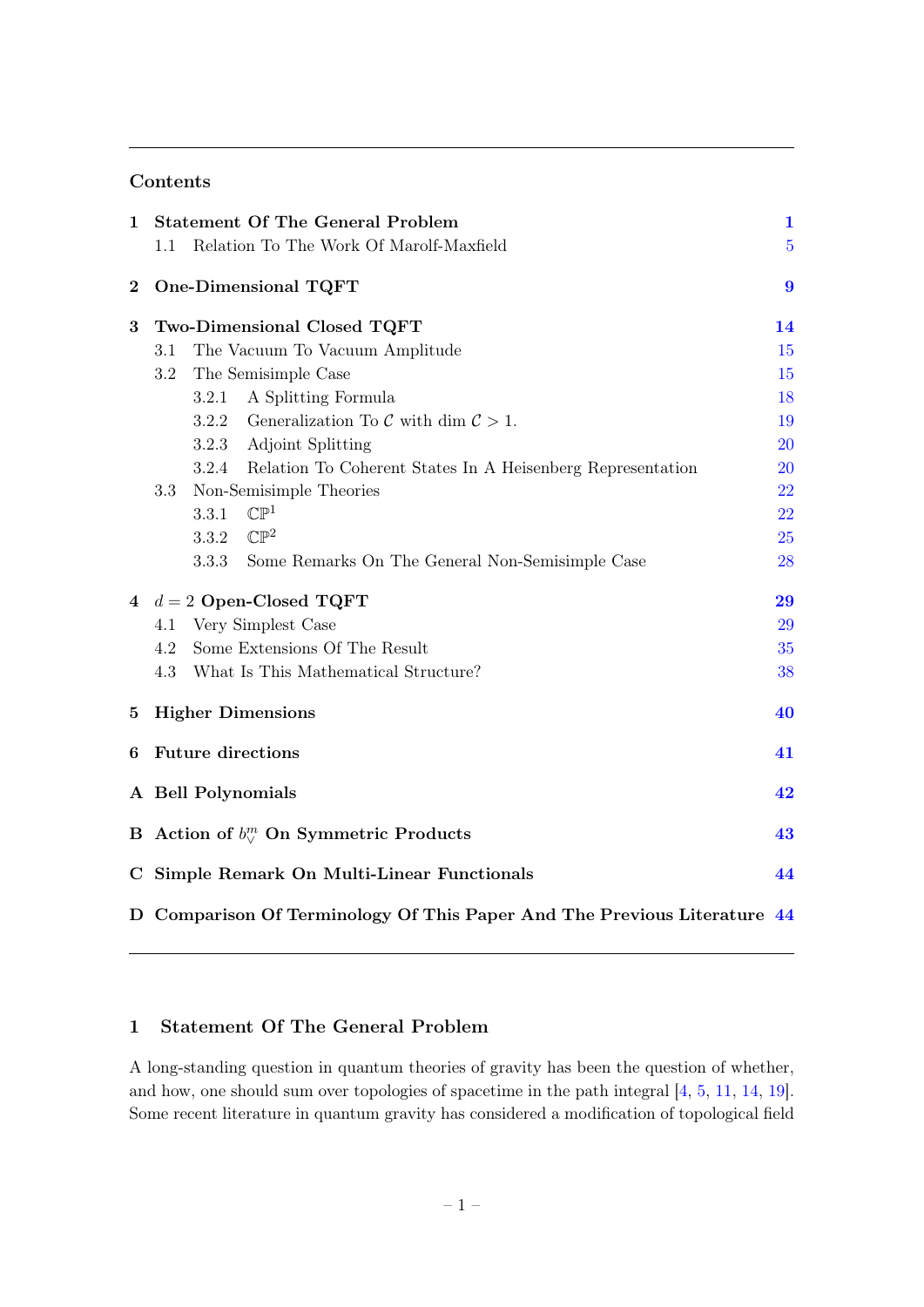theory wherein the amplitudes, between fixed in and outgoing boundaries are defined by the sum over all the bordisms that fill in those boundaries [\[3,](#page-46-2) [13,](#page-47-3) [17,](#page-47-4) [22\]](#page-47-5). While it is a standard idea in physics to sum over topologies, the sum in the context of topological field theory has not been considered before in the mathematical literature on topological field theory, as far as we are aware.  $\frac{1}{1}$  $\frac{1}{1}$  $\frac{1}{1}$  In this paper we make a few observations about the sum over topologies in low-dimensional TQFT's and in particular observe an interesting splitting formula for the total amplitude.<sup>[2](#page-2-1)</sup>

The general problem may be stated as follows: We consider a general d-dimensional TQFT in the sense of Atiyah and Segal.<sup>[3](#page-2-2)</sup> It is therefore expressed as a functor

$$
\mathcal{Z}: \mathfrak{B}\mathfrak{ov} \to \mathfrak{C} \tag{1.1}
$$

Here  $\mathfrak{B}$ or $\mathfrak{d} = \text{Bord}_{\langle d,d-1 \rangle}(\mathcal{F})$  denotes a monoidal category whose objects are  $(d-1)$ dimensional manifolds and morphisms are d-dimensional bordisms. The manifolds are endowed with background fields  $\mathcal{F}$ . <sup>[4](#page-2-3)</sup> The target category  $\mathfrak C$  is in general just a symmetric monoidal d-category, but for simplicity we will only consider the "top three levels" of the categories. In this paper partition functions are valued in a field  $\kappa$  and state spaces associated to a  $(d-1)$ -dimensional manifold are vector spaces over  $\kappa$ . We will briefly encounter the third categorical level in the 2d open-closed case where we use the category B of boundary conditions. We will refer to  $Z$  as the seed TQFT.

We now consider the following question: Fix in-going and out-going objects  $X_{\text{in}}$  and  $X_{\text{out}}$  in the bordism category and consider the sum

<span id="page-2-4"></span>
$$
\mathcal{A}(X_{\text{in}}, X_{\text{out}}) := \sum_{Y:X_{\text{in}} \to X_{\text{out}}} \frac{1}{|\text{Aut}(Y)|} \mathcal{Z}(Y) . \tag{1.2}
$$

which we will refer to as the *summed amplitude*. Here we divide the order of the group of automorphisms of the isomorphism type of Y .

Importantly, when dividing by the automorphism group we confine this group to automorphisms which are the identity on the boundaries. This combinatorial rule is extremely important. It is implicitly assumed in [\[3,](#page-46-2) [13,](#page-47-3) [17,](#page-47-4) [22\]](#page-47-5), so we will work with it. See Figure 1. It might be of interest to relax the constraint of the identity on the boundary, but we will not do so in this paper.

<span id="page-2-0"></span> $1$ Of course, it is absolutely standard in topological string theory to sum over all bordisms from the emptyset to itself, i.e. the vacuum amplitude. But that is the trivial part of the present story.

<span id="page-2-1"></span><sup>&</sup>lt;sup>2</sup>We use the term "splitting formula" and not the more natural term "factorization formula" because the latter term has a different meaning in the quantum gravity literature.

<span id="page-2-2"></span><sup>3</sup>This approach to quantum field theory is explained in pedagogical terms in many many references. In this paper we will be drawing heavily on the description of the two-dimensional case in [\[2,](#page-46-3) [24\]](#page-48-0). We therefore recommend that exposition.

<span id="page-2-3"></span><sup>&</sup>lt;sup>4</sup>We use the term "background field" in the sense explained in [\[16\]](#page-47-6). Thus a background field could be a bundle with connection, or a tangential structure like an orientation or (s)pin structure. We call a bordism "connected" if the underlying manifold is connected.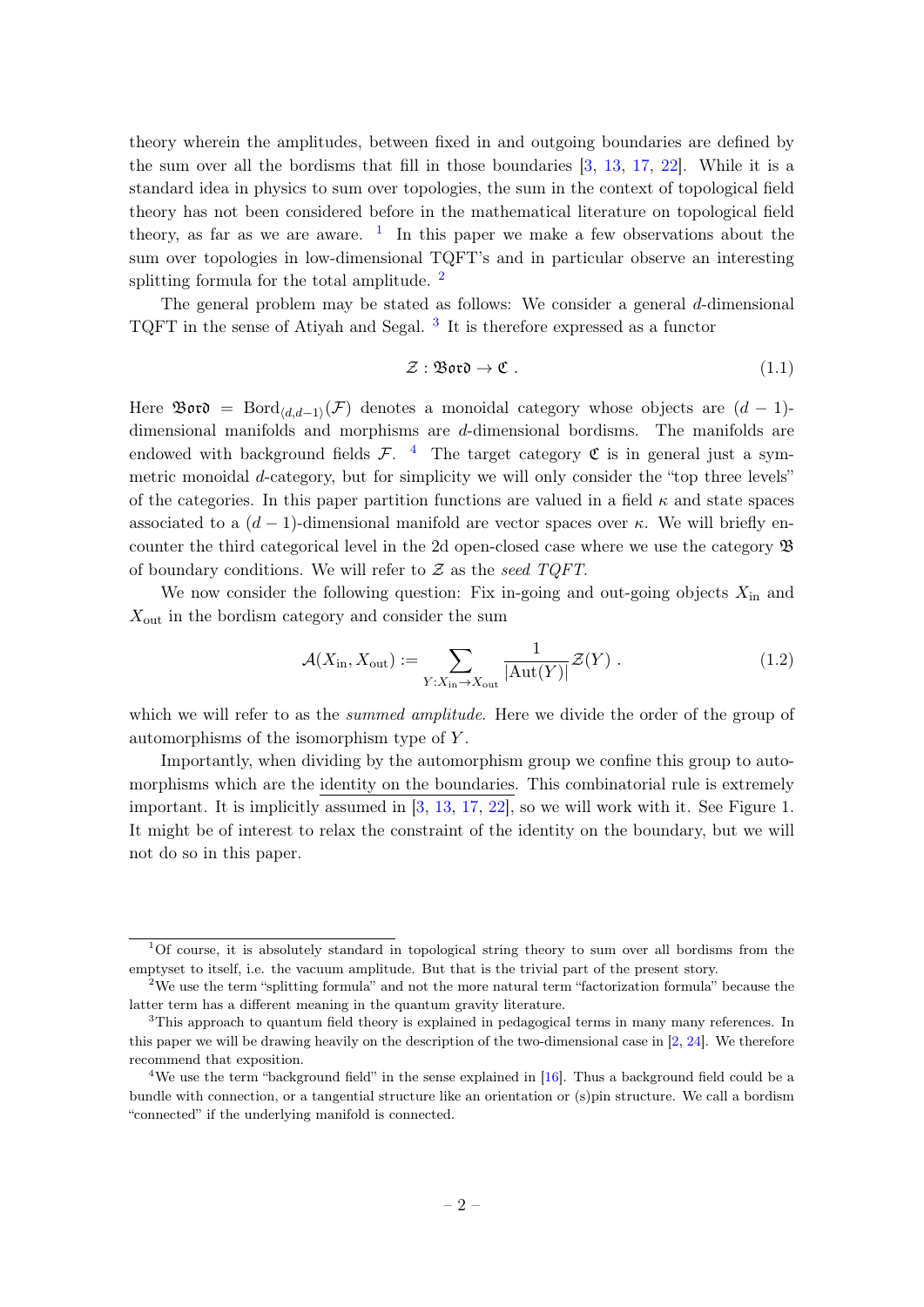

**Figure 1:** Here the bordism on the left, which is a bordism from  $\emptyset$  to  $\emptyset$  and has no boundary, is weighted with  $\frac{1}{2!}$ . On the other hand, the surface on the right, which has nonempty boundary  $S^1 \amalg S^1$ , and can be interpreted as a bordism in many ways, depending on whether the circles are ingoing or outgoing, is weighted with 1.

The expression in [\(1.2\)](#page-2-4) is, formally, an element of  $Hom(\mathcal{Z}(X_{\text{in}}), \mathcal{Z}(X_{\text{out}}))$  and it is the main object of study in this paper. A few natural questions about it are:

- 1. Does the sum exist?
- 2. If yes, is it computable and what properties does it have?
- 3. Is there an extension of the construction to a fully local (a.k.a. fully extended) TQFT?

In what follows we will mostly consider  $d = 1, 2$ , in which case the sum does indeed exist for a generic theory. We will compute it in many cases, thus recovering and extending results of [\[3,](#page-46-2) [17,](#page-47-4) [22\]](#page-47-5).

One novel point we observe is a splitting formula for the "total amplitude." To define the "total amplitude" we first remark that the direct sum over all summed amplitudes is  $a$ priori defined on the tensor space

$$
\mathcal{A} : T^{\bullet}(\oplus_X \mathcal{Z}(X)) \to T^{\bullet}(\oplus_X \mathcal{Z}(X)) \tag{1.3}
$$

where, for any vector space V we denote the tensor algebra by  $T^{\bullet}V$  and where  $\mathcal{Z}(X)$  is the vector space assigned to (the isomorphism class of)  $X$  and the sum is over all connected objects in Bord. (Recall "connected" means the underlying manifold is connected.) Because of the sum over all bordisms the amplitudes are totally symmetric and hence descend to define an amplitude  $\bar{\mathcal{A}}$  on the symmetric algebra (i.e. they descend to a Fock space) to give a commutative diagram:

<span id="page-3-1"></span>
$$
T^{\bullet}(\oplus_X \mathcal{Z}_X) \xrightarrow{\mathcal{A}} T^{\bullet}(\oplus_X \mathcal{Z}_X)
$$
  
\n
$$
\downarrow \qquad \qquad \downarrow
$$
  
\n
$$
S^{\bullet}(\oplus_X \mathcal{Z}_X) \xrightarrow{\bar{\mathcal{A}}} S^{\bullet}(\oplus_X \mathcal{Z}_X)
$$
  
\n
$$
(1.4)
$$

We denote the symmetric algebra of a vector space V by  $S^{\bullet}V$ . We will mostly focus on obtaining formulae for

$$
\bar{\mathcal{A}} \in \text{Hom}(\mathcal{H}_{\text{tot}}, \mathcal{H}_{\text{tot}}) \tag{1.5}
$$

where

<span id="page-3-0"></span>
$$
\mathcal{H}_{\text{tot}} = \otimes_X S^{\bullet} \mathcal{Z}(X) \tag{1.6}
$$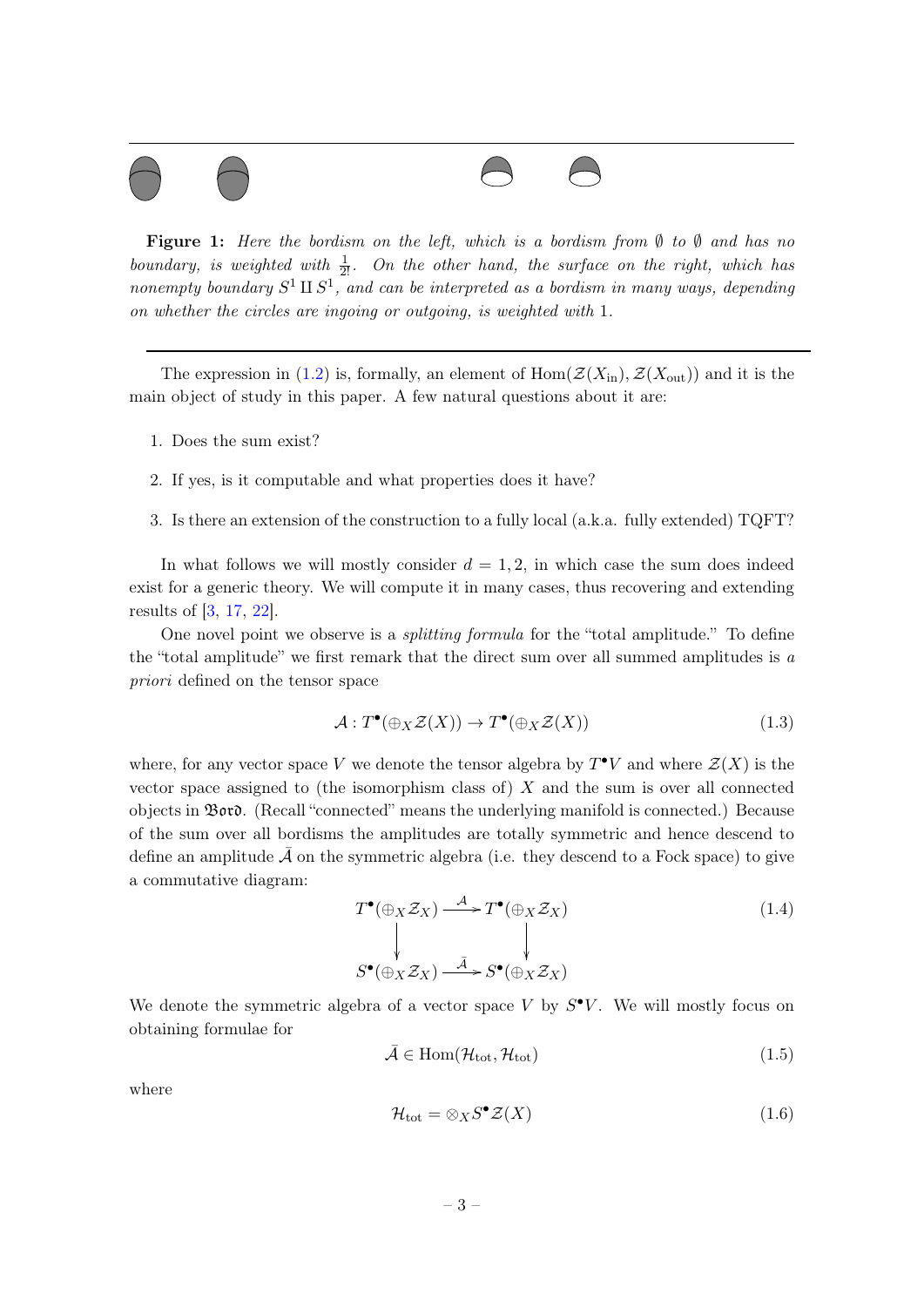and the tensor product is over (the isomorphism class of) all <u>connected</u> objects in  $\mathfrak{B}$ ord. <sup>[5](#page-4-0)</sup> We will call  $\mathcal{H}_{\text{tot}}$  the Fock space of the seed TQFT  $\mathcal{Z}$ .

In this paper we will show that in the cases  $d = 1, 2$  and  $\kappa = \mathbb{C}$  there exists an inner product space  $W$ , which we refer to as the *splitting space*, such that there exists a map:

$$
\Phi: \mathcal{H}_{\text{tot}} \to \mathcal{W} \tag{1.7}
$$

with the property that  $\frac{6}{5}$  $\frac{6}{5}$  $\frac{6}{5}$ 

$$
\bar{\mathcal{A}} = \Phi \Phi^{\dagger} \tag{1.9}
$$

where the  $\dagger$  makes use of the sesquilinear inner product on W and a natural inner product on  $\mathcal{H}_{\text{tot}}$  provided by the data of Z. We will see that the inner products are nondegenerate, but the existence of a splitting in general does not require them to be positive definite.

In fact, the TQFT's  $\mathcal Z$  we consider come in continuous families. Denoting the data used to define the seed theory  $\mathcal Z$  by  $\lambda$  the total amplitude is a function of  $\lambda$  so we write  $\bar{\mathcal A}_\lambda$ and similarly the map  $\Phi$  depends on  $\lambda$  so we denote it as  $\Phi_{\lambda}$ . It turns out that  $\lambda$  must be "real," in a sense described below in examples, so the actual splitting formula is

<span id="page-4-2"></span>
$$
\bar{\mathcal{A}}_{\lambda} = \Phi_{\lambda} \Phi_{\lambda}^{\dagger} \tag{1.10}
$$

A few comments on the splitting formula [\(1.10\)](#page-4-2) are in order. First, it is clear that for a fixed W the map  $\Phi_{\lambda}$  is not unique as it can always be right-multiplied by a unitary operator on W. Moreover, the space W is itself not unique. <sup>[7](#page-4-3)</sup> The situation is very similar to that of the Stinespring representation of positive maps of  $C^*$  algebras, and our splitting formula bears some resemblance to that result. For more precise versions of  $(1.10)$  see equation  $(2.22)$  below for the 1d case, equations  $(3.32)$  to  $(3.34)$  below for the 2d case with semisimple closed string Frobenius alebra, and equations [\(4.25\)](#page-34-0) and [\(4.35\)](#page-35-1) below for the case of semisimple open-closed 2d TQFT.

Since the total amplitude can be expressed as an operator-valued inner product it is natural to suspect that there is a role for Hilbert C\* modules. Thus, the splitting formula will perhaps make contact with some ideas in [\[25\]](#page-48-1). In the interpretation of [\[25\]](#page-48-1) the operator algebra on the Fock space  $\mathcal{H}_{\text{tot}}$  described above would describe a noncommutative family of quantum systems. The quantum system, whose "Hilbert space" is the splitting space

<span id="page-4-4"></span>
$$
Hom(V_1, V_2) \times Hom(V_2, V_3) \to Hom(V_1, V_3). \tag{1.8}
$$

<span id="page-4-0"></span> $5$ There is a theorem  $[10, 27]$  $[10, 27]$  $[10, 27]$  that there is a countable number of diffeomorphism classes of closed connected manifolds of a fixed dimension so we have a countable product of Fock spaces of finite-dimensional Hilbert spaces in equation [\(1.6\)](#page-3-0). Therefore the domain and codomain of  $\bar{\mathcal{A}}$  can be defined in a mathematically rigorous way.

<span id="page-4-1"></span><sup>&</sup>lt;sup>6</sup>Given vector spaces  $V_1 \, V_2 \, V_3$  over a field  $\kappa$  there are two ways to write down the canonical pairing

If  $T_{12} \in \text{Hom}(V_1, V_2)$  and  $T_{23} \in \text{Hom}(V_2, V_3)$  then the pairing is often denoted by the composition of maps:  $T_{23} \circ T_{12}$ . However in this paper we will find it more convenient to use the isomorphism Hom(V<sub>1</sub>, V<sub>2</sub>) ≅  $V_1^{\vee} \otimes V_2$  and then multiply the operators left to right and contract the inner vector spaces, so we will write the pairing [\(1.8\)](#page-4-4) as  $T_{12}T_{23}$  which means we take  $T_{12}\otimes T_{23} \in V_1^{\vee} \otimes V_2 \otimes V_2^{\vee} \otimes V_3$  and then use the contraction  $V_2 \otimes V_2^{\vee} \to \kappa$  to map to  $V_1^{\vee} \otimes V_3$ .

<span id="page-4-3"></span><sup>&</sup>lt;sup>7</sup>As a simple example of non-uniqueness replace W by the direct sum of n copies  $W \oplus \cdots \oplus W$  and replace  $\Phi$  by  $\sqrt{p_1}\Phi \oplus \cdots \oplus \sqrt{p_n}\Phi$  where  $p_i > 0$  and  $\sum_i p_i = 1$ .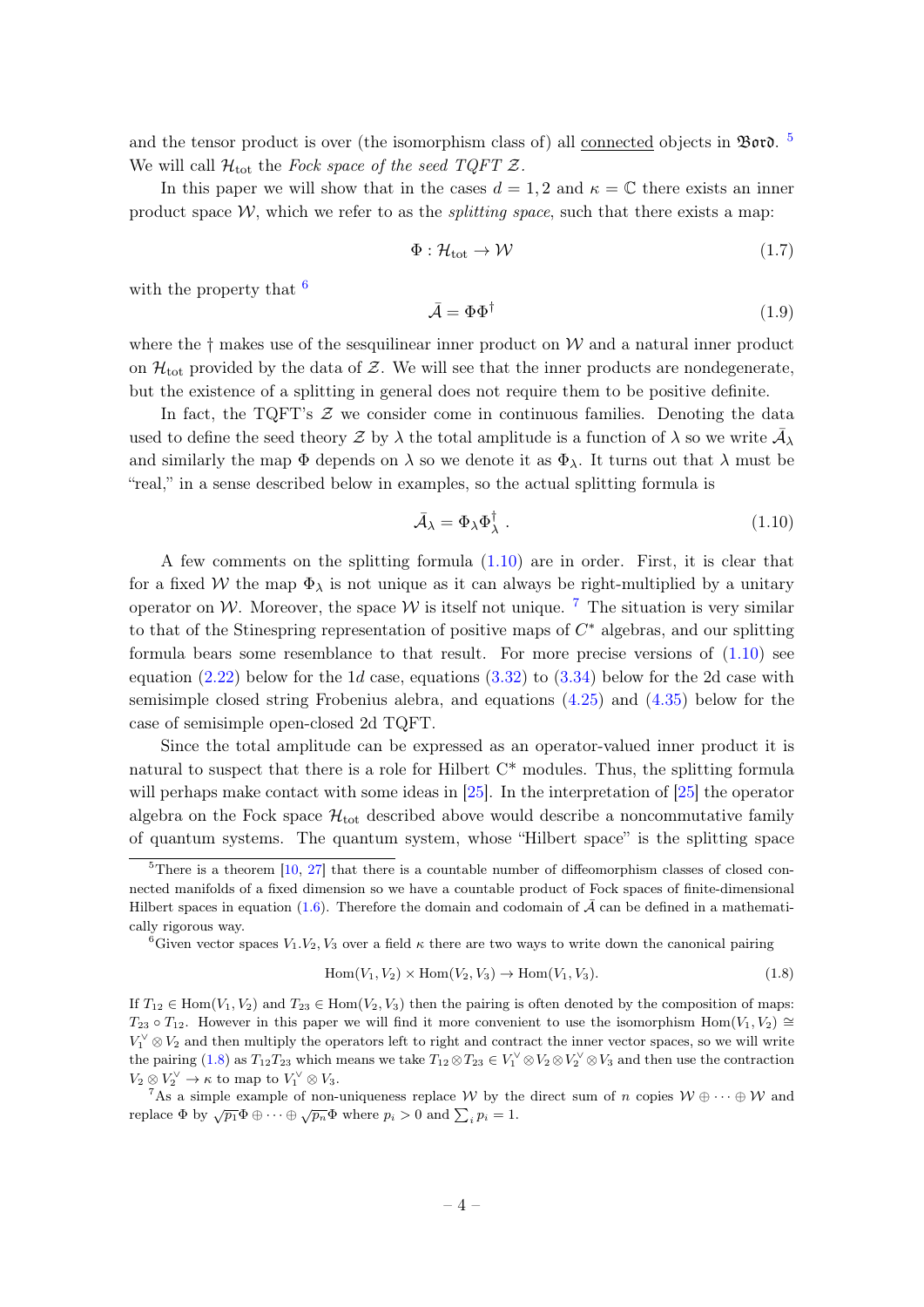$W$  is, in a (debatable) sense, "holographically dual" to the 2d gravity theory. We use this term in the following sense: In equation [\(3.55\)](#page-22-2) below the total amplitude for 2d gravity is expressed as an expectation value in an a priori unrelated quantum mechanical system. This version of holography is more abstract than the usual picture of holography because the splitting space is not associated with any asymptotic boundary of spacetime. It should also be distinguished from the holographic dual as discussed in [\[22\]](#page-47-5).

Closely related to  $\bar{\mathcal{A}}$  is the sum over all amplitudes "from nothing to something." We will call this the *Hartle-Hawking vector* (abbreviated *HH vector*), and it is defined by

$$
\Psi_{HH} := \bigoplus_{X_o} \bar{\mathcal{A}}(\emptyset, X_o)(1) \in \mathcal{H}_{\text{tot}}.
$$
\n(1.11)

Our terminology is meant to distinguish this object from the "Hartle-Hawking state" which is a term sometimes used for a different thing in the quantum gravity literature.  $8$  Similarly, we can define the *Hartle-Hawking covector* as the amplitude for "anything to go to nothing":

$$
\Psi_{HH}^{\vee} := \bigoplus_{X_i} \bar{\mathcal{A}}(X_i, \emptyset) \in \text{Hom}(\mathcal{H}_{\text{tot}}, \kappa) := \mathcal{H}_{\text{tot}}^{\vee} . \tag{1.12}
$$

In addition to being conceptually important these objects will turn out to be computationally very useful in the 1d and 2d cases.

A remark that might be of general interest concerns "global symmetries" and continuous parameters. It is often said that there cannot be global symmetries in quantum gravity. It has also recently been argued that the absence of global symmetries implies the absence of any free parameters in a quantum theory of gravity [\[23\]](#page-47-8). In the ultra-simple, very reduced, setting of the present paper these statements do not hold. First, as noted above, the seed TQFT's we will describe below typically come in continuous families, and the amplitude  $\bar{\mathcal{A}}_{\lambda}$  exists and is sensible for generic values of parameters  $\lambda$ . Regarding global symmetries, in the one-dimensional case discussed in section [2](#page-9-0) the seed  $TQFT$  will have  $O(b)$  symmetry, where  $b$  is the nondegenerate quadratic form used to define the theory. Then in the averaged theory the statespace  $S^{\bullet}V$  is an  $O(b)$  representation and the averaged amplitudes  $\bar{\mathcal{A}}$  are  $O(b)$ equivariant. Similarly, in the two-dimensional case discussed in section [3](#page-14-0) an easy example of a theory with nontrivial global symmetry is provided by a semisimple Frobenius algebra with a symmetric group action permuting the idempotents and preserving the Frobenius trace. Then the averaged amplitudes are equivariant for this symmetric group action. Of course, the very simple setting of the present paper does not exhibit important physical phenomena such as black holes, so we believe there is no sharp contradiction with the literature on quantum gravity.

#### <span id="page-5-0"></span>1.1 Relation To The Work Of Marolf-Maxfield

We now make some brief comments on the relation of our work to reference  $[22]$ . <sup>[9](#page-5-2)</sup> Marolf and Maxfield begin their discussion by positing an action principle for a 2d "topological

<span id="page-5-1"></span><sup>&</sup>lt;sup>8</sup>It is worth remarking that sometimes a unitary TQFT  $\mathcal{Z}$  has  $\mathcal{Z}(\emptyset, X_o)(1) = 0$  fir certain manifolds  $X_o$ . In this case the vector exists - it is the zero vector - but there is no corresponding quantum mechanical state for the quantum mechanical system with Hilbert space  $\mathcal{Z}(X_o)$ . An example would be 3d  $SU(2)$ Chern-Simons-Witten theory at a suitable level k where  $X_0$  is a suitable Lens space [\[15\]](#page-47-9).

<span id="page-5-2"></span> $^{9}$ Our terminology and notation for 2d TQFT follows that of [\[24\]](#page-48-0).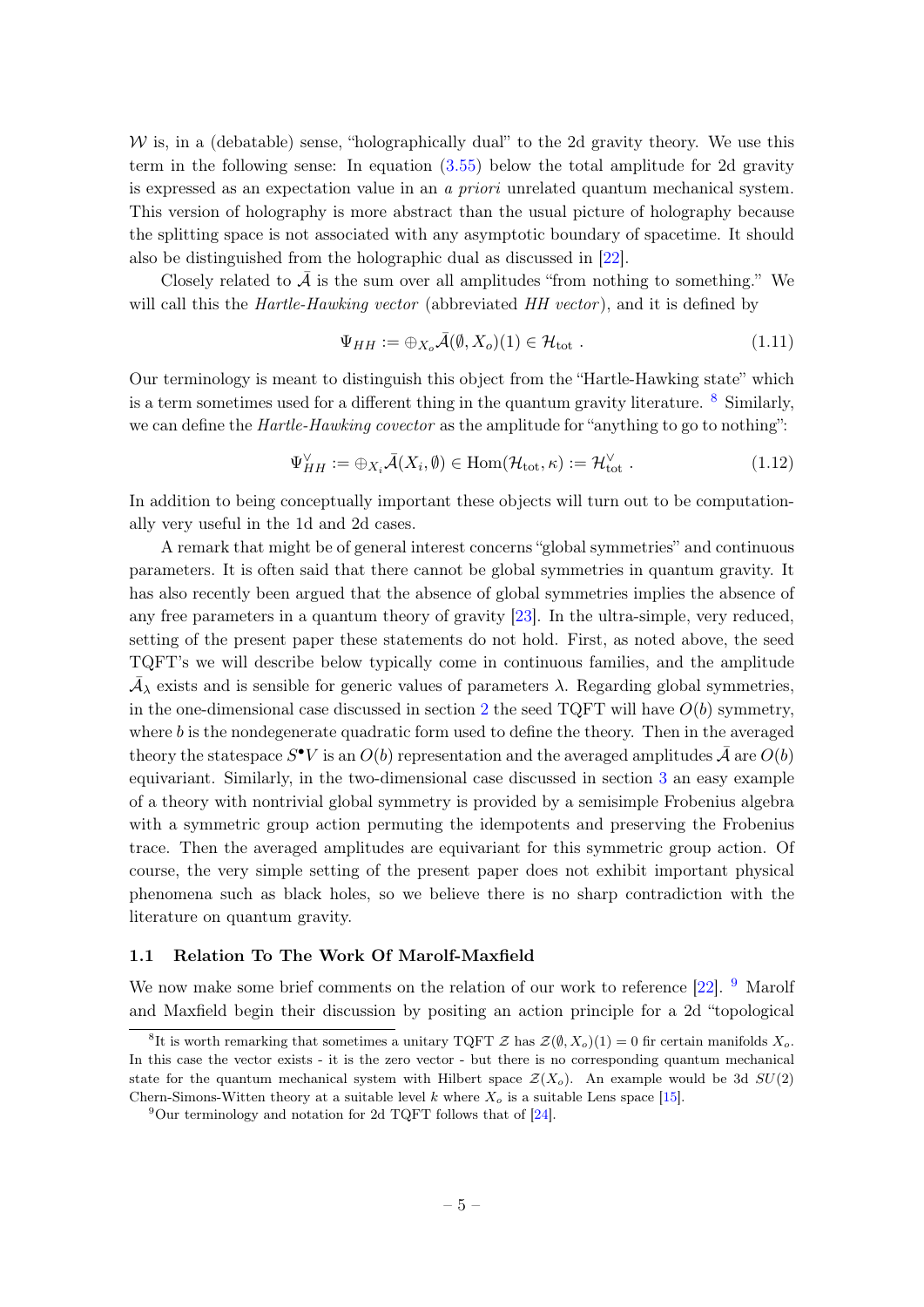theory. " The action is a function of the topological type of a compact surface  $\Sigma$  with g handles and a boundary that consists of  $n$  disjoint circles and is given by:

$$
e^{-S} = e^{S_0 \chi(\Sigma) + nS_\partial} \tag{1.13}
$$

where  $S_0, S_{\partial}$  are a priori complex numbers parametrizing the theory and we recall that  $\chi(\Sigma) = 2-2g-n$ . It is problematic to interpret  $nS_{\partial}$  as a local term in an action and indeed there is some extended discussion in [\[22\]](#page-47-5) about suitable physical values for the parameter  $S_{\partial}$ . We will find a home for the parameter  $S_{\partial}$  in a fully local 2d TQFT, although it will not be a coupling constant in an action.

In order to compare to our results the first question that must be addressed is the identification of the physical meaning of the n boundary circles of  $\Sigma$ . In our framework there are two possible such identifications:

- 1. Ingoing or outgoing circles of a two-dimensional bordism. In that case the functor  $\mathcal Z$ assigns to circles factors of the ingoing or outgoing space of closed string states.
- 2. Closed constrained boundaries, in the language of [\[24\]](#page-48-0).

The translation to our results depends on which identification we adopt. We first attempt to identify "amplitudes" in the two discussions. Then we address the interpretations of these amplitudes.

In both identifications the Marolf-Maxfield model is related to the case where the seed TQFT has  $\mathcal{C} := \mathcal{Z}(S^1)$  a one-dimensional Frobenius algebra. Denoting the idempotent generating C by  $\varepsilon$  the Frobenius trace is:

$$
\theta(\varepsilon) = e^{\frac{1}{2}S_0} \tag{1.14}
$$

Now, in the first identification, there is no discussion in [\[22\]](#page-47-5) of the distinction between in-going and out-going state spaces. The most natural way to reproduce their equation (3.14) is to take all the circles to be ingoing and then identify this as the value of the "Hartle-Hawking covector" (see equation [\(2.4\)](#page-9-1) below) evaluated on the exponentiated diagonal

$$
\exp[\tilde{u}\varepsilon] \in S^{\bullet} \mathcal{C}
$$
\n(1.15)

where

<span id="page-6-0"></span>
$$
\tilde{u} = u_{\text{Marolf}-\text{Maxfield}} e^{S_{\partial} - S_0} \tag{1.16}
$$

There is, of course, a similar interpretation if we take all the boundary circles to be outgoing.

If we adopt the second identification, and regard the circular boundaries as "closed constrained boundaries," then we can identify the amplitude (3.14) of [\[22\]](#page-47-5) as the sum over amplitudes for bordisms  $\emptyset \to \emptyset$  with L closed constrained boundaries, weighted by fugacity  $x^L$  and a combinatoric factor  $1/L!$ , and summed over L. In this identification all boundaries are endowed with a single boundary condition. In general, the boundary conditions in an open-closed 2d TQFT are labeled by objects in a category [\[24\]](#page-48-0). As shown in [\[24\]](#page-48-0) in the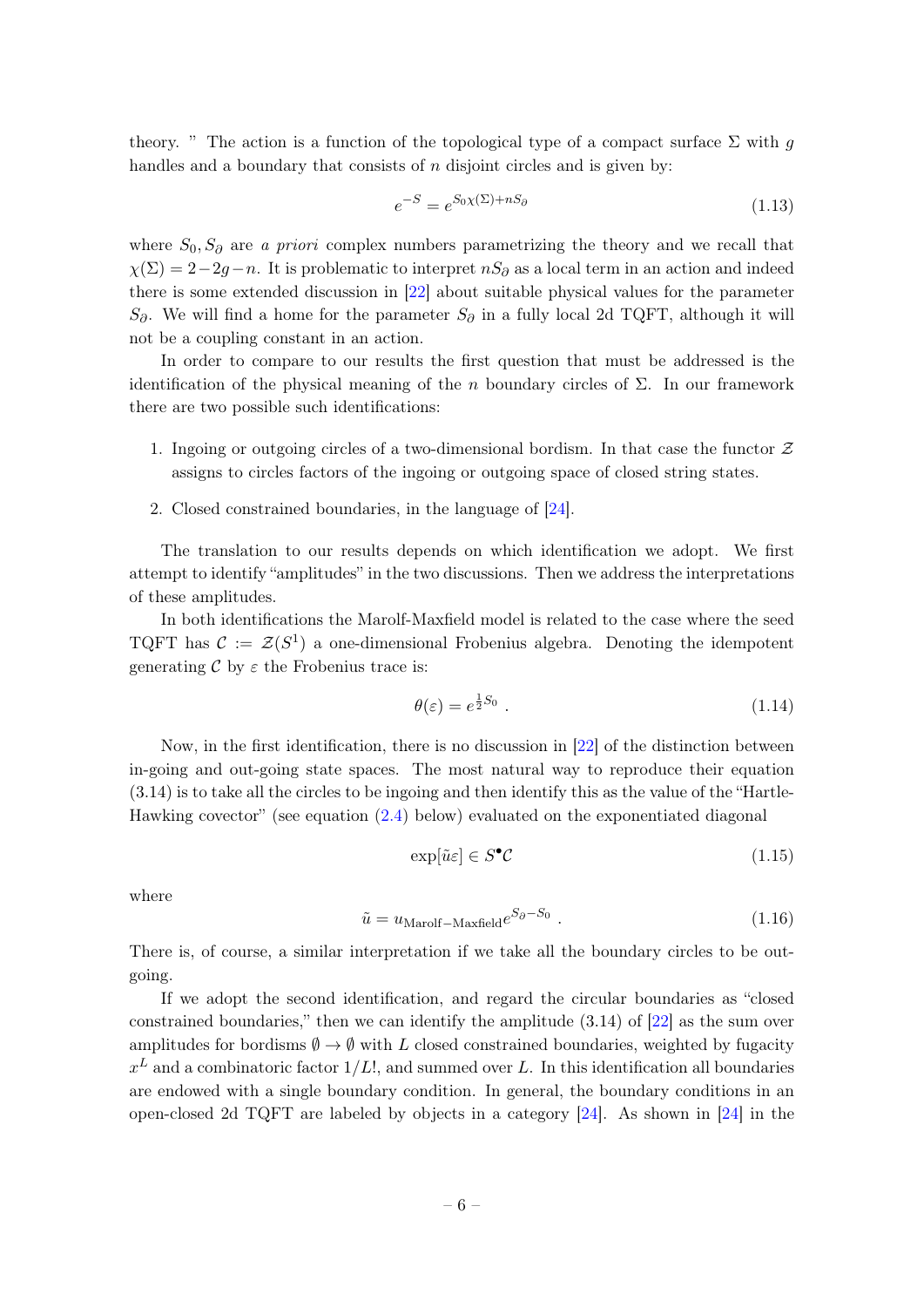semisimple case the 2d TQFT has an interpretation as a string theory with a 0-dimensional target space. In this case, the relevant category is the category of vector bundles over spacetime. If dim $\mathcal{C} = 1$  the target spacetime consists of a single point, so a vector bundle amounts to a choice of a single vector space W of dimension  $\dim W = w$ . Our amplitude reproduces  $(3.14)$  of  $[22]$  with the identification

<span id="page-7-0"></span>
$$
\frac{x}{\mu}w = u_{\text{Marolf}-\text{Maxfield}}e^{S_{\partial}-S_{0}}.\tag{1.17}
$$

(Here  $\mu^2 = \theta(\varepsilon)$ , so  $\mu^{-1}$  is the open string coupling constant.) In either identification there is no reason, from our viewpoint, to restrict the value of  $S_{\partial}$ , so long as it is compatible with equations  $(1.16)$  or  $(1.17)$ , respectively.

Thus, in the second identification, results of [\[22\]](#page-47-5) are most naturally compared with equation [\(4.49\)](#page-38-1) below. Equation (4.49) generalizes to the case where dim  $\mathcal{C} > 1$  and allows different boundary conditions on different constrained boundaries. Such generalizations were also considered in [\[17\]](#page-47-4).

Moving on to the case of open-closed TQFT, clearly we should attempt to connect to the discussion of "EOW branes" in [\[22\]](#page-47-5). It is natural to identify the locus of the EOW branes in a two-dimensional surface with the constrained boundaries that connect endpoints of in-going or out-going open string intervals. Fortuitously, these boundaries are denoted by dashed lines in both [\[22\]](#page-47-5) and [\[24\]](#page-48-0). The most natural identification proceeds by identifying the quantity  $(\psi_j, \psi_i)$  in [\[22\]](#page-47-5) with a matrix unit  $e_{ij} \in \mathcal{O}_{aa}$  where  $\mathcal{O}_{aa} = \mathcal{Z}(I_{aa})$  is the value of the TQFT on an open interval representing a morphism  $a \to a$ . <sup>[10](#page-7-1)</sup> To compare with [\[22\]](#page-47-5) take dim $\mathcal{O}_{aa} = k^2$  and consider equation (3.34) of [22]. Again to make a comparison to our results we must make a choice as to whether the open intervals are ingoing or outgoing. Choosing them all to be ingoing we are once again evaluating the Hartle-Hawking covector on the exponentiated diagonal in  $S^{\bullet} \mathcal{O}_{aa}$ . Compare with our equations [\(4.29\)](#page-34-1) and [\(4.44\)](#page-37-0) below. The equations are close but not exactly the same because in our formula the determinant is raised to the power  $1/\mu$ . The origin of the discrepancy is the different handling of the "open string amplitudes." (We weight them using the power of the open string coupling  $\mu^{-1}$ , as dictated by the rules of open-closed string theory.)

Having made a detailed identification of amplitudes we proceed to a comparison of their interpretations. For simplicity we restrict the discussion to the closed string case. Identifying the closed circle boundaries as closed constrained boundaries (identification two above) one can attempt to identify the amplitudes with the partition function of a topological quantum mechanics on  $n$  disjoint circles. For this to work the target space category of the 1d TQFT should be the category of finite-dimensional vector bundles over measure spaces. We do not pursue this potential holographic interpretation in this paper.

If, instead, we identify the closed circles as in-going or out-going boundaries in a twodimensional bordism then the question arises as to the relation between  $\mathcal W$  and what is called the "baby universe Hilbert space"  $\mathcal{H}_{BU}$  in [\[22\]](#page-47-5). In order to compare these it is useful to summarize the definition of  $\mathcal{H}_{BU}$  given in [\[22\]](#page-47-5) in the language of the present paper. (See

<span id="page-7-1"></span><sup>&</sup>lt;sup>10</sup>We must stress that in this paper constrained boundaries are labeled by vector spaces and not by vectors in a vector space.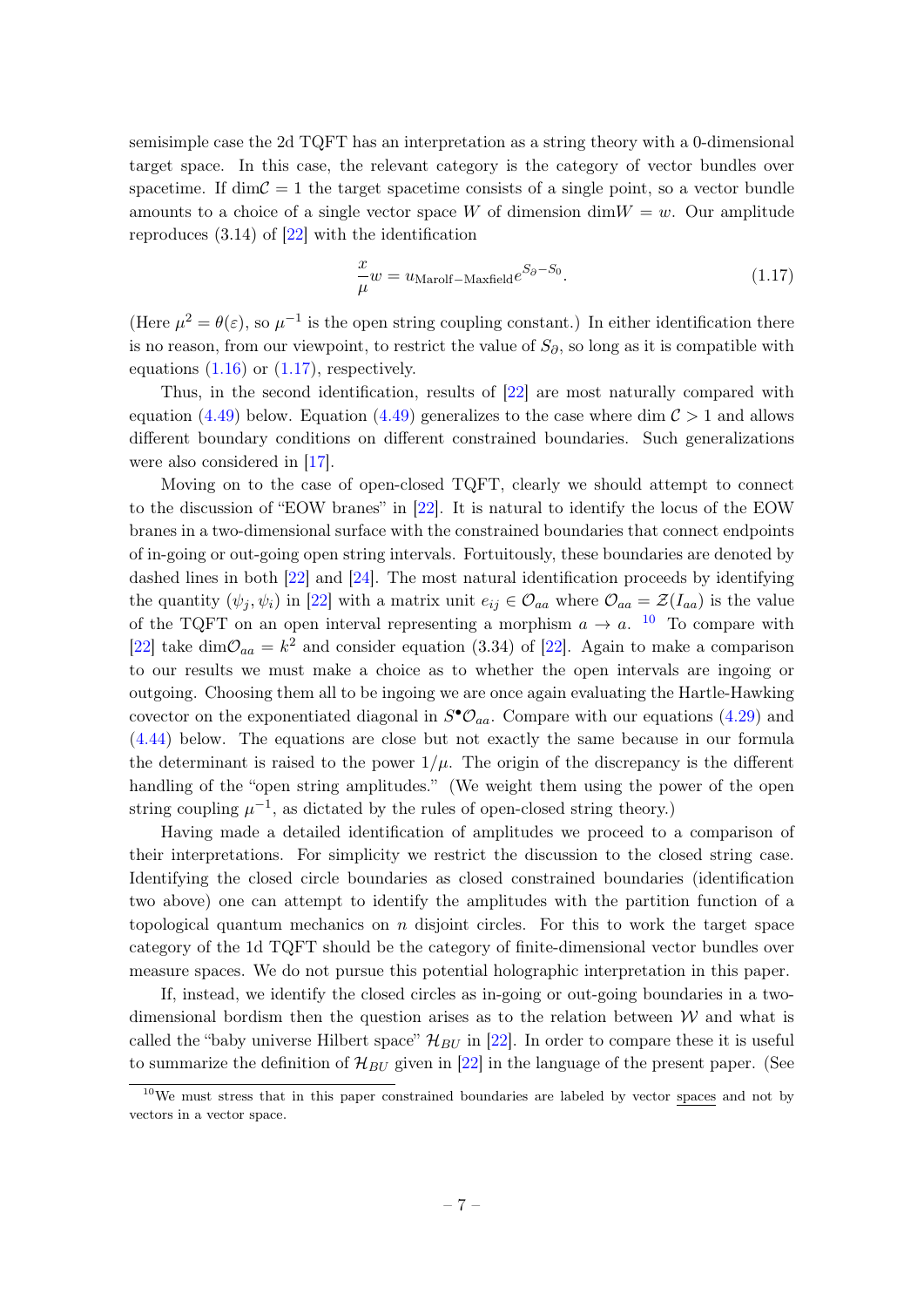also [\[18\]](#page-47-10) for related remarks.) Since  $\mathcal{H}_{\text{tot}}$  is a symmetric product, it has a natural algebra structure, the symmetric algebra structure. (This makes no use of the Frobenius structure on C in the 2d case.) Assuming  $\kappa = \mathbb{C}$ , one also provides  $\mathcal{H}_{\text{tot}}$  with a real structure K, that is, K is an antilinear involution, and thus  $\mathcal{H}_{\text{tot}}$  becomes a  $*$ -algebra. The next step imitates the GNS construction of a representation of a  $C^*$ -algebra based on a state. <sup>[11](#page-8-0)</sup> In the present case the state used to define the representation is the HH covector. Thus, one defines the sesquilinear form on the ∗-algebra  $\mathcal{H}_{\text{tot}}$  by  $^{12}$  $^{12}$  $^{12}$ 

<span id="page-8-2"></span>
$$
\langle \phi_1, \phi_2 \rangle := \Psi_{HH}^{\vee}(K(\phi_1)\phi_2)
$$
\n(1.18)

If (as is true in the  $d = 1, d = 2$  cases studied below) the annihilator of the form is a linear space  $N$  then, by definition,

$$
\mathcal{H}_{BU} := \mathcal{H}_{\text{tot}}/N \tag{1.19}
$$

The sesquilinear form  $(1.18)$  descends to a positive definite form on  $\mathcal{H}_{BU}$  and it is thus a Hausdorff pre-Hilbert space, which may be completed in the standard way. In this way one can compute, in the examples studied below, that  $\mathcal{H}_{BH}$  is an infinite-dimensional separable Hilbert space. Of course, all separable, infinite dimensional Hilbert spaces are isomorphic as Hilbert spaces, but there does not appear to be a natural isomorphism between  $\mathcal{H}_{BU}$ and W in general. In other words, it is not obvious, at least not to us, why the space  $\mathcal{H}_{BU}$ automatically would serve as a splitting space.  $13$  We close this discussion with two final comments on the relation to [\[22\]](#page-47-5). First, an important motivating idea in [\[22\]](#page-47-5) is that what we call the HH covector provides a set of expectation values, for some hypothetical measure

<span id="page-8-3"></span><sup>13</sup>It is also worth summarizing, in our language, the construction of section 3.3 of [\[22\]](#page-47-5). Here  $\mathcal{H}_{\text{tot}}$  is a symmetric algebra generated by  $\varepsilon$  and  $K(\varepsilon) = \varepsilon$ . The state is defined by

$$
\Psi_{HH}^{\vee}(\varepsilon^n) = e^{\lambda} B_n(\lambda) \tag{1.20}
$$

and for  $\lambda > 0$  this is a nonnegative linear functional. It follows that if  $f = \sum_{n=0}^{\infty} c_n \varepsilon^n \in \mathcal{H}_{\text{tot}}$  then

$$
\langle f_1, f_2 \rangle = \sum_{d=0}^{\infty} \frac{\lambda^d}{d!} \overline{f_1(d)} f_2(d)
$$
\n(1.21)

where  $f(x) := \sum_{n=0}^{\infty} c_n x^n$ . Appendix A of [\[22\]](#page-47-5) argues that the symmetric algebra (which formally only includes polynomials in  $\varepsilon$ ) should be expanded to a certain space V of entire functions  $f(x)$  of order  $\leq 1$ . In this case the null space  $N$  is the space of such entire functions that vanish on the nonnegative integers. Then there is a natural isomorphism

$$
V/N \cong \{(\xi_0, \xi_1, \dots) \in \mathbb{C}^\infty \mid \sum_{d=0}^\infty \frac{\lambda^d}{d!} |\xi_d|^2 < \infty\} \tag{1.22}
$$

given by  $f \mapsto {\xi_d}_{d=0}^{\infty}$  where  $\xi_d := f(d)$ . The sequence space is, in turn, naturally isomorphic to the standard highest weight representation of the Heisenberg algebra. Thus, in the closed  $d = 2$  case there is a natural isomorphism of  $W \cong H_{\text{tot}} \cong H_{BU}$ .

<span id="page-8-0"></span> $11$ We say "imitates" because if one wished to invoke the GNS construction one would first have to define a positive norm on  $\mathcal{H}_{\text{tot}}$  (and complete with respect to this norm) such that the norm satisfies the  $C^*$  algebra condition  $|| \phi K(\phi) ||=|| \phi ||^2$ . We have not attempted to do this.

<span id="page-8-1"></span><sup>&</sup>lt;sup>12</sup>If we put a Hilbert space structure on  $\mathcal{H}_{\text{tot}}$  then this can also be defined as a matrix element of the total amplitude  $\langle \phi_1, \phi_2 \rangle = (\phi_1^{\dagger}, \bar{\mathcal{A}}(\phi_2))$  where the map  $\phi \to \phi^{\dagger} \in \mathcal{H}_{\text{tot}}^{\vee}$  is defined by the Hilbert space structure and the pairing on the right is the natural dual pairing.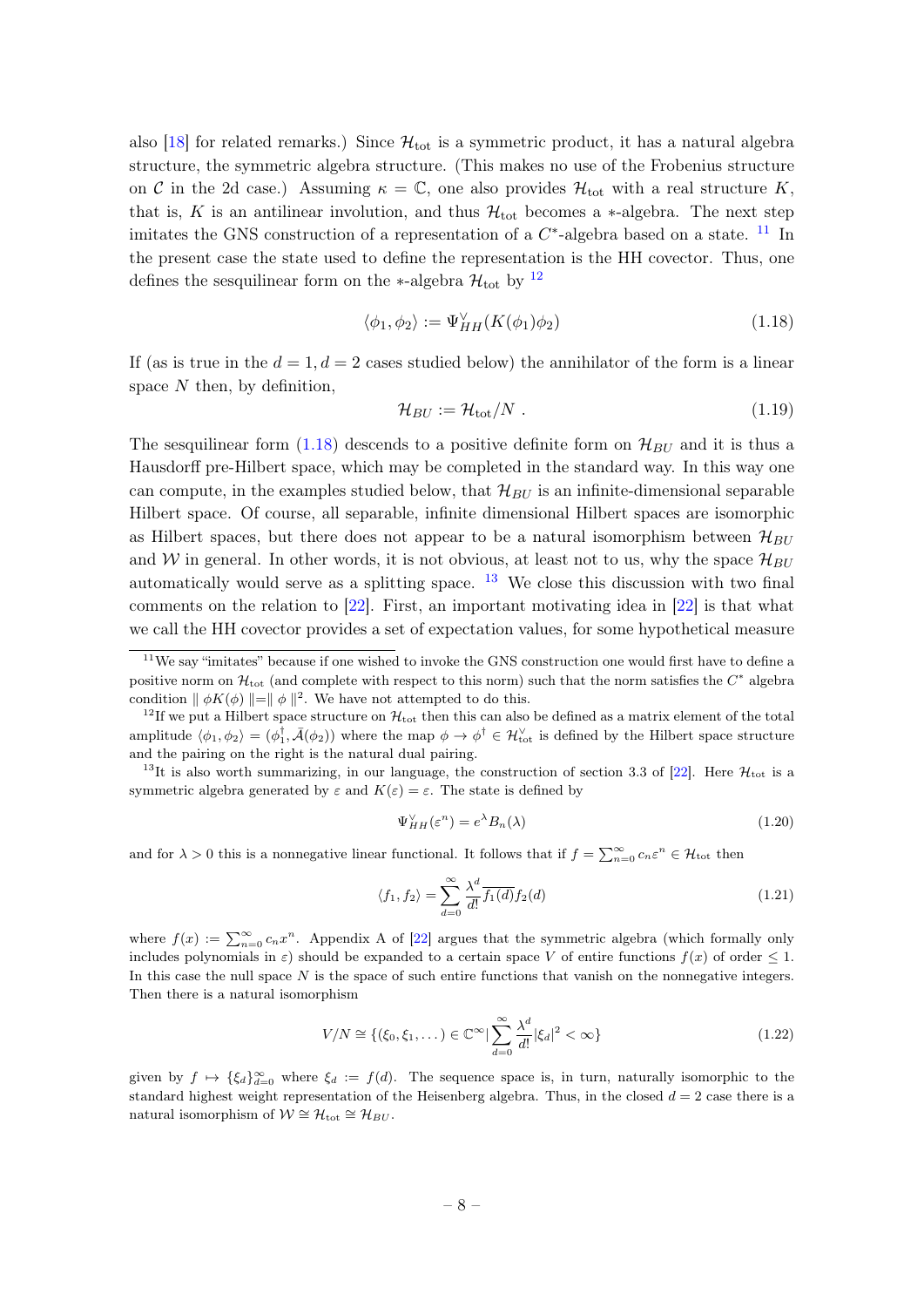space, for a stochastic variable on  $\mathcal{H}_{\text{tot}}$ , denoted  $Z(J)$  in [\[22\]](#page-47-5) where  $J \in \mathcal{H}_{\text{tot}}$ . Importantly, the measure space is a family of quantum mechanical systems and  $Z(J)$  also has the interpretation of a partition function of those "holographically dual" systems. We will not be emphasizing this interpretation in the present paper. Second, an important distinction in terminology between our work and [\[22\]](#page-47-5) is that our "Hartle-Hawking vector" should not be confused with the "Hartle-Hawking state," as used in [\[22\]](#page-47-5). For further comparisons of our story with the previous literature see Appendix [D.](#page-44-1)

#### Acknowledgements

We thank T. Banks, Y. Fan, D. Freed, M. Hopkins, D. Jordan, F. Luo, H. Maxfield, and E. Witten for useful discussions and remarks. We are very grateful to T. Banks and H. Maxfield for comments on the draft. This work is supported by the US DOE under grant DOE-SC0010008 to Rutgers.

#### <span id="page-9-0"></span>2 One-Dimensional TQFT

We first consider the example of a 1-dimensional TQFT. The data defining the field theory is a pair  $(V, b)$ , where V is a finite-dimensional vector space over  $\kappa$  and b is a nondegenerate symmetric form on  $V$ .

In the 1d case  $X_i$  and  $X_o$  will simply be disjoint unions of  $n_i$  and  $n_o$  points where  $n_i, n_o$  are nonnegative integers. We can therefore denote the summed amplitude in  $(1.2)$ by  $\mathcal{A}(n_i, n_o)$ . As discussed near equation [\(1.4\)](#page-3-1) the summed amplitude is a map  $\mathcal{A}(n_i, n_o)$ :  $V^{\otimes n_i} \to V^{\otimes n_o}$  but, thanks to the sum over bordisms, the map is totally symmetric and therefore descends to a map of symmetric products:

$$
\bar{\mathcal{A}}(n_i, n_o) \in \text{Hom}(S^{n_i}V, S^{n_o}V) . \tag{2.1}
$$

The "total amplitude" in this case is just an endomorphism of the full symmetric algebra:

$$
\bar{\mathcal{A}} := \bigoplus_{n_i \ge 0, n_o \ge 0} \bar{\mathcal{A}}(n_i, n_o) \in \text{Hom}(S^{\bullet}V, S^{\bullet}V) . \tag{2.2}
$$

In the present case the HH vector and covector are defined by

$$
\Psi_{HH} := \oplus_{n_o \ge 0} \bar{\mathcal{A}}(0, n_o)(1) \in S^{\bullet} V . \tag{2.3}
$$

and

<span id="page-9-1"></span>
$$
\Psi_{HH}^{\vee} := \oplus_{n_i \ge 0} \bar{\mathcal{A}}(n_i, 0) \in \text{Hom}(S^{\bullet}V, \kappa)
$$
\n(2.4)

respectively.

Note that if  $\kappa = \mathbb{C}$  and  $b > 0$  then we can endow V with the structure of a Hilbert space. In that case we can identify  $S^{\bullet}V$  with a Fock space generated by V.

The HH vector and covector are of conceptual importance, but are also computationally very useful objects for the following reason. The nondegenerate pairing  $b: V \otimes V \to \kappa$ corresponds to the "U-shaped bordism," the unique connected bordism with 2 ingoing points and empty outgoing boundary. The dual bordism  $\kappa \to V \otimes V$  is the value of the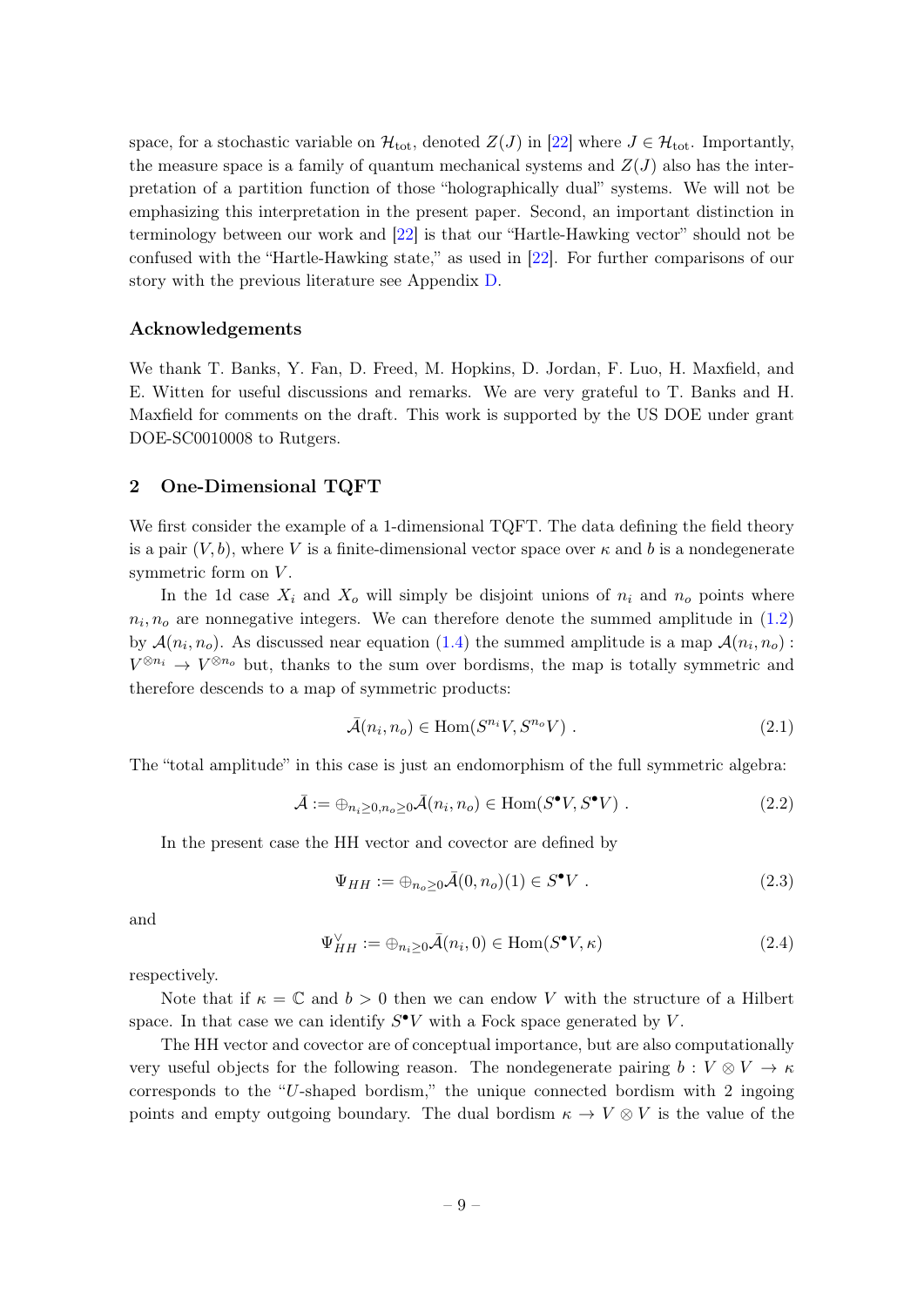field theory on the U-shaped bordism from  $\emptyset$  to two outgoing points. The nondegenerate pairing b defines two maps

$$
b^{\vee}: V \to V^{\vee}
$$
  
\n
$$
b_{\vee}: V^{\vee} \to V .
$$
\n(2.5)

To be explicit:  $b^{\vee}(x)$  is that linear functional  $\ell$  on V so that  $\ell(y) = b(x, y)$ . And  $b_{\vee}(\ell)$ is that element  $x \in V$  so that  $\ell(y) = b(x, y)$ . By applying  $b_{\vee}$  to an ingoing boundary we can produce the amplitude for an outgoing boundary, and similarly,  $b^{\vee}$  takes an outgoing boundary to an ingoing boundary. Therefore, once one has computed either the HH vector or covector one can apply suitable powers of  $b_y$  or  $b^{\vee}$  to obtain the general amplitude. See Appendix [B](#page-43-0) for a discussion of a small subtlety when doing this.

We now evaluate the total amplitude.

We first consider the case  $n_i = n_o = 0$ . That is, we consider the amplitudes for bordisms from  $\emptyset$  to  $\emptyset$ . These are just arbitrary disjoint unions of circles. The amplitude for these is

$$
\mathcal{Z}(\mathbf{I}\mathbf{I}S^1) = (\dim V)^c \tag{2.6}
$$

where  $c$  is the number of connected components of the bordism. The amplitude for the empty bordism from  $\emptyset$  to  $\emptyset$  is just equal to 1. (This is true in every topological field theory.) So [\(1.2\)](#page-2-4) becomes in this case

$$
\bar{\mathcal{A}}(0,0) = \exp[\dim V] := \Omega_V . \tag{2.7}
$$

The exponentiation comes from the rule that we weight amplitudes by  $\frac{1}{|\text{Aut}(Y)|}$ . This is the standard relation between connected and disconnected diagrams in perturbation theory.

Before moving on to the case with nonempty  $\text{in}/\text{out}$  boundaries we begin with some linear algebra preliminaries. If  $\kappa$  is not of characteristic two, as we will henceforth assume, there always exists a decomposition of  $V$  into  $b$ -orthogonal lines:

$$
V = \bigoplus_{\alpha=1}^{V} V_{\alpha} . \tag{2.8}
$$

In other words, there is a basis  $\{v_{\alpha}\}\$ for V so that

$$
b(v_{\alpha}, v_{\beta}) = b_{\alpha} \delta_{\alpha, \beta} . \tag{2.9}
$$

If  $\kappa = \mathbb{R}$  then we can choose  $b_{\alpha} \in \{\pm 1\}$ . If  $\kappa = \mathbb{C}$  then we can choose  $b_{\alpha} = 1$ , but we will leave  $b_{\alpha}$  arbitrary for the moment to make clear basis-dependence of some of our formulae. In any case, for fixed  $b_{\alpha}$ , the basis  $\{v_{\alpha}\}\$ is not unique, but any two are related by the action of the orthogonal group  $O(b)$ . Finally, given a choice of basis  $\{v_{\alpha}\}\$  there is a unique dual basis of co-vectors  $\check{v}^{\alpha}(v_{\beta}) = \delta^{\alpha}_{\beta}$ . Note that

$$
b^{\vee}(v_{\alpha}) = b_{\alpha}\check{v}^{\alpha} \qquad b_{\vee}(\check{v}^{\alpha}) = \frac{1}{b_{\alpha}}v_{\alpha} \qquad (2.10)
$$

Let us first consider the case where  $V$  is one-dimensional, or, equivalently, let us restrict our considerations to the case where in and out states come from a single summand  $V_{\alpha}$ . It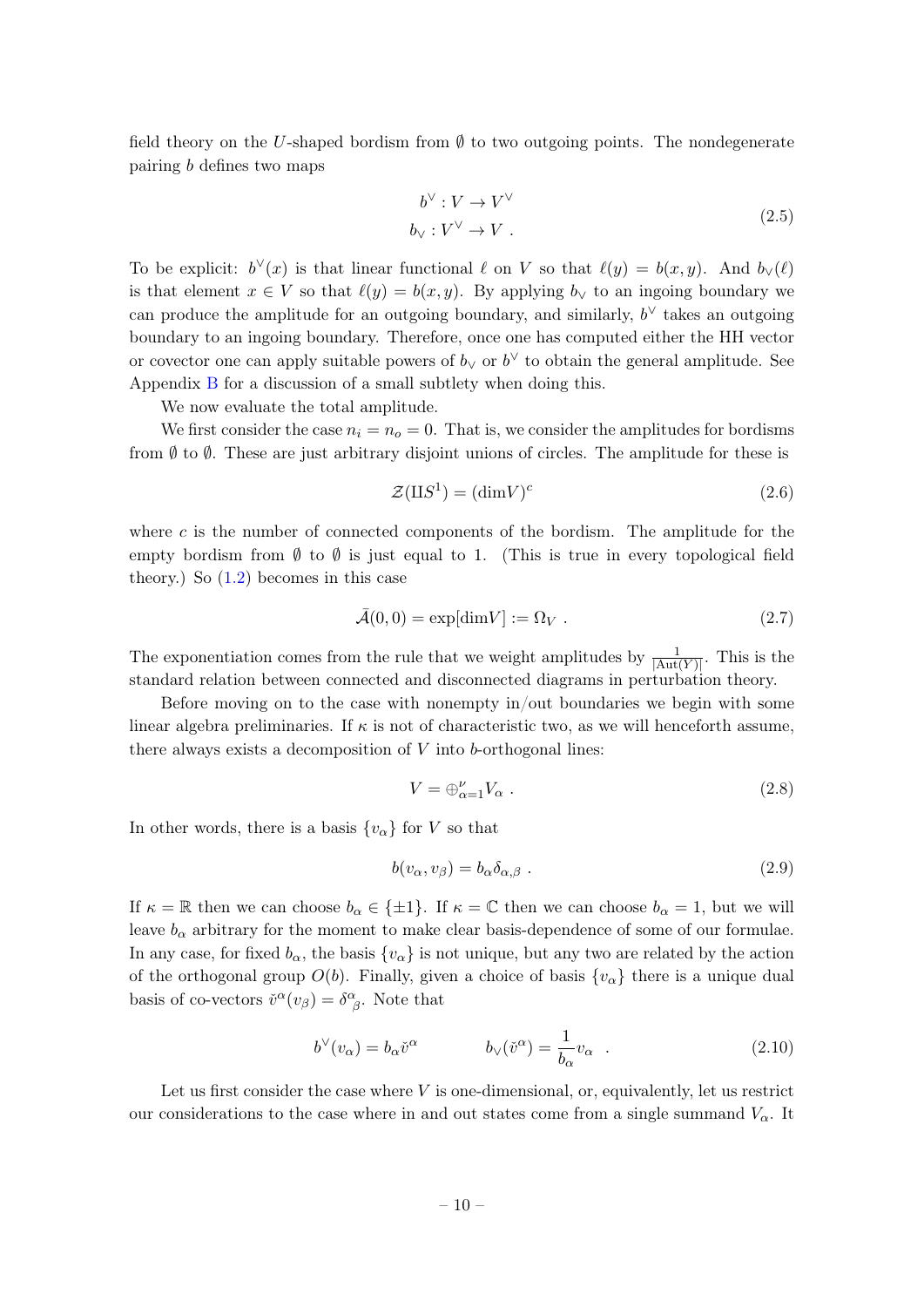is then a straightforward matter to compute the HH vector and covector and we obtain:

$$
\Psi_{HH,\alpha}^{\vee} = \Omega_{V_{\alpha}} \sum_{n=0}^{\infty} \frac{(2n)!}{n!2^n} b_{\alpha}^n (\check{v}^{\alpha})^{2n}
$$
\n
$$
\Psi_{HH,\alpha} = \Omega_{V_{\alpha}} \sum_{n=0}^{\infty} \frac{(2n)!}{n!2^n} b_{\alpha}^{-n} (v_{\alpha})^{2n}
$$
\n(2.11)

where  $\frac{(2n)!}{n!2^n}$  is the number of "Wick contractions" decomposing the in or outgoing points into disjoint sets of pairs of points and  $\Omega_{V_{\alpha}} = \exp[1] = 2.718281828459...$ 

#### Remarks:

1. As we have mentioned, it is important we only divide by automorphisms which are the identity on the boundary. If we change the rule and divide by all automorphism then the  $n^{th}$  term would be divided by  $(2n)!$  and we can sum the series to get a different vector  $\tilde{\Psi}_{HH,\alpha} = \Omega \exp[v_\alpha^2/(2b_\alpha)] \in S^{\bullet}V$ . In either case the contractions

$$
(\Psi_{HH,\alpha}^{\vee}, \Psi_{HH,\alpha}) \qquad (\tilde{\Psi}_{HH,\alpha}^{\vee}, \tilde{\Psi}_{HH,\alpha}) \qquad (2.12)
$$

are not the same as the vacuum to vacuum amplitude - a fact which some physicists might find surprising. If we work with  $\kappa = \mathbb{C}$  and  $b_{\alpha} > 0$  and use the Hilbert space structure described in equation [\(2.18\)](#page-12-1) below then  $\Psi_{HH,\alpha}$  is not a normalizable vector.

Having determined the HH covector the general amplitude then follows from applying the operator  $(b_{\vee})^{n_{\text{in}}}$  to get:  $^{14}$  $^{14}$  $^{14}$ 

$$
\bar{\mathcal{A}}_{\alpha} = \Omega_{V_{\alpha}} \sum_{n_i + n_o = 2n} \frac{(2n)!}{n! 2^n} (b_{\alpha}^{1/2} \check{v}^{\alpha})^{n_i} \otimes (b_{\alpha}^{-1/2} v_{\alpha})^{n_o} . \tag{2.13}
$$

We can now say more precisely what we mean by the splitting formula  $(1.10)$ . At this point we need to choose  $\kappa = \mathbb{R}$  or  $\kappa = \mathbb{C}$ , and for simplicity we will choose the latter. We first recall a basic fact related to Wick's theorem: The number of pairings of  $2n$  points is given by a Gaussian integral:

$$
\frac{(2n)!}{n!2^n} = \int_{-\infty}^{+\infty} \frac{dh}{\sqrt{2\pi}} e^{-\frac{1}{2}h^2} h^{2n}
$$
\n(2.14)

So we define a linear map of complex vector spaces:

$$
\Phi_{b_{\alpha}}: S^{\bullet}V_{\alpha} \to L^{2}(\mathbb{R})
$$
\n(2.15)

by the formula:

$$
\Phi_{b_{\alpha}} := \sqrt{\Omega_{V_{\alpha}}} \sum_{n} (b_{\alpha}^{1/2} \check{v}^{\alpha})^{n} \otimes \psi_{n}
$$
\n(2.16)

<span id="page-11-0"></span><sup>&</sup>lt;sup>14</sup>Note that it is not really necessary to introduce a square root of  $b_{\alpha}$ , which might not exist for a general field  $\kappa$ . The reason is that the net factor is  $(b_{\alpha})^{n_i/2}(b_{\alpha})^{-n_o/2} = b_{\alpha}^n b_{\alpha}^{-n_o}$ .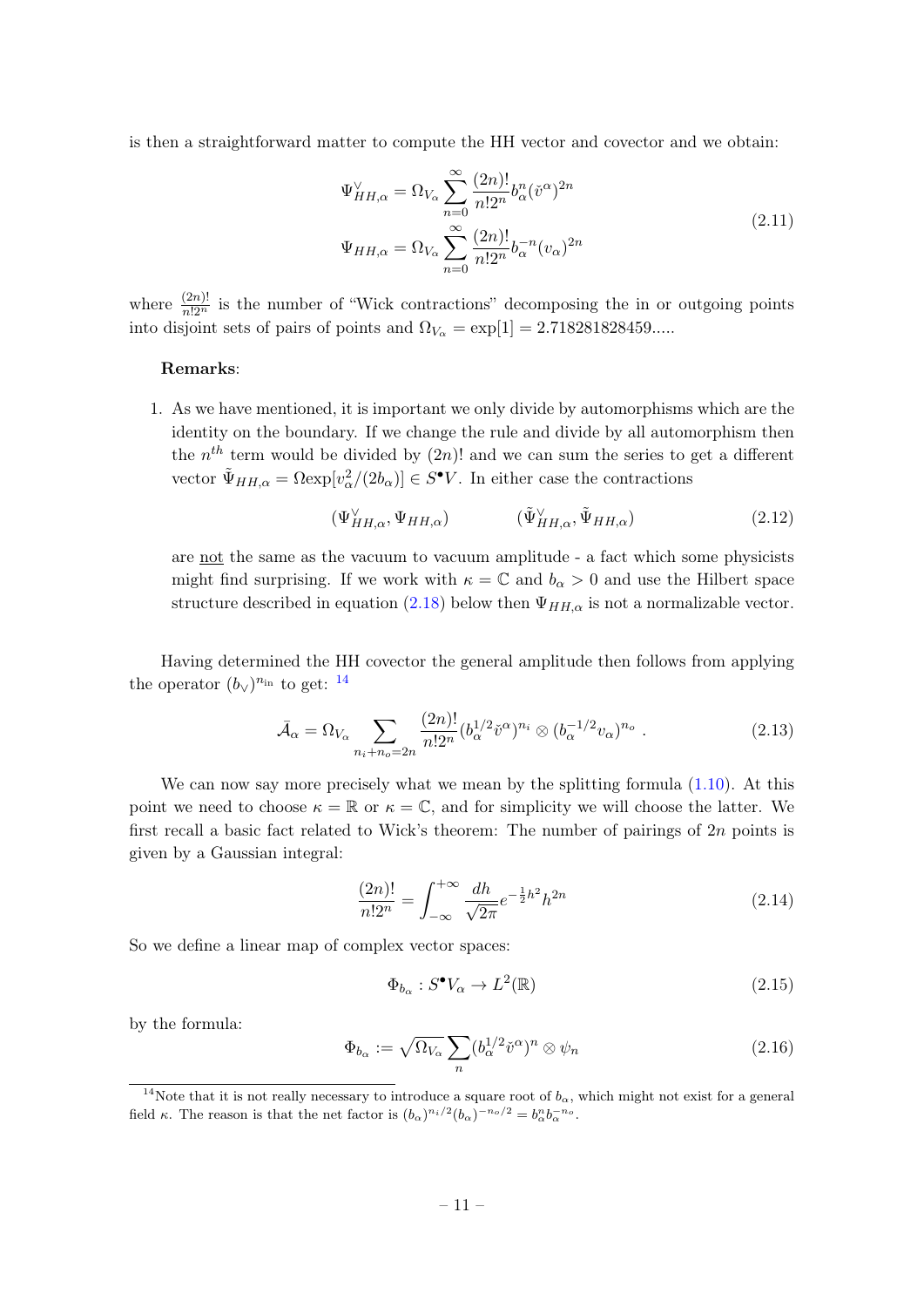where  $\psi_n \in L^2(\mathbb{R})$  is the vector with

$$
\psi_n(h) = (2\pi)^{-1/4} h^n e^{-\frac{1}{4}h^2} \ . \tag{2.17}
$$

To define  $\Phi_b^{\dagger}$  $_{b_{\alpha}}^{\dagger}$  we need a nondegenerate inner product. The basis  $\{v_{\alpha}\}\$  canonically determines a real structure on V and we can use this to define a sesquilinear form  $^{15}$  $^{15}$  $^{15}$ 

<span id="page-12-1"></span>
$$
h(z_{\alpha}v_{\alpha}, w_{\beta}v_{\beta}) := \langle z_{\alpha}v_{\alpha}, w_{\beta}v_{\beta} \rangle := \sum_{\alpha} b_{\alpha}z_{\alpha}^*w_{\alpha}
$$
 (2.18)

Such a nondegenerate form defines an anti-linear isomorphism  $V \to V^{\vee}$ . (In Dirac's bracket notation this is nothing but the map  $|\psi\rangle \rightarrow |\psi|$ . We will denote it by  $v \rightarrow v^{\dagger}$ .) Then we have

$$
(v_{\alpha})^{\dagger} = b_{\alpha} \check{v}^{\alpha} \qquad (\check{v}^{\alpha})^{\dagger} = (b_{\alpha}^{*})^{-1} v_{\alpha} \qquad (2.19)
$$

Similarly, the sesquilinear form on  $L^2(\mathbb{R})$ :

$$
\langle \psi_1, \psi_2 \rangle = \int_{-\infty}^{+\infty} dh \psi_1(h)^* \psi_2(h) \tag{2.20}
$$

defines a canonical anti-linear isomorphism  $L^2(\mathbb{R}) \to L^2(\mathbb{R})^{\vee}$ . To write a splitting formula we need to choose a basis with  $b_{\alpha}$  real and then:

$$
\Phi_{b_{\alpha}} \Phi_{b_{\alpha}}^{\dagger} = \Omega_{V_{\alpha}} \sum_{n_{i}+n_{o}=2n} \frac{(2n)!}{n!2^{n}} (b_{\alpha}^{1/2} \check{v}^{\alpha})^{n_{i}} \otimes (b_{\alpha}^{-1/2} v_{\alpha})^{n_{o}} \tag{2.21}
$$

In other words:

<span id="page-12-0"></span>
$$
\bar{\mathcal{A}}_{\alpha} = \Phi_{b_{\alpha}} \Phi_{b_{\alpha}}^{\dagger} \tag{2.22}
$$

We now generalize the above remarks to the case  $\dim V > 1$ . Since the amplitude must be  $O(b)$  invariant we can immediately write down the HH vector and co-vector given the one-dimensional result:

$$
\Psi_{HH} = \Omega_V \sum_{n=0}^{\infty} \frac{(2n)!}{n!2^n} (v^2)^n \in S^{\bullet} V
$$
\n(2.23)

where  $v^2 \in S^2V$  (which should not be confused with the scalar quantity  $b(v, v) \in \kappa$ ) is defined by the  $O(b)$  invariant expression:  $^{16}$  $^{16}$  $^{16}$ 

$$
v^2 := \sum_{\alpha} b_{\alpha}^{-1} v_{\alpha} v_{\alpha} \in S^2 V . \qquad (2.24)
$$

Note that this can be written as

<span id="page-12-4"></span>
$$
\Psi_{HH} = \Omega_V \sum_{\vec{\ell} \in \mathbb{Z}_+^{\nu}} c(2\vec{\ell}) \prod_{\alpha=1}^{\nu} \frac{(2\ell_{\alpha})!}{\ell_{\alpha}! 2^{\ell_{\alpha}}} (b_{\alpha}^{-1} v_{\alpha}^2)^{\ell_{\alpha}}
$$
(2.25)

<span id="page-12-2"></span><sup>&</sup>lt;sup>15</sup>Note that for  $\kappa = \mathbb{C}$  this choice of sesquilinear form breaks the  $O(b)$ -symmetry from a complex orthogonal group to a real orthogonal group.

<span id="page-12-3"></span><sup>&</sup>lt;sup>16</sup>To check  $O(b)$  invariance note that a change of basis  $v_{\alpha} \to A_{\beta \alpha} v_{\beta}$  is in  $O(b)$  if  $A^{tr} D(b) A = D(b)$  where  $D(b)_{\alpha\beta} = b_{\alpha}\delta_{\alpha,\beta}$ . Now use the formula  $D(b)^{-1} = AD(b)^{-1}A^{tr}$ . In a general basis we have  $v^2 = v_{\alpha}Q_{\alpha,\beta}v_{\beta}$ where  $Q_{\alpha,\beta}$  is the matrix inverse of  $b(v_{\alpha}, v_{\beta})$ .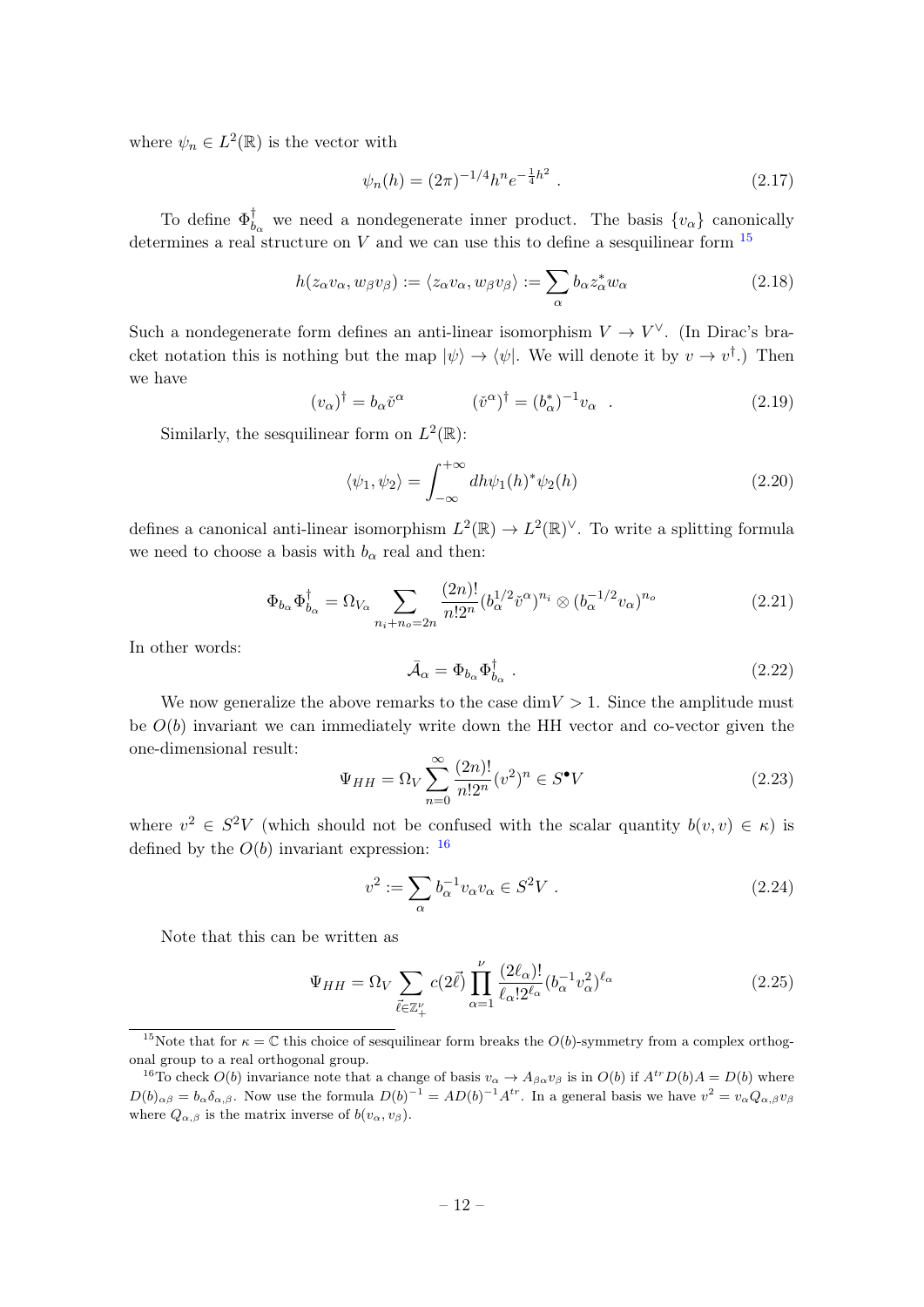where  $c(2\vec{\ell})$  is just the multinomial

$$
c(2\vec{\ell}) := \binom{2n}{2\ell_1, 2\ell_2, \dots, 2\ell_{\nu}} := \frac{(2n)!}{(2\ell_1)! \cdots (2\ell_{\nu})!}
$$
(2.26)

and  $n = \ell_1 + \cdots + \ell_{\nu}$ . Equation [\(2.25\)](#page-12-4) teaches us that although  $S^{\bullet}V \cong \otimes_{\alpha} S^{\bullet}V_{\alpha}$  it is <u>not</u> true that  $\bar{\mathcal{A}}$  is the same as  $\otimes_\alpha \bar{\mathcal{A}}_\alpha$  because  $c(2\vec{\ell})$  monomials in the tensor algebra all project to the same monomial in the symmetric algebra.

Introducing Gaussian integrals for the numbers of pairings and applying powers of  $b^{\vee}$ we obtain the formula for the general amplitude:

$$
\bar{\mathcal{A}} = \sum_{\vec{\ell}, \vec{s} \in \mathbb{Z}_+^{\nu}} c(\vec{\ell}) c(\vec{s}) \int \prod_{\alpha=1}^{\nu} \frac{dh_{\alpha}}{\sqrt{2\pi}} e^{-\frac{1}{2}h_{\alpha}^2} (b_{\alpha}^{1/2} h_{\alpha} \check{v}^{\alpha})^{\ell_{\alpha}} (b_{\alpha}^{-1/2} h_{\alpha} v_{\alpha})^{s_{\alpha}} \tag{2.27}
$$

where  $\nu = \dim V$  and again

$$
c(\vec{\ell}) := {n_i \choose \ell_1, \dots, \ell_\nu} := \frac{n_i!}{\ell_1! \cdots \ell_\nu!}
$$
  

$$
c(\vec{s}) := {n_o \choose s_1, \dots, s_\nu} := \frac{n_o!}{s_1! \cdots s_\nu!}
$$
 (2.28)

where  $n_i = \ell_1 + \cdots + \ell_{\nu}$  and  $n_o = s_1 + \cdots + s_{\nu}$ .

To write the splitting formula we introduce

$$
\Phi_b: S^{\bullet}V \to L^2(\mathbb{R}^{\nu})
$$
\n
$$
(2.29)
$$

defined by

$$
\Phi_b := \sqrt{\Omega_V} \sum_{\vec{\ell} \in \mathbb{Z}_+^{\nu}} c(\vec{\ell}) \prod_{\alpha} (b_{\alpha}^{1/2} \check{v}^{\alpha})^{\ell_{\alpha}} \otimes \psi_{\vec{\ell}}
$$
(2.30)

where

$$
\psi_{\vec{\ell}} := (2\pi)^{-\nu/4} \prod_{\alpha} h_{\alpha}^{\ell} e^{-\frac{1}{4}h_{\alpha}^2}
$$
\n(2.31)

Once again, the splitting formula requires that all the  $b_{\alpha}$  should be real and then

$$
\bar{\mathcal{A}} = \Phi_b \Phi_b^{\dagger} \tag{2.32}
$$

1. A natural question (posed to us by Mike Hopkins) is the following: How are  $\bar{\mathcal{A}}(X, Y)$ ,  $\bar{\mathcal{A}}(Y, Z)$  and  $\bar{\mathcal{A}}(X, Z)$  related? In particular is  $\bar{\mathcal{A}}(Y, Z) \circ \bar{\mathcal{A}}(X, Y)$  the same as  $\bar{\mathcal{A}}(X, Z)$ as one might expect if there were a unique morphism in each hom space of a category. It is now evident that this is not at all the case for our amplitudes. In the case that V is one-dimensional we can say

<span id="page-13-0"></span>
$$
\bar{\mathcal{A}}(n_2, n_3) \circ \bar{\mathcal{A}}(n_1, n_2) = f_{n_1, n_2, n_3} \bar{\mathcal{A}}(n_1, n_3)
$$
\n(2.33)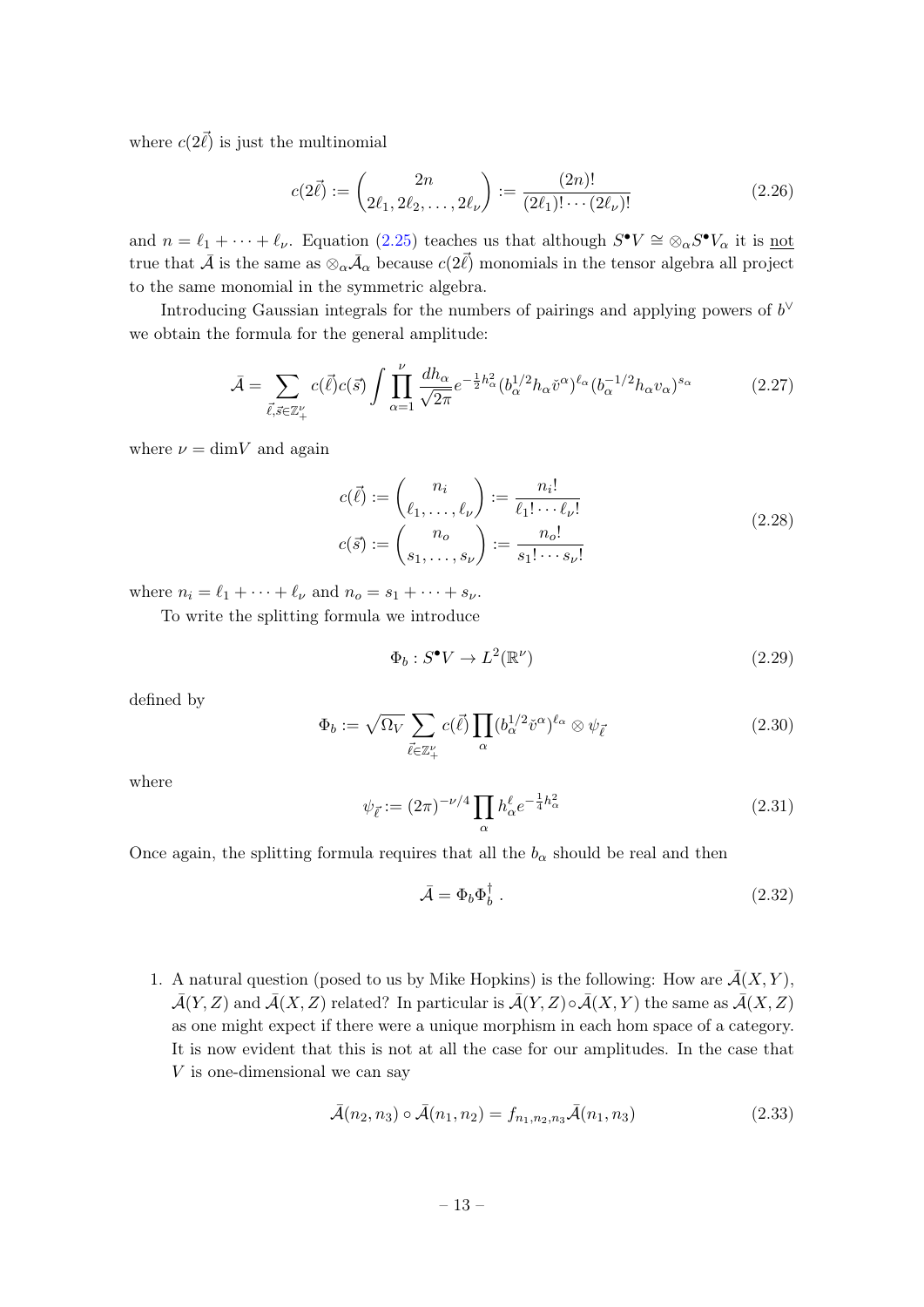with a rather unpleasant fudge factor. Note that the "cocycle"  $f_{n_1,n_2,n_3}$  is trivializable so that if we define

$$
\tilde{\mathcal{A}}(n_1, n_2) = \frac{2^n n!}{(2n)!} \bar{\mathcal{A}}(n_1, n_2)
$$
\n(2.34)

then the  $\tilde{A}(n_1, n_2)$  indeed compose coherently:

$$
\tilde{\mathcal{A}}(n_2, n_3) \circ \tilde{\mathcal{A}}(n_1, n_2) = \tilde{\mathcal{A}}(n_1, n_3)
$$
\n(2.35)

but this does not appear to generalize easily to  $\dim V > 1$ .

2. Applying the remark from Appendix  $C$  we learn that the general amplitude is implicitly encoded in the value of the HH covector on the exponentiated diagonal:

$$
\Psi_{HH}^{\vee}(e^v) = \Omega_V \exp\left[\frac{b(v,v)}{2}\right] \tag{2.36}
$$

In our view, it is a mistake to try to write a splitting formula directly for the HH covector evaluated on the exponentiated diagonal.

#### <span id="page-14-0"></span>3 Two-Dimensional Closed TQFT

We now turn our attention to the case  $d = 2$ . It is useful to begin with the case where the objects in the bordism category are closed manifolds.  $^{17}$  $^{17}$  $^{17}$  In this case, as is very well-known, the TQFT is given by a finite-dimensional commutative associative Frobenius algebra over  $\kappa$ . We have the basic defining data of a commutative associative Frobenius algebra:

$$
m: \mathcal{C} \otimes \mathcal{C} \to \mathcal{C}
$$
  

$$
\theta: \mathcal{C} \to \kappa
$$
 (3.1)

where m is the multiplication and  $\theta$  is the trace and  $b := \theta \circ m$  is a symmetric nondegenerate bilinear form.

The objects of the bordism category are now disjoint unions of circles. Once again the objects of the bordism category are labeled by nonnegative integers. So the sum over bordisms can be denoted:

$$
\bar{\mathcal{A}}(n_{\rm in}, n_{\rm out}) := \sum_{Y: n_{\rm in} \to n_{\rm out}} \frac{1}{|\text{Aut}(Y)|} \mathcal{Z}(n_{\rm in}, n_{\rm out}) \in \text{Hom}(S^{n_{\rm in}}\mathcal{C}, S^{n_{\rm out}}\mathcal{C}) \tag{3.2}
$$

and similarly

$$
\bar{\mathcal{A}} \in \text{Hom}(S^{\bullet} \mathcal{C}, S^{\bullet} \mathcal{C}) \tag{3.3}
$$

is the direct sum over all  $n_{\text{in}}$ ,  $n_{\text{out}} \geq 0$ . We now evaluate these amplitudes in various special cases in terms of the defining data of the Frobenius algebra.

<span id="page-14-1"></span> $17$ Again, we remind the reader that for 2d TQFT we follow the notation and terminology of [\[24\]](#page-48-0).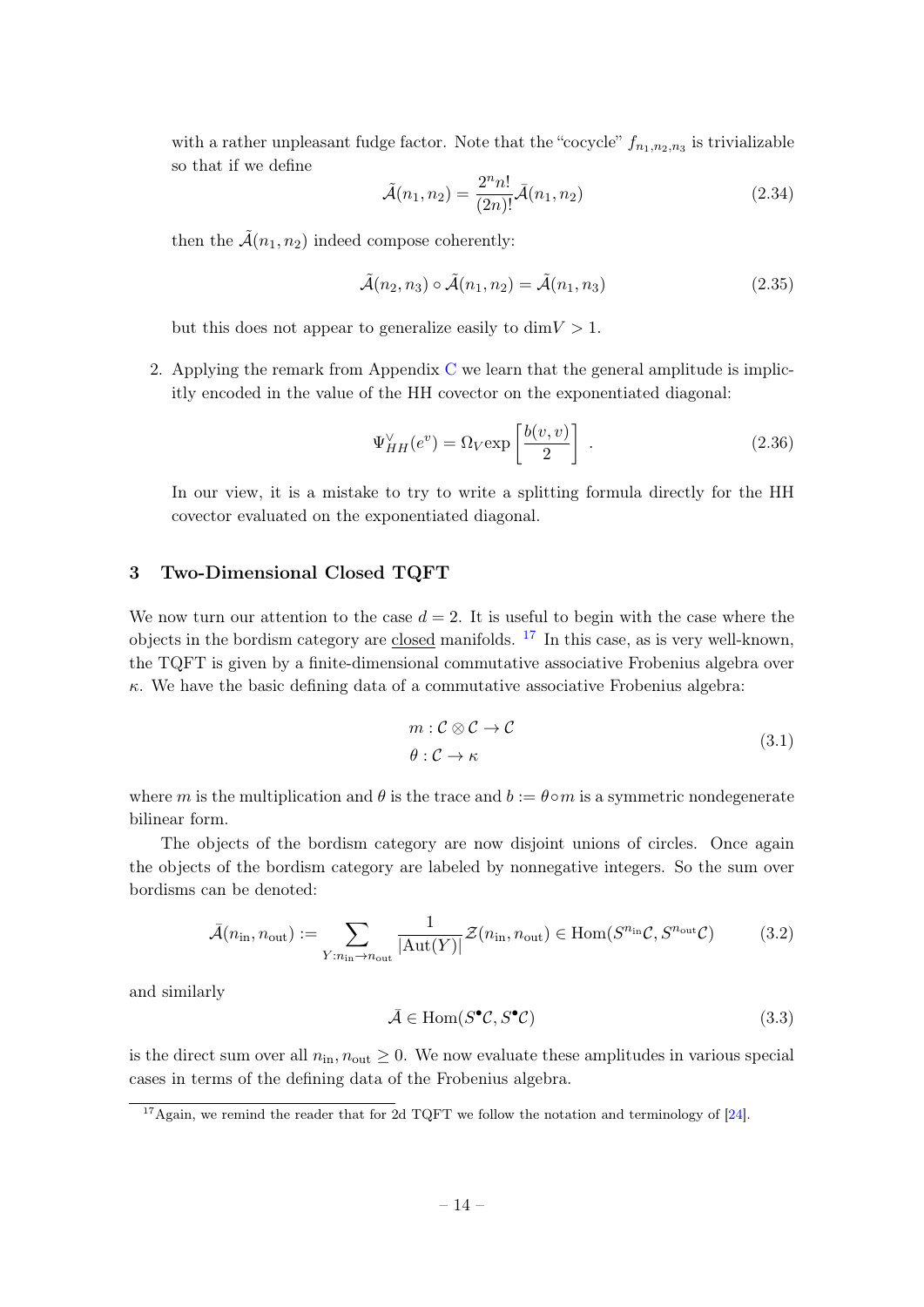#### <span id="page-15-0"></span>3.1 The Vacuum To Vacuum Amplitude

The special case of  $n_{\text{in}} = n_{\text{out}} = 0$  can be evaluated easily for any 2d TQFT: We introduce a basis  $\{e_x\}$  for C together with a dual basis of vectors  $e^x \in C$  so  $\theta(e^x e_y) = \delta_{x,y}$ . Then we can define the handle-adding element

$$
\mathfrak{h} := \sum_{x} e^x e_x \in \mathcal{C}
$$
\n(3.4)

It is then straightforward to see that the sum over nonempty connected bordisms  $\emptyset \to \emptyset$  is  $\theta(\frac{1}{1-\theta})$ . As we mentioned in the introduction, the amplitude exists for the generic theory, but if the endomorphism  $L(\mathfrak{h}) : \mathcal{C} \to \mathcal{C}$  defined by multiplication with  $\mathfrak{h}$  has eigenvalue 1, then the sum diverges.

The sum over <u>all</u> bordisms Y, weighted by  $\frac{1}{|Aut(Y)|}$  is

$$
\bar{\mathcal{A}}(0,0) = \exp[\theta(\frac{1}{1-\mathfrak{h}})] \ . \tag{3.5}
$$

Recall, again that the empty bordism  $\emptyset \to \emptyset$  has amplitude 1.

#### <span id="page-15-1"></span>3.2 The Semisimple Case

In this case we can choose a basis of idempotents  $e_x = \varepsilon_x$  with

$$
\varepsilon_x \varepsilon_y = \delta_{x,y} \varepsilon_x \tag{3.6}
$$

and defining

$$
\theta_x := \theta(\varepsilon_x) \tag{3.7}
$$

we have  $e^x = \theta_x^{-1} \varepsilon_x$ , so

$$
\mathfrak{h} = \sum_{x} \theta_x^{-1} \varepsilon_x \ . \tag{3.8}
$$

We have an orthogonal decomposition

<span id="page-15-3"></span>
$$
\mathcal{C} \cong \bigoplus_{x} \mathcal{C}_x \tag{3.9}
$$

so that  $\mathcal{C}_x \mathcal{C}_y = 0$  for  $x \neq y$ . In the semisimple case each of the  $\mathcal{C}_x$  is the one dimensional image of multiplication by the idempotent  $\varepsilon_x$ . <sup>[18](#page-15-2)</sup> As we have noted, the amplitudes descend to the symmetric product, and given [\(3.9\)](#page-15-3) we have

$$
S^{\bullet} \mathcal{C} \cong \otimes_x S^{\bullet} \mathcal{C}_x \ . \tag{3.10}
$$

Now, suppose we have a connected bordism, and on each of the input circles we have "homogeneous" input vectors, i.e. input vectors with a definite component in the decomposition [\(3.9\)](#page-15-3). Then, the amplitude is zero unless all the inputs are in the same component. That is, if we have  $\varepsilon_x$  and  $\varepsilon_y$  with  $x \neq y$  as two inputs on a connected bordism then the amplitude is zero. Moreover, for a connected bordism, all of whose inputs are in a single

<span id="page-15-2"></span> $18$ In the interpretation of the 2d TQFT theory as a 0-dimensional topological string theory the points  $x \in \text{Spec}(\mathcal{C})$  are disjiont "universes" in the target space of the string.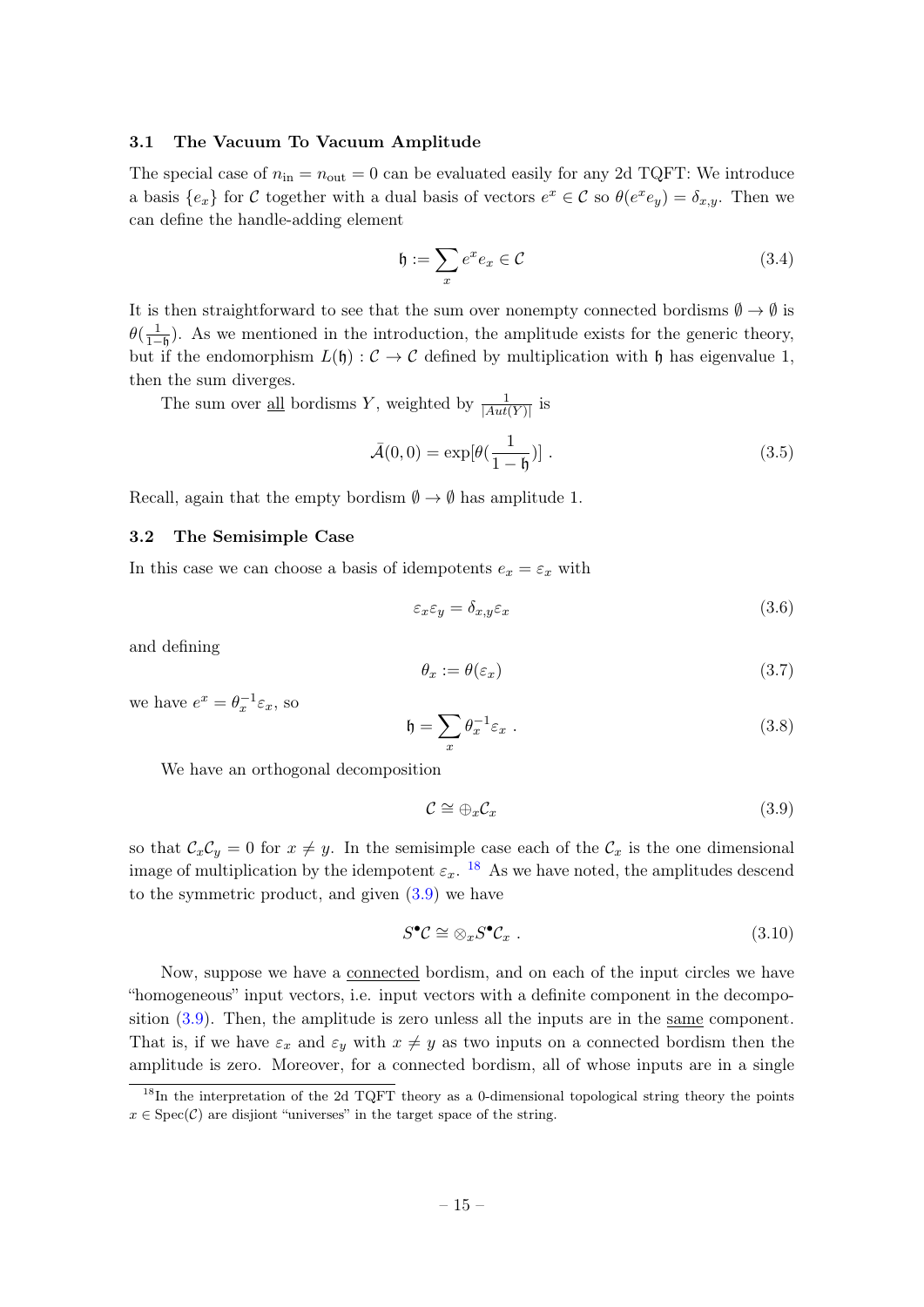summand  $\mathcal{C}_x$ , the output will be in  $T^{\bullet} \mathcal{C}_x$ . This motivates us to consider first the amplitude  $\mathcal{A}_x$  in the case C is one dimensional.

Assuming now C is one-dimensional it will be generated by a single idempotent  $\varepsilon$ . We will denote  $\theta(\varepsilon)$  simply by  $\theta \in \kappa$ . We will begin by computing the Hartle-Hawking covector. Then we will apply the U-bordism, which is represented by the map  $b_{\vee}$ . Denoting the dual basis vector of  $\mathcal{C}^{\vee}$  by  $\varepsilon^{\vee}$  we have:

$$
b^{\vee}(\varepsilon) = \theta \varepsilon^{\vee}
$$
  
\n
$$
b_{\vee}(\varepsilon^{\vee}) = \theta^{-1} \varepsilon
$$
\n(3.11)

Now, for a connected morphism  $\text{II}S^1 \to \emptyset$  the amplitude is easily evaluated to be

$$
\mathcal{Z}(z_1\varepsilon,\ldots,z_n\varepsilon) = \prod_{i=1}^n z_i \theta(\mathfrak{h}^p \varepsilon) = \theta^{1-p} \prod_{i=1}^n z_i
$$
\n(3.12)

where the surface has  $p$  handles. Therefore summing over genera gives

$$
\bar{\mathcal{A}}(n,0)^{\text{connected}}(z_1\varepsilon,\ldots,z_n\varepsilon) = \lambda \prod_{i=1}^n z_i
$$
\n(3.13)

where

$$
\lambda := \frac{\theta}{1 - \theta^{-1}}\tag{3.14}
$$



**Figure 2:** The definition of  $\lambda$  as the sum of connected bordisms  $X : \emptyset \to \emptyset$  with an arbitrary number of handles (we will henceforth use shading as in the bordism on the right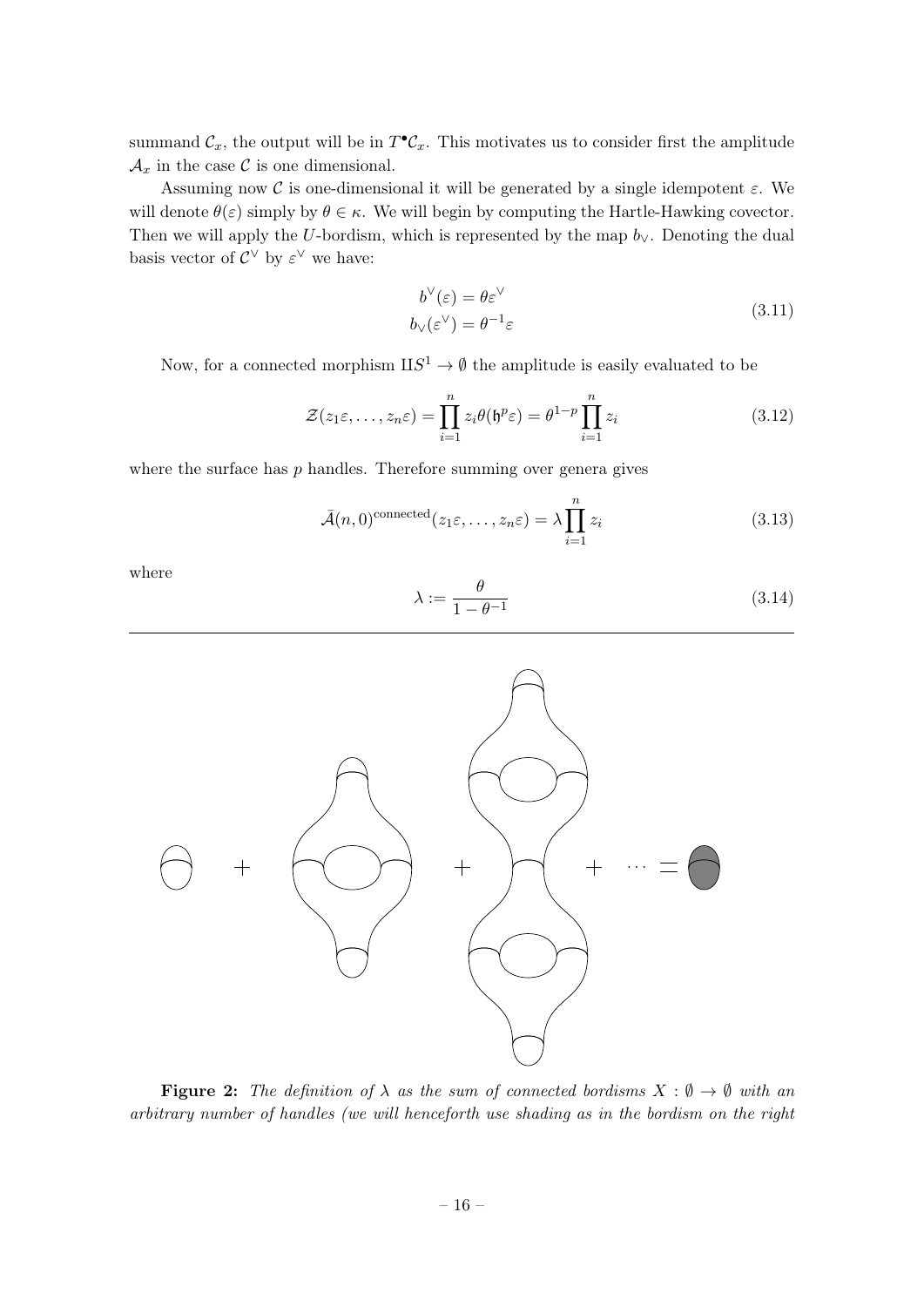Thus far, the considerations are pretty trivial. Something interesting happens when we include disconnected surfaces (and this is the main insight of Marolf and Maxfield [\[22\]](#page-47-5)). We consider partitions of the set of incoming states into disjoint sets associated with the connected bordisms. Thus we need to know how many ways there are of dividing the sum over bordisms into  $k_1$  connected components with one ingoing circle,  $k_2$  components with two ingoing circles and so forth, so that we have  $k_j$  components with j ingoing circles so that  $\sum_j j k_j$  is the total number of ingoing circles. For any number of ingoing circles the sum over connected bordisms to  $\emptyset$  gives a single factor of  $\lambda$ . Thus, with n ingoing circles the sum over all bordisms to the emptyset is  $B_n(\lambda)$ , where  $B_n$  is the  $n^{th}$  exponential Bell polynomial  $B_n(x_1, x_2, \ldots, x_n)$  evaluated for  $x_1 = x_2 = \cdots = x_n = \lambda$ . See [A](#page-42-0)ppendix A (or Wikipedia) for some basic facts about Bell polynomials. Including the disconnected components with no boundaries gives an overall factor of  $e^{\lambda}$ . Altogether we get

$$
\bar{\mathcal{A}}(n,0)(z_1\varepsilon,\ldots,z_n\varepsilon) = e^{\lambda}B_n(\lambda)\prod_i z_i.
$$
 (3.15)

#### Remarks:

- 1. Note well that in our computation we did not divide by the number of automorphisms of the components of the surface. Thus if we have  $k_1$  ingoing connected with one ingoing circle we do not include an extra  $1/k_1!$ . The justification for this is that we are only considering automorphisms of the surface which reduce to the identity on the boundary.
- 2. Next applying the U-morphism we immediately deduce

<span id="page-17-0"></span>
$$
\bar{\mathcal{A}}(n_i, n_o) = e^{\lambda} B_{n_i + n_o}(\lambda) \theta^{-n_o} (\varepsilon^{\vee})^{n_i} \otimes \varepsilon^{n_o}
$$
\n(3.16)

Note that, as a check on our factors:

$$
(b^{\vee})^{n_o}(b_{\vee})^{n_i}\overline{\mathcal{A}}(n_i, n_o) = \overline{\mathcal{A}}(n_o, n_i)
$$
\n(3.17)

as expected.

3. Returning to the question surrounding [\(2.33\)](#page-13-0) when dim $\mathcal{C} = 1$  we compute

$$
\bar{\mathcal{A}}(n_2, n_3) \circ \bar{\mathcal{A}}(n_1, n_2) = f_{n_1, n_2, n_3} \bar{\mathcal{A}}(n_1, n_3)
$$
\n(3.18)

and the "cocycle"  $f_{n_1,n_2,n_3}$  is trivializable so that if we define

$$
\tilde{\mathcal{A}}(n_1, n_2) := e^{\lambda} B_{n_1 + n_2}(\lambda) \bar{\mathcal{A}}(n_1, n_2)
$$
\n(3.19)

then

$$
\tilde{\mathcal{A}}(n_2, n_3) \circ \tilde{\mathcal{A}}(n_1, n_2) = \tilde{\mathcal{A}}(n_1, n_3)
$$
\n(3.20)

When  $\dim \mathcal{C} > 1$  this statement does not generalize naturally.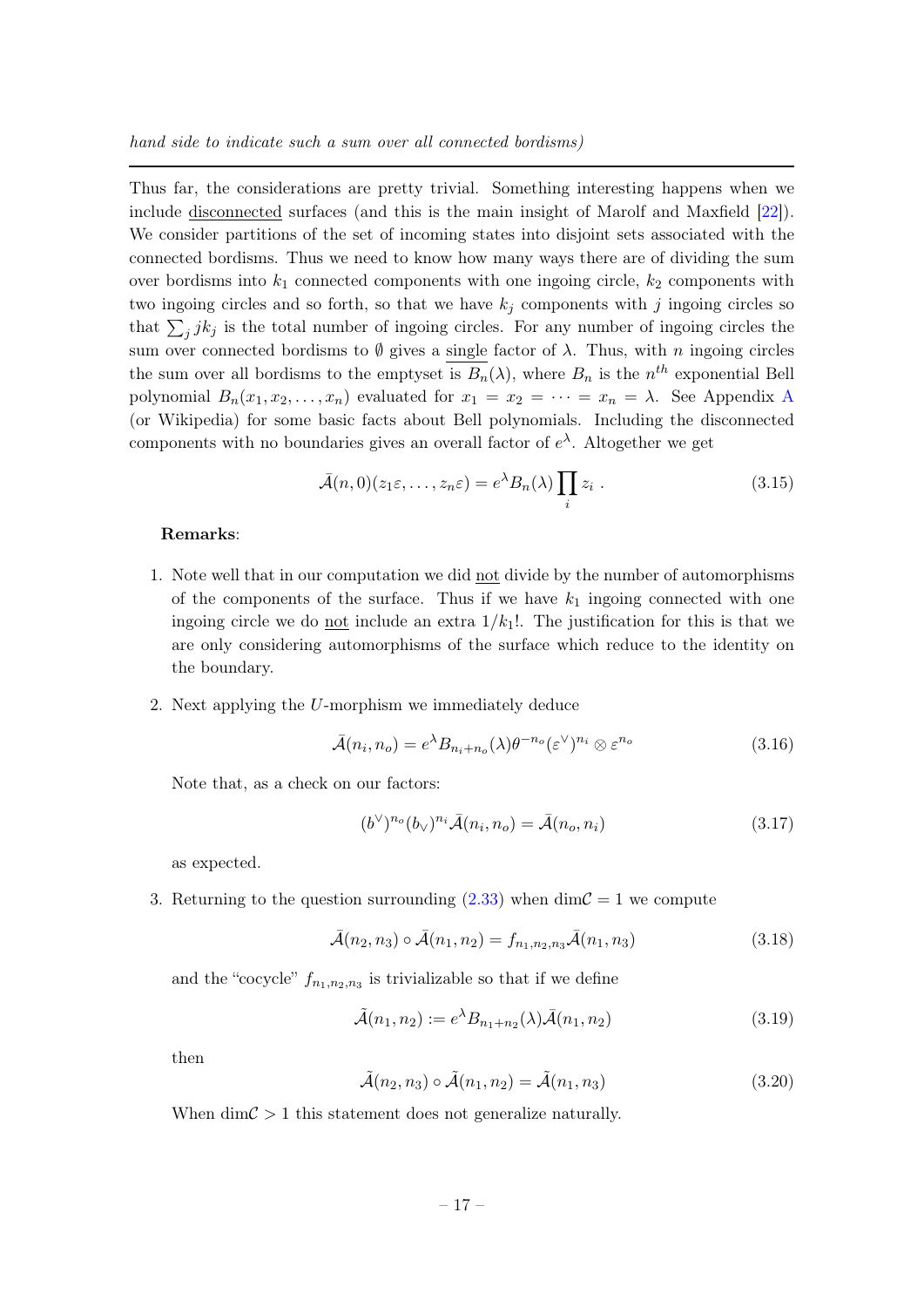4. We can now write down the Hartle-Hawking vector and covector

$$
\Psi_{HH} = e^{\lambda} \sum_{n=0}^{\infty} B_n(\lambda) \left(\frac{\varepsilon}{\theta}\right)^n \in S^{\bullet} C
$$
\n
$$
\Psi_{HH}^{\vee} = e^{\lambda} \sum_{n=0}^{\infty} B_n(\lambda) \left(\varepsilon^{\vee}\right)^n \in S^{\bullet} C^{\vee}
$$
\n(3.21)

Note in particular that the pairing of the dual  $\Psi_{HH}^{\vee}$  with  $\Psi_{HH}$  is a formal series

<span id="page-18-4"></span>
$$
e^{2\lambda} \sum_{n=0}^{\infty} \theta^{-n} B_n(\lambda)^2 \tag{3.22}
$$

for fixed  $\lambda$ ,  $B_n(\lambda)$  grows, roughly speaking, like n! [\[20\]](#page-47-11) so the series is at best asymp-totic. <sup>[19](#page-18-1)</sup> In particular, rather surprisingly,  $(\Psi_{HH}^{\vee}, \Psi_{HH})$  is <u>not</u> the vacuum to vacuum to vacuum amplitude! One should compare this result with equation (2.7) of [\[22\]](#page-47-5).

5. To compare to the previous literature, we again recall the remark from Appendix [C.](#page-44-0) If we write  $\phi = \sum_x u_x \varepsilon_x$  with  $u_x \in \kappa$  then the value of the HH covector on the exponentiated diagonal is:

$$
\Psi_{HH}^{\vee}(e^{\phi}) = \exp[\sum_{x} \lambda_x e^{u_x}] \tag{3.24}
$$

which, subject to the remarks of section [1.1](#page-5-0) above, can be compared with expressions in [\[17\]](#page-47-4).

#### <span id="page-18-0"></span>3.2.1 A Splitting Formula

We now explain a curious splitting formula for the total amplitude. This follows from the elementary expression for the Bell polynomials:

<span id="page-18-2"></span>
$$
e^{\lambda}B_n(\lambda) = \sum_{d=0}^{\infty} \frac{\lambda^d}{d!} d^n \quad . \tag{3.25}
$$

This formula, which is related to coherent states in the harmonic oscillator, plays a central role in the discussion of [\[22\]](#page-47-5).

<span id="page-18-5"></span>Combining equation  $(3.25)$  with equation  $(3.16)$  gives the full amplitude:

$$
\bar{\mathcal{A}} = \sum_{n_i, n_o \ge 0} (\varepsilon^{\vee})^{\otimes n_i} \left( \sum_{d=0}^{\infty} \frac{\lambda^d}{d!} d^{n_i + n_o} \right) \otimes \left( \frac{\varepsilon}{\theta} \right)^{\otimes n_o}
$$
(3.26)

<span id="page-18-1"></span><sup>19</sup>Note that since  $B_n(\lambda)^2 = \lambda^{2n} + \cdots$  it is useful to consider the series

<span id="page-18-3"></span>
$$
\sum_{n=0}^{\infty} \theta^{-n} \frac{B_n(\lambda)^2}{(2n)!}
$$
\n(3.23)

Although [\(3.23\)](#page-18-3) is not exactly the Borel transform of [\(3.22\)](#page-18-4), we expect it will have the same convergence properties. Using theorem 2.1 of [\[20\]](#page-47-11) one can check that [\(3.23\)](#page-18-3) converges to an entire function of  $\lambda$ .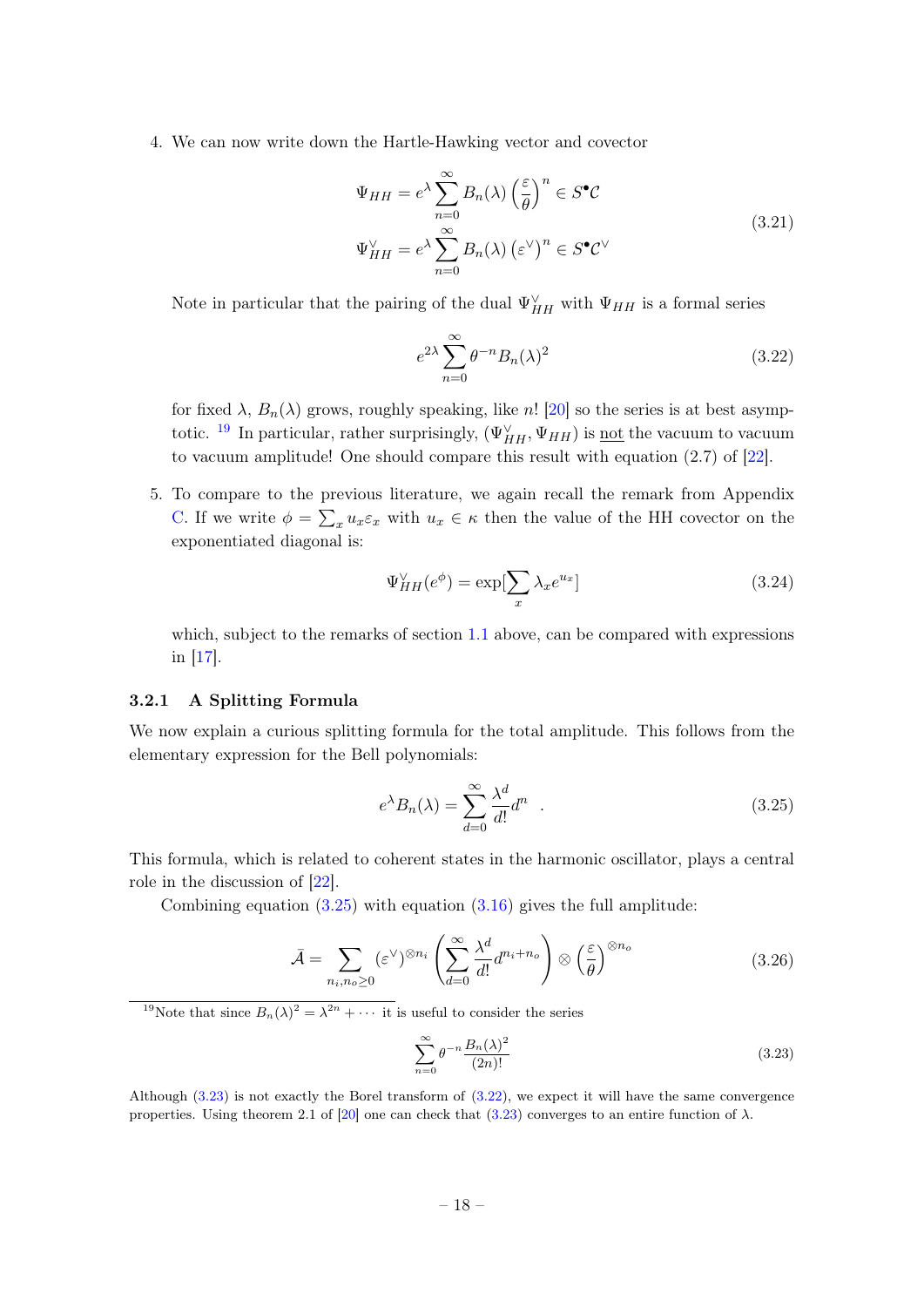To write the splitting formula it is useful to note that there is a nondegenerate bilinear pairing on  $S^{\bullet} \mathcal{C}$  induced by the Frobenius structure on  $\mathcal{C}$ . We introduce the "orthonormal basis"  $\varepsilon/\sqrt{\theta}$  and  $\sqrt{\theta} \varepsilon^{\vee}$ . This is the unique pair of vectors which are mapped into each other under  $b^{\vee}$  and  $b_{\vee}$  and also pair to one. They induce an analogous "orthonormal basis" on the symmetric product  $\{\left(\frac{\varepsilon}{\sqrt{\theta}}\right)$  $\int_{\mathbb{R}^d}$  for  $S^{\bullet}(\mathcal{C})$  and and  $\{(\sqrt{\theta}\varepsilon^{\vee})^{\otimes d}\}$  for  $S^{\bullet}(\mathcal{C}^{\vee})$ . Now we define

$$
\Phi_{\theta}: S^{\bullet} \mathcal{C} \to S^{\bullet} \mathcal{C} \tag{3.27}
$$

by the formula

$$
\Phi_{\theta} = \sum_{n,d \ge 0} \sqrt{\frac{\lambda^d}{d!}} d^n (\varepsilon^{\vee})^n \otimes \left(\frac{\varepsilon}{\sqrt{\theta}}\right)^d \tag{3.28}
$$

Then the natural dualization determined by the Frobenius structure gives

$$
\tilde{\Phi}_{\theta} = \sum_{n,d \ge 0} \sqrt{\frac{\lambda^d}{d!}} d^n \left(\sqrt{\theta} \varepsilon^{\vee}\right)^d \otimes \left(\frac{\varepsilon}{\theta}\right)^n \tag{3.29}
$$

In  $\Phi_{\theta} \otimes \tilde{\Phi}_{\theta}$  we can contract the middle two factors of  $S^{\bullet} \mathcal{C} \otimes S^{\bullet} \mathcal{C}^{\vee} \to \kappa$  using the natural dual pairing to get an element of  $S^{\bullet}C^{\vee} \otimes S^{\bullet}C \cong \text{Hom}(S^{\bullet}C, S^{\bullet}C)$  and with that understood we have the result that, for a one-dimensional Frobenius algebra

<span id="page-19-3"></span>
$$
\bar{\mathcal{A}} = \Phi_{\theta} \tilde{\Phi}_{\theta} . \tag{3.30}
$$

#### <span id="page-19-0"></span>3.2.2 Generalization To  $\mathcal C$  with dim  $\mathcal C > 1$ .

We can now easily generalize equation [\(3.26\)](#page-18-5) to the case dim  $C = n > 1$  by noting that in the descent [\(1.4\)](#page-3-1), if  $s_i$  are nonnegative integers then  $c(\vec{s})$  distinct monomials in the tensor algebra descend to the same element  $\prod_x \varepsilon_x^{s_x}$  in the symmetric algebra. Accordingly, the HH vector is

$$
\Psi_{HH} = \sum_{\vec{s} \in \mathbb{Z}_{+}^{n}} c(\vec{s}) \prod_{x} \left( \sum_{d_x=0}^{\infty} \frac{\lambda_x^{d_x}}{d_x!} \left( d_x \frac{\varepsilon_x}{\theta_x} \right)^{s_x} \right)
$$
\n
$$
= \sum_{\vec{d} \in \mathbb{Z}_{+}^{n}} \prod_{x} \frac{\lambda_x^{d_x}}{d_x!} \sum_{m=0}^{\infty} \left( \sum_{x=1}^{n} d_x \frac{\varepsilon_x}{\theta_x} \right)^m
$$
\n(3.31)

<span id="page-19-1"></span>where  $n = \dim \mathcal{C}$ . The full amplitude is

$$
\bar{\mathcal{A}} = \sum_{\vec{\ell}, \vec{s} \in \mathbb{Z}_+^n} c(\vec{\ell}) c(\vec{s}) \prod_x \left( \sum_{d_x=0}^\infty (d_x \varepsilon_x^\vee)^{\ell_x} \frac{\lambda_x^{d_x}}{d_x!} \left( d_x \frac{\varepsilon_x}{\theta_x} \right)^{s_x} \right) \tag{3.32}
$$

with splitting by  $\Phi : S^{\bullet} \mathcal{C} \to S^{\bullet} \mathcal{C}$  given by the generalization of  $(3.30)$ :

$$
\bar{\mathcal{A}} = \Phi_{\theta} \tilde{\Phi}_{\theta} \tag{3.33}
$$

with

<span id="page-19-2"></span>
$$
\Phi_{\theta} = \sum_{\vec{\ell}, \vec{d} \in \mathbb{Z}_{+}^{n}} c(\vec{\ell}) \prod_{x} \sqrt{\frac{\lambda_x^{d_x}}{d_x!}} (d_x \varepsilon_x^{\vee})^{\ell_x} \otimes \left(\frac{\varepsilon_x}{\sqrt{\theta_x}}\right)^{d_x} . \tag{3.34}
$$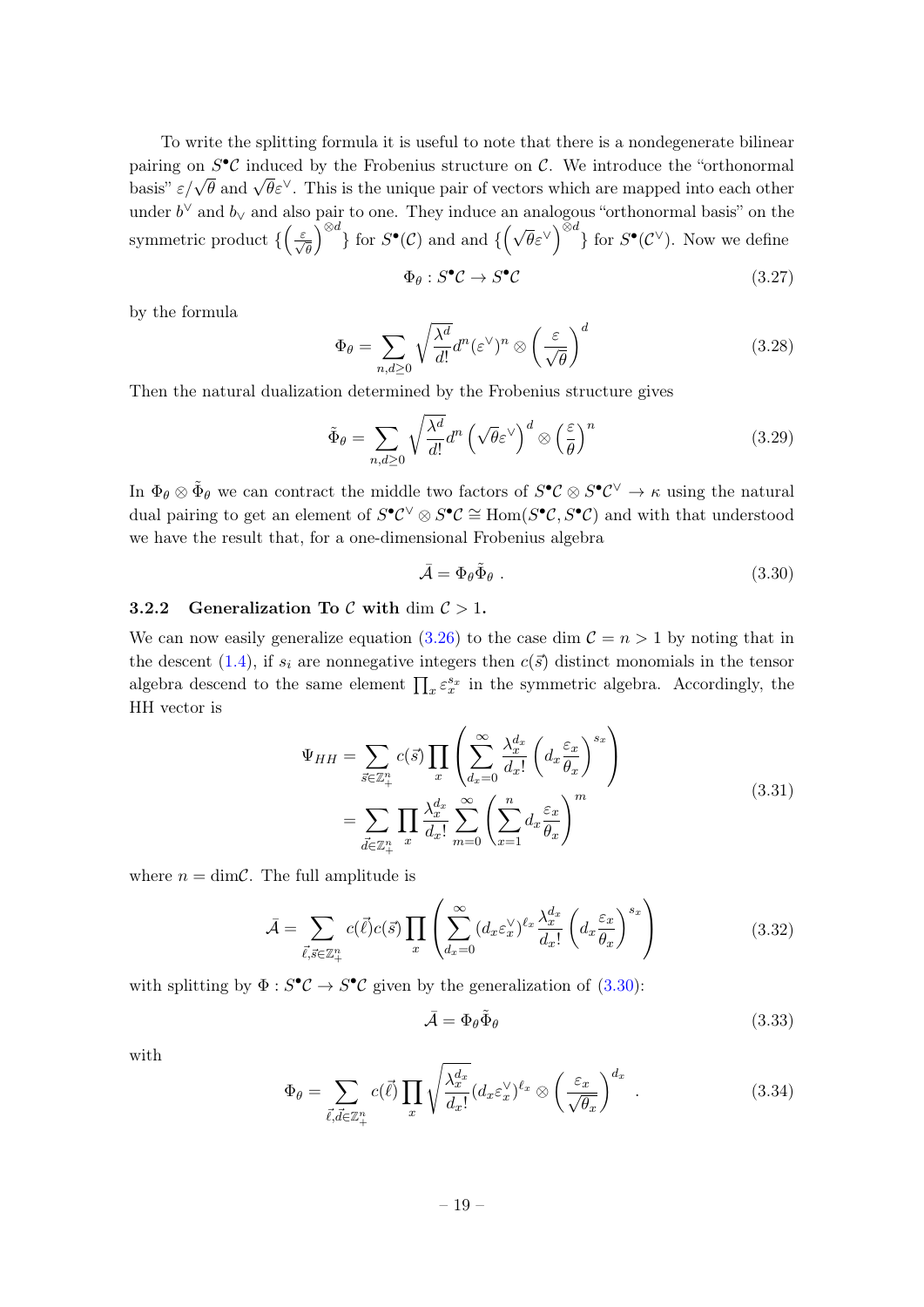#### <span id="page-20-0"></span>3.2.3 Adjoint Splitting

The expressions [\(3.32\)](#page-19-1)- [\(3.34\)](#page-19-2) are valid over any field  $\kappa$  (such that  $\sqrt{\theta_x}$  and  $\sqrt{\lambda_x^d/d!}$  make sense). When we take  $\kappa = \mathbb{C}$  we can introduce a sesquilinear form and write a slightly different splitting formula.

For  $\kappa = \mathbb{C}$  and C semisimple there is the preferred basis of the complex vector space C given by the idempotents  $\varepsilon_x$ . There is therefore a natural real structure (i.e. an anti-linear map squaring to one) defined by

$$
K: \phi = \sum_{x} u_x \varepsilon_x \mapsto \sum_{x} u_x^* \varepsilon_x \ . \tag{3.35}
$$

Related to this, we can define a sesquilinear form on  $\mathcal C$ 

$$
h(\sum_{x} u_x \varepsilon_x, \sum_{y} v_y \varepsilon_y) := \sum_{x} u_x^* v_x \theta_x \tag{3.36}
$$

The sesquilinear form defines an anti-linear isomorphism  $\dagger$  between  $\mathcal{C}$  and  $\mathcal{C}^{\vee}$  and on basis vectors it is:

$$
(\varepsilon_x)^\dagger = \theta_x \varepsilon_x^\vee \qquad (\varepsilon_x^\vee)^\dagger = (\theta_x^*)^{-1} \varepsilon_x \ . \tag{3.37}
$$

The Fock space  $S^{\bullet} \mathcal{C}$  inherits a sesquilinear form

$$
h(\varepsilon_I, \varepsilon_J) = \langle \varepsilon_I, \varepsilon_J \rangle = \prod_{i=1}^n \theta_{x_i} \delta_{I,J}
$$
\n(3.38)

where  $I = (x_1, \ldots, x_n)$  is an unordered tuple and

$$
\varepsilon_I = \prod_i \varepsilon_{x_i} \in S^n \mathcal{C}
$$
\n(3.39)

We can now try to split the total amplitude by

<span id="page-20-2"></span>
$$
\bar{\mathcal{A}} \dot{=} \Phi_{\theta} \Phi_{\theta^*}^{\dagger} \tag{3.40}
$$

The right hand side of  $(3.40)$  works out to be

$$
\sum_{\vec{\ell},\vec{s}\in\mathbb{Z}_{+}^{n}}c(\vec{\ell})c(\vec{s})\prod_{x}\left(\sum_{d_{x}=0}^{\infty}(d_{x}\varepsilon_{x}^{\vee})^{\ell_{x}}\frac{\lambda_{x}^{d_{x}}}{d_{x}!}\left(\frac{\theta_{x}^{*}}{\theta_{x}}\right)^{d_{x}}\left(d_{x}\frac{\varepsilon_{x}}{\theta_{x}}\right)^{s_{x}}\right)
$$
(3.41)

So the desired splitting will only hold in the case that  $\theta$  is real. In that case we indeed have

$$
\bar{\mathcal{A}} = \Phi_{\theta} \Phi_{\theta}^{\dagger} \tag{3.42}
$$

#### <span id="page-20-1"></span>3.2.4 Relation To Coherent States In A Heisenberg Representation

We now can make contact with the literature on "baby universe creation operators" and wormholes [\[3,](#page-46-2) [17,](#page-47-4) [22\]](#page-47-5). We take  $b_{\alpha} > 0$  so that the Hilbert space structure on (a suitable completion of)  $S^{\bullet}C$  can be identified with the standard Fock space representation of the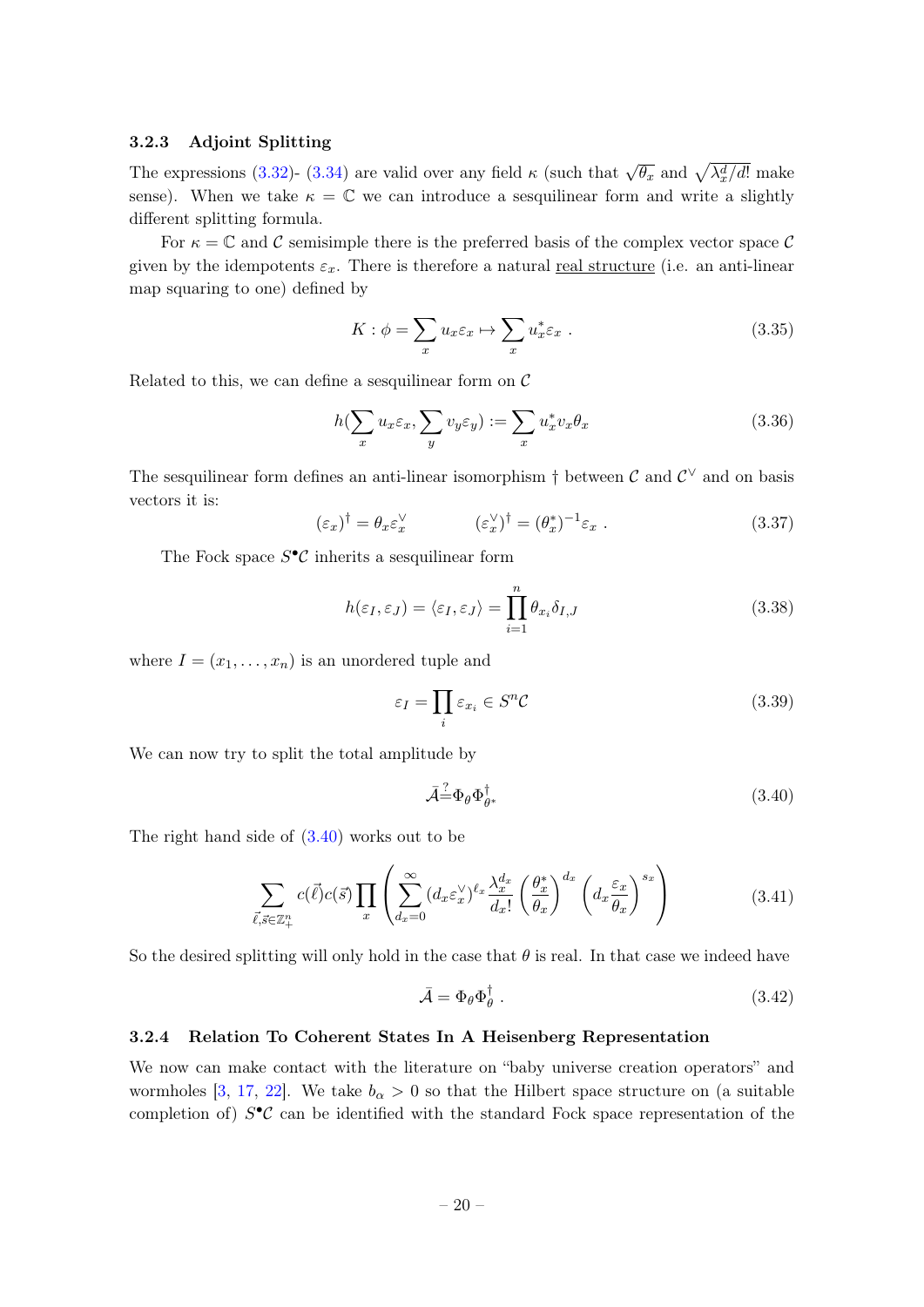Heisenberg algebra associated to C. For a single oscillator  $[a, a^{\dagger}] = 1$ , and  $a|0\rangle = 0$ , and  $\langle 0|0 \rangle = 1$ . We can denote the unit norm vector  $\frac{1}{\sqrt{2}}$  $\frac{1}{\overline{d!}}(a^{\dagger})^d|0\rangle$  simply by  $|d\rangle$  so that

$$
\langle d_1 | d_2 \rangle = \delta_{d_1, d_2} \tag{3.43}
$$

This can trivially be extended to a collection of oscillators  $a_x, a_x^{\dagger}$  labeled by  $x \in \text{Spec}(\mathcal{C})$ . To make contact with standard physical notation we identify:

$$
|d_1, \dots, d_s\rangle = \prod_{x=1}^n \left(\frac{\varepsilon_x}{\sqrt{\theta_x}}\right)^{d_x}
$$
 (3.44)

We now define the "coherent vector" (not to be confused with the Hartle-Hawking vector  $\Psi_{HH}$  defined above!)

$$
\Psi_{\theta} = \sum_{\vec{d} \in \mathbb{Z}_{+}^{n}} \prod_{x} \sqrt{\frac{\lambda_{x}^{d_{x}}}{d_{x}!}} \left(\frac{\varepsilon_{x}}{\sqrt{\theta_{x}}}\right)^{\otimes d_{x}} \in S^{\bullet} \mathcal{C}
$$
\n(3.45)

In standard physics notation  $\Psi_\theta$  corresponds to the coherent state:

$$
|\lambda\rangle := \exp\left(\sum_{x} \sqrt{\lambda_x} a_x^{\dagger}\right) |0\rangle. \tag{3.46}
$$

We define a "universe annihilating operator"

$$
Z_{\rm an}: S^{\bullet} \mathcal{C} \to \mathcal{C}^{\vee} \otimes S^{\bullet} \mathcal{C} \tag{3.47}
$$

by

$$
Z_{\text{an}}: |d_1, \dots, d_n\rangle \mapsto \left(\sum_x d_x \varepsilon_x^{\vee}\right) \otimes |d_1, \dots, d_n\rangle \tag{3.48}
$$

Let  $\pi: \mathcal{C}^{\otimes n} \to S^n \mathcal{C}$  be the projection. We denote

$$
(\pi \otimes Id) \circ (Id^{\otimes n} \otimes Z_{\text{an}}) \circ (Id^{\otimes n-1} \otimes Z_{\text{an}}) \circ \cdots \circ (1 \otimes Z_{\text{an}}) \circ Z_{\text{an}} \tag{3.49}
$$

simply by  $Z_{an}^n$ , so that

$$
Z_{\text{an}}^n : S^{\bullet} \mathcal{C} \to S^n \mathcal{C}^{\vee} \otimes S^{\bullet} \mathcal{C}
$$
 (3.50)

Then we can say

$$
\Phi_{\theta} = \frac{1}{1 - Z_{\text{an}}} \Psi_{\theta} \tag{3.51}
$$

Similarly

$$
\Phi_{\theta}^{\dagger} = \frac{1}{1 - Z_{\rm cr}} \Psi_{\theta}^{\vee} \tag{3.52}
$$

where

$$
Z_{\rm cr}: S^{\bullet} \mathcal{C}^{\vee} \to S^{\bullet} \mathcal{C}^{\vee} \otimes \mathcal{C}
$$
\n
$$
(3.53)
$$

is defined by

$$
Z_{\text{cr}}: \langle d_1, \dots, d_n | \to \langle d_1, \dots, d_n | \otimes \left( \sum_x d_x \frac{\varepsilon_x}{\theta_x} \right) \tag{3.54}
$$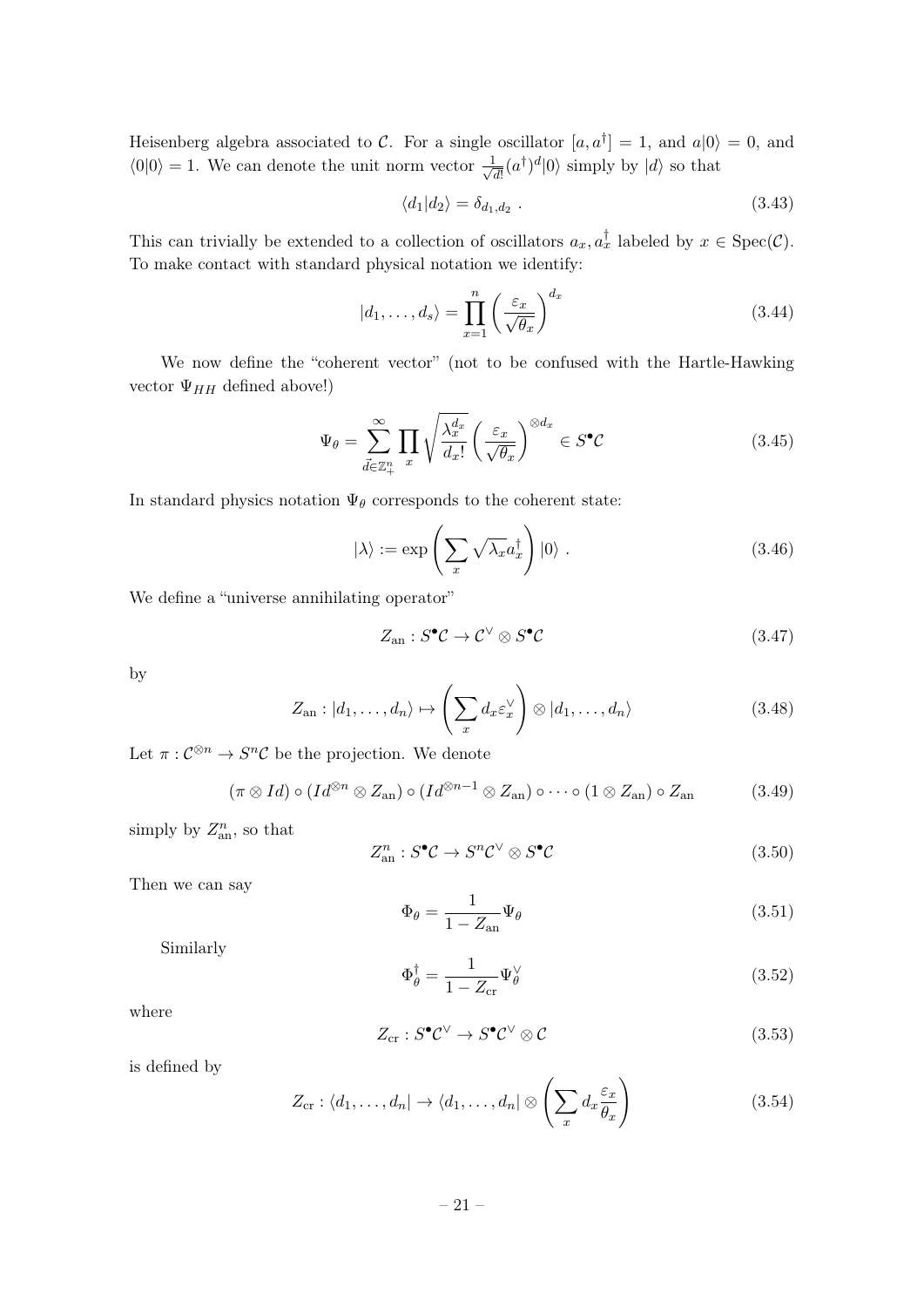so now we can write

<span id="page-22-2"></span>
$$
\bar{\mathcal{A}} = \langle \bar{\lambda} | \frac{1}{1 - Z_{\text{cr}}} \frac{1}{1 - Z_{\text{an}}} | \lambda \rangle . \tag{3.55}
$$

#### Remarks:

1. Note that  $Z_{\text{an}}$  and  $Z_{\text{cr}}$  are not really independent operators. We can write

$$
Z_{\rm an} \in S^{\bullet} \mathcal{C}^{\vee} \otimes \mathcal{C}^{\vee} \otimes S^{\bullet} \mathcal{C}
$$
\n
$$
(3.56)
$$

as

$$
Z_{\rm an} = \sum_{d} d\langle d| \otimes \varepsilon^{\vee} \otimes |d\rangle \tag{3.57}
$$

where

$$
Z_{\rm cr} \in S^{\bullet} \mathcal{C} \otimes S^{\bullet} \mathcal{C}^{\vee} \otimes \mathcal{C}
$$
 (3.58)

is just

$$
Z_{\rm cr} = \sum_{d} |d\rangle \otimes \langle d| \otimes \frac{\varepsilon}{\theta} \tag{3.59}
$$

so that  $Z_{\rm cr} = Z_{\rm an}^{\dagger}$ .

#### <span id="page-22-0"></span>3.3 Non-Semisimple Theories

In this sub-section we show that the splitting formula exists in two examples of nonsemisimple theories. In [3.3.3](#page-28-0) we discuss briefly what can be said about the general nonsemisimple case.

#### <span id="page-22-1"></span>3.3.1  $\mathbb{CP}^1$

When  $\mathcal C$  is two-dimensional and not semisimple. We can think of this as the Frobenius structure on the cohomology of  $\mathbb{CP}^1$  or the LG model with  $W = X^3/3$ .

We can choose a basis where  $e_1$  is the identity and  $e_2$  is nilpotent so

$$
e_1^2 = e_1 \qquad e_1 e_2 = e_2 \qquad e_2^2 = 0 \tag{3.60}
$$

The trace is the integral so

$$
\theta(e_1) = 0
$$
  
\n
$$
\theta(e_2) = \theta
$$
\n(3.61)

where  $\theta \in \kappa^*$  and  $\kappa$  is the ground field. It is natural to rescale  $e_2$  so that  $\theta = 1$ . Then the duality  $\mathcal{C}^{\vee} \cong \mathcal{C}$  defined by the nondegenerate pairing is:

$$
b_{\vee}(e_1^{\vee}) = e_2 \qquad b^{\vee}(e_1) = e_2^{\vee} b_{\vee}(e_2^{\vee}) = e_1 \qquad b^{\vee}(e_2) = e_1^{\vee}
$$
\n(3.62)

The U-shaped cylinder with 2 outgoing circles mapped by  $\mathcal Z$  to

$$
1 \in \kappa \mapsto e_1 \otimes e_2 + e_2 \otimes e_1 \tag{3.63}
$$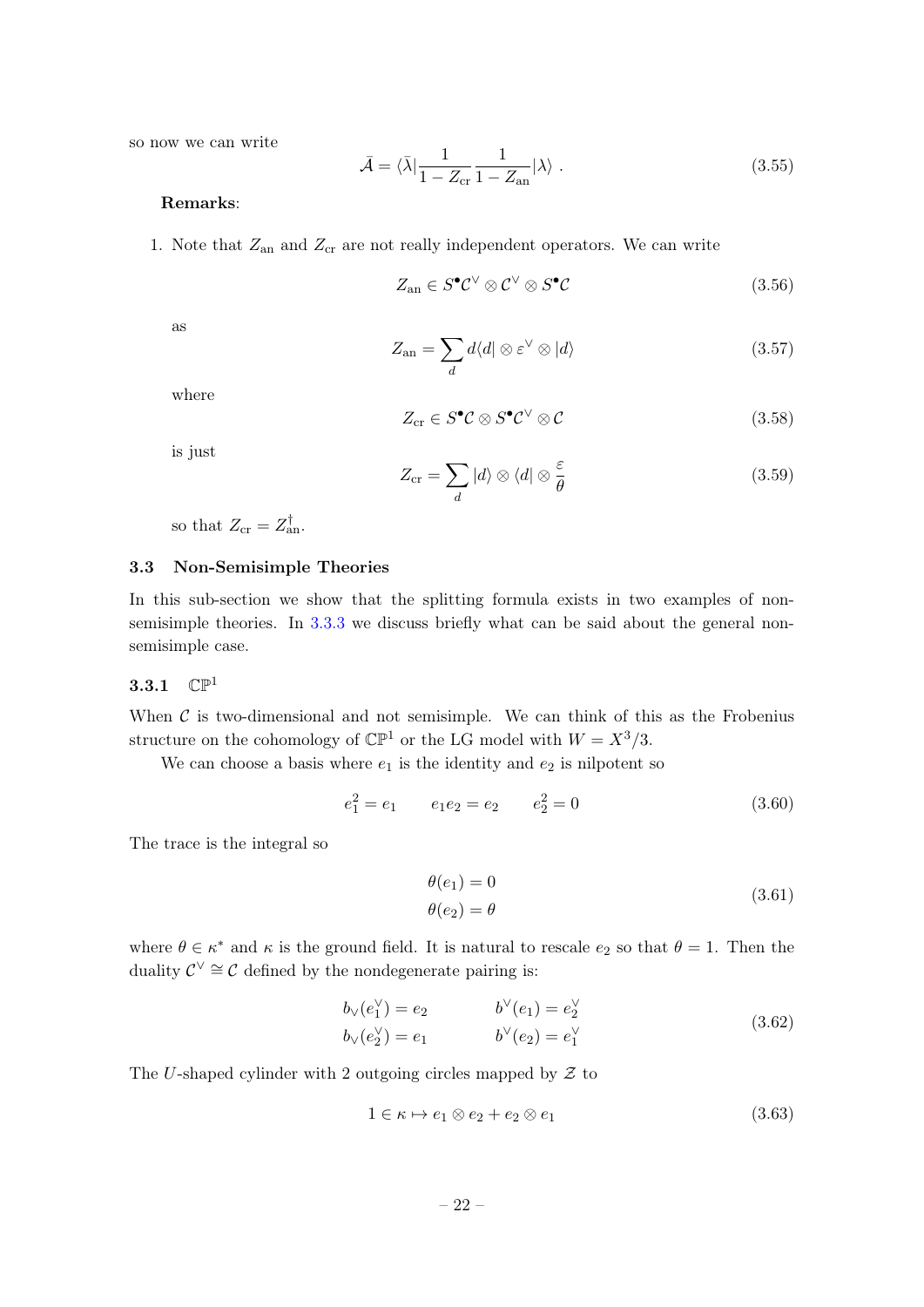The comultiplication is:

$$
\Delta(e_1) = e_1 \otimes e_2 + e_2 \otimes e_1
$$
  
\n
$$
\Delta(e_2) = e_2 \otimes e_2
$$
\n(3.64)

Then the characteristic element is  $\mathfrak{h} = 2e_2$  so the handle-adding operation is multiplication of any output or input by

$$
\frac{1}{e_1 - \mathfrak{h}} = e_1 + \mathfrak{h} = e_1 + 2e_2 \tag{3.65}
$$

The sum over all connected surfaces  $\theta(1/1 - \mathfrak{h}) = 2$ . This plays the role of  $\lambda$ . So

$$
\bar{\mathcal{A}}(0,0) = \exp[2] \tag{3.66}
$$

We write exp and not the letter  $e$  for the transcendental number  $e = 2.71828...$  in order to avoid confusion with our notation for vectors.

It is most straightforward to evaluate the Hartle-Hawking vector. Define the symmetrization operation

$$
Sym^n(v_1 \otimes \cdots \otimes v_n) := \frac{1}{n!} \sum_{\sigma \in S_n} v_{\sigma(1)} \otimes \cdots \otimes v_{\sigma(n)} \tag{3.67}
$$

Then the connected bordism from  $\emptyset \to (S^1)^n$  with no handles is

$$
1 \in \kappa \mapsto e_1 \otimes e_2 \otimes e_2 \otimes \cdots \otimes e_2 + e_2 \otimes e_1 \otimes e_2 \otimes \cdots \otimes e_2 + \cdots + e_2 \otimes e_2 \otimes e_2 \otimes \cdots \otimes e_2 \otimes e_1
$$
  
=  $nSym^n(e_2^{\otimes (n-1)} \otimes e_1)$   
=  $ne_2^{n-1}e_1$  (3.68)

where the last equality is understood to be written in the symmetric algebra. When we add handles we can, for example, add all the handles on the first of the outgoing tubes so we multiply by  $(e_1 + 2e_2) \otimes 1^{\otimes (n-1)}$ . For j outgoing circles this gives:

$$
x_j = je_1 e_2^{j-1} + 2e_2^j = (2 + e_1 \frac{\partial}{\partial e_2}) e_2^j \tag{3.69}
$$

again understood to be in the symmetric algebra.

So the component of the HH state with  $n$  outgoing boundaries is:

$$
\Psi_{HH} = \bar{\mathcal{A}}(0,0)B_n(x_1,\ldots,x_n) \tag{3.70}
$$

where  $x_j$  are considered in the symmetric algebra  $S^{\bullet} \mathcal{C}$ . The first few terms are:

$$
\bar{\mathcal{A}}(0,0)^{-1}\Psi_{HH} = 1 \n+ (e_1 + 2e_2) \n+ (e_1^2 + 6e_1e_2 + 6e_2^2) \n+ (e_1^3 + 12e_1^2e_2 + 33e_1e_2^2 + 22e_2^3) \n+ \cdots
$$
\n(3.71)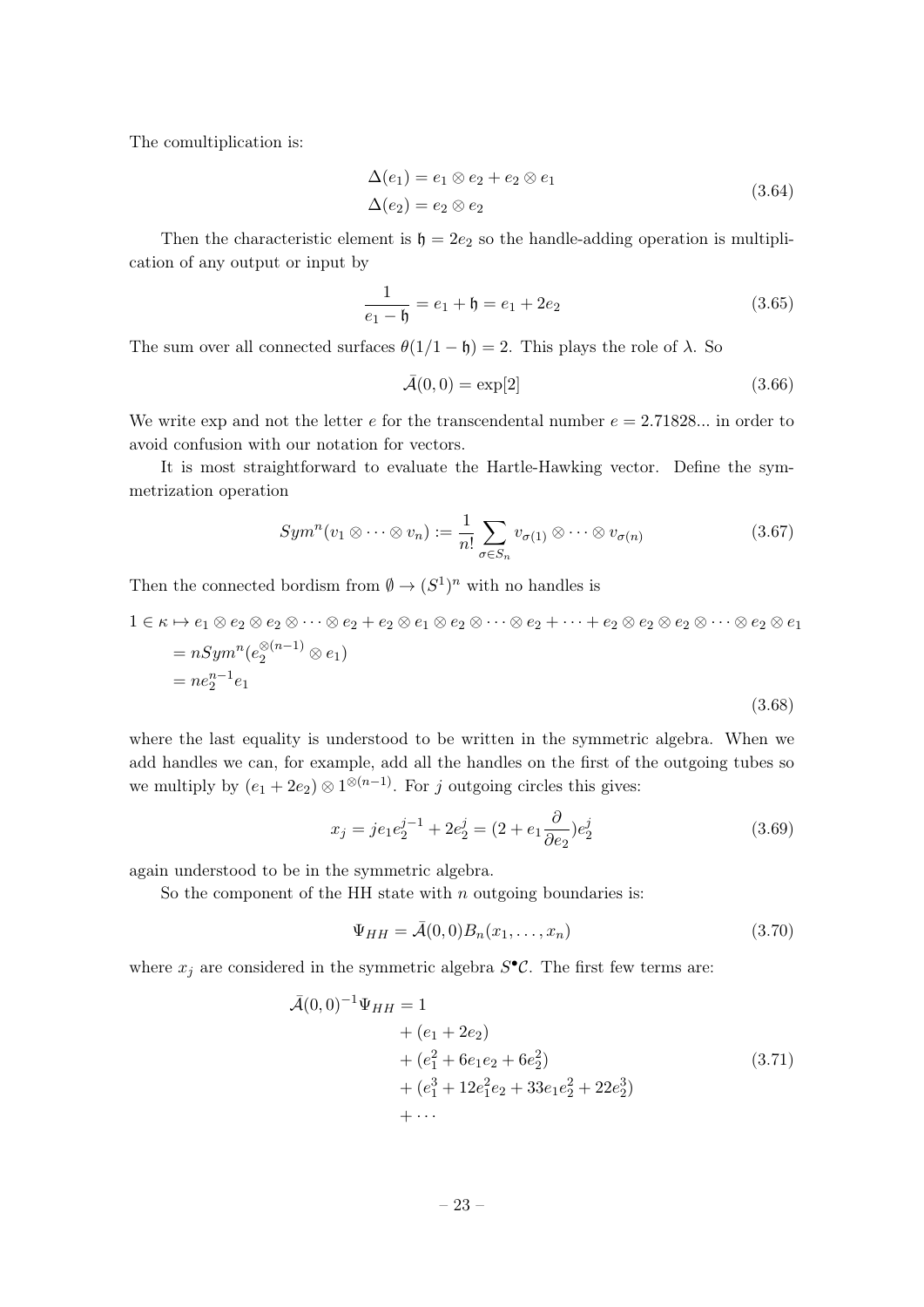Using equation [\(A.1\)](#page-42-1) one derives the *n*-th order term for  $\Psi_{HH}$ :

$$
\left(\frac{\partial}{\partial t}\right)^n \Big|_{0} \left\{ \exp[te_1 e^{e_2 t}] \cdot \exp[2e^{e_2 t}] \right\} \tag{3.72}
$$

which works out to

$$
\sum_{d_2=0}^n \left( \sum_{d_1=0}^\infty \frac{2^{d_1}}{d_1!} \sum_{k=d_2}^n \frac{n!}{(n-k)!(k-d_2)!} d_1^{n-k} d_2^{k-d_2} \right) e_1^{d_2} e_2^{n-d_2}
$$
(3.73)

Now it is not hard to show that

$$
\sum_{k=y}^{n} \binom{n}{k} \binom{k}{y} x^{n-k} y^{k-y} = \binom{n}{y} (x+y)^{n-y}
$$
\n(3.74)

and therefore the full Hartle-Hawking vector is

$$
\Psi_{HH} = \sum_{a \ge 0, b \ge 0} \sum_{d=0}^{\infty} \frac{2^d}{d!} (d+a)^b \binom{a+b}{b} e_1^a e_2^b \tag{3.75}
$$

Using the rule [\(B.8\)](#page-43-1) we get the full amplitude from arbitrary ingoing to arbitrary outgoing states by

$$
\bar{\mathcal{A}} = \sum_{m=0}^{\infty} (b^{\vee})^m \Psi_{HH}
$$
\n(3.76)

The result is,

$$
\bar{\mathcal{A}} = \sum_{d=0}^{\infty} \frac{2^d}{d!} \sum_{a_1, b_1, a_2, b_2 \ge 0} (d + a_1 + a_2)^{b_1 + b_2} \binom{a_1 + b_1}{a_1} \binom{a_2 + b_2}{a_2} (e_2^{\vee})^{a_1} (e_1^{\vee})^{b_1} e_1^{a_2} e_2^{b_2} \tag{3.77}
$$

We can now describe a splitting formula in the sense of  $(1.10)$ . We wish to write the amplitude in the form

<span id="page-24-0"></span>
$$
\sum_{a_1, b_1} \sum_{a_2, b_2} (e_2^{\vee})^{a_1} (e_1^{\vee})^{b_1} \left( \sum_x N(a_1, b_1; x) M(a_2, b_2; x) \right) e_1^{a_2} e_2^{b_2} \tag{3.78}
$$

where the sum on x is independent of  $a_1, b_1, a_2, b_2$ . We will achieve this but there is no claim that this is the unique way of factorizing the amplitudes and there might well be a physically more transparent splitting presentation of [\(3.78\)](#page-24-0).

Expanding the factors  $(d + a_1 + a_2)^{b_1}$  and  $(d + a_1 + a_2)^{b_2}$  using the binomial theorem, and after a surprising reshuffling of combinatoric factors, we find:

$$
\sum_{a_1, b_1} \sum_{a_2, b_2} (e_2^{\vee})^{a_1} (e_1^{\vee})^{b_1}
$$
\n
$$
\sum_{d, k_1, k_2} {a_1 + b_1 \choose a_1} \frac{2^d}{d!} {b_1 \choose k_1} (d + a_1)^{b_1 - k_1} a_1^{k_2} {a_2 + b_2 \choose a_2} {b_2 \choose k_2} (d + a_2)^{b_2 - k_2} a_2^{k_1}
$$
\n
$$
e_1^{a_2} e_2^{b_2}
$$
\n(3.79)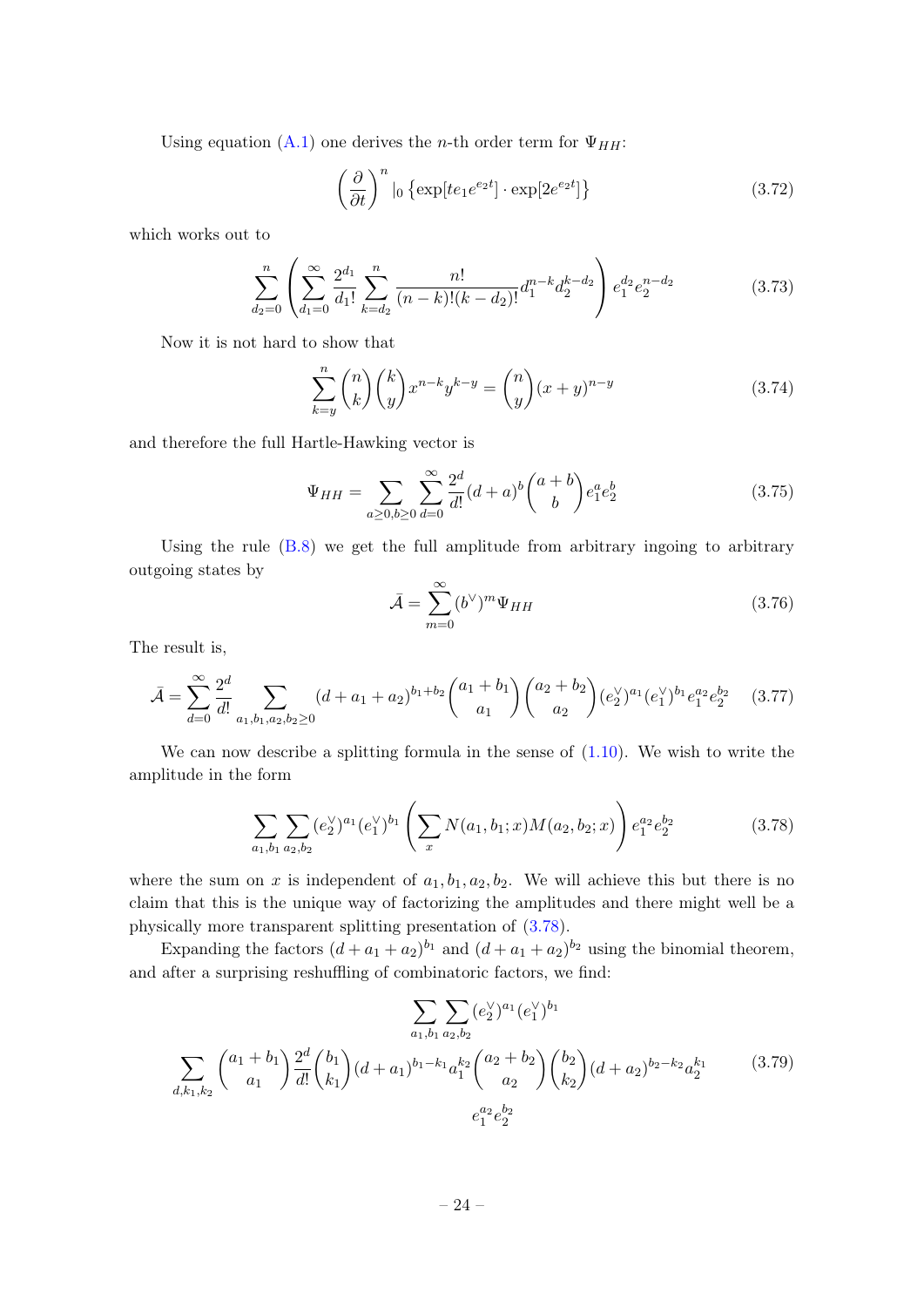We now introduce an infinite-dimensional inner product space,  $W$ , equipped with a basis  $\{u_{d,k_1,d_2}\}\$  with  $d, k_1, k_2 \in \mathbb{Z}_{\geq 0}$ . The inner product is defined to be

$$
\langle u_{d,k_1,k_2}, u_{d',k'_1,k'_2} \rangle = \delta_{d,d'} \delta_{k_1,k'_2} \delta_{k_2,k'_1}
$$
\n(3.80)

Note that with this inner product we have

$$
(u_{d,k_1,k_2})^{\dagger} = u_{d,k_2,k_1}^{\vee} \tag{3.81}
$$

Now define

$$
\Phi: S^{\bullet} \mathcal{C} \to \mathcal{W} \tag{3.82}
$$

by

$$
\Phi = \sum_{a_1, b_1} \sum_{d, k_1, k_2} (e_2^{\vee})^{a_1} (e_1^{\vee})^{b_1} \left\{ \sqrt{\frac{2^d}{d!}} {a_1 + b_1 \choose a_1} {b_1 \choose k_1} (d + a_1)^{b_1 - k_1} a_1^{k_2} \right\} u_{d, k_1, k_2}
$$
(3.83)

Then it is easy to check

$$
\bar{\mathcal{A}} = \Phi \Phi^{\dagger} \tag{3.84}
$$

### <span id="page-25-0"></span>3.3.2  $\mathbb{CP}^2$

We consider another example, that of the Frobenius algebra corresponding to the cohomology ring of  $\mathbb{CP}^2$ . A basis for this algebra (and the product operation) is the following,

$$
e_1^2 = e_1 \t e_2^2 = e_3 \t e_3^2 = 0
$$
  
\n
$$
e_1e_2 = e_2 \t e_1e_3 = e_3 \t e_2e_3 = 0
$$
\n(3.85)

and we see that  $e_1$  plays the role of the unit. The counit operation, after the usual rescaling, is

$$
\theta(e_1) = \theta(e_2) = 0 \quad \theta(e_3) = 1 \tag{3.86}
$$

The comultiplication acts on the above basis in the following manner,

$$
\Delta(e_1) = e_1 \otimes e_3 + e_2 \otimes e_2 + e_3 \otimes e_1
$$
  
\n
$$
\Delta(e_2) = e_2 \otimes e_3 + e_3 \otimes e_2
$$
  
\n
$$
\Delta(e_3) = e_3 \otimes e_3
$$
\n(3.87)

We can now find the characteristic element (defined as  $m(\Delta(e_1))$ , where m is the product operation),

$$
\mathfrak{h} = 3e_3 \tag{3.88}
$$

which squares to zero. Also, we can confirm the dimension of the algebra from the equation  $\theta(\mathfrak{h}) = 3$ , which is the TQFT amplitude on the torus. Now, summing over all powers of the characteristic element gives us,

$$
H = \sum_{g=0}^{\infty} \mathfrak{h}^g = e_1 + \mathfrak{h} = e_1 + 3e_3 \tag{3.89}
$$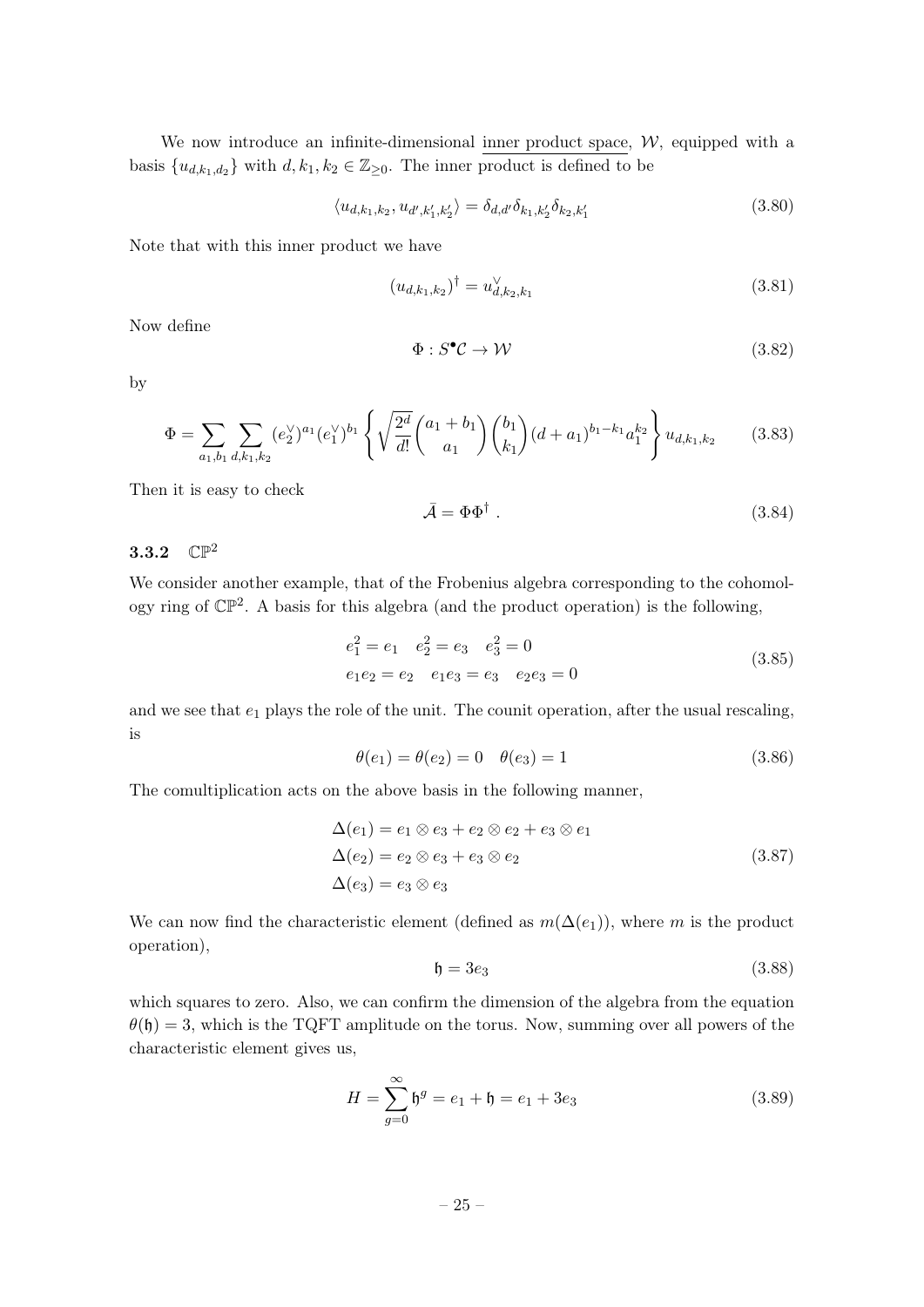The sum over all connected bordisms is then,

$$
\theta\left(\sum_{g=0}^{\infty} \mathfrak{h}^g\right) = \theta(H) = 3\tag{3.90}
$$

which is the analogue of  $\lambda$ . The sum over all bordisms without boundary then becomes,

$$
\mathcal{A}(0,0) = \exp[3] \tag{3.91}
$$

We can now evaluate amplitudes corresponding to sums over bordisms with boundaries. For this, note that

$$
\theta(e_1H) = 3, \quad \theta(e_2H) = 0, \quad \theta(e_3H) = 1 \tag{3.92}
$$

This tells us how to set up the combinatorics for general amplitudes.

- 1. Let us begin by considering amplitudes with only ingoing boundaries. For outgoing boundaries, we will simply need to apply the duality maps. We consider a case where we have n ingoing boundary circles labeled  $e_1$ , m circles labeled  $e_3$  and  $(2r)$  circles labeled  $e_2$ , where  $m, n, r \in \{0, 1, 2, \dots\}$ .
- 2. Note that we need an even  $(2r)$  connected boundary components labeled with the state  $e_2$  since for an odd number of such boundaries, the amplitude vanishes. We start by pairing these components into  $r$  pairs. This can be done in

$$
\frac{(2r)!}{2^r r!} \text{ ways} \tag{3.93}
$$

3. For each positive integer  $k \in \{0, 1, 2, \dots, n\}$ , we now choose  $(n - k)$  of the boundary circles labeled  $e_1$  and connect them among themselves. This can be done in

$$
\binom{n}{k} \text{ ways} \tag{3.94}
$$

and leads to a Bell polynomial

$$
B_{n-k}(3) \exp[3] = \sum_{d=0}^{\infty} \frac{3^d}{d!} d^{n-k}
$$
\n(3.95)

- 4. The rest of the k circles labeled  $e_1$  now need to be collected into bordisms connected to either the m circles labeled  $e_3$  or the r pairs of circles labeled  $e_2 \otimes e_2$ . This can be done in  $(m + r)^k$  ways.
- 5. Finally, the ingoing boundary condition belongs to  $S^{\bullet}(\mathcal{C})$ , so we need to symmetrize the boundary condition, leading to a factor of

$$
\frac{(n+2r+m)!}{n!(2r)!m!} \tag{3.96}
$$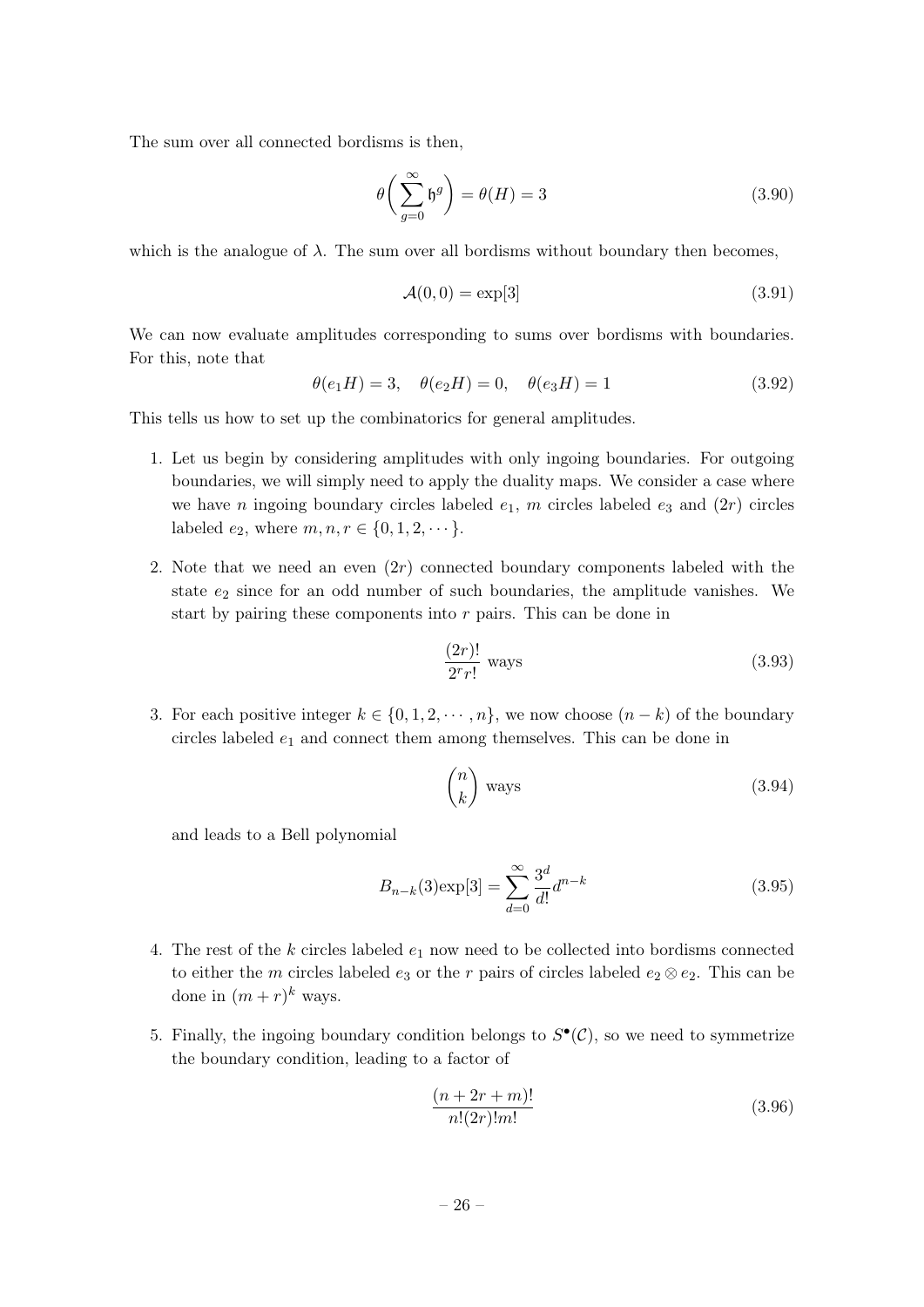The complete contribution then becomes

$$
\mathcal{A}(m+n+2r,0)(\text{Sym}(e_1^{\otimes n}\otimes e_2^{\otimes 2r}\otimes e_3^{\otimes m})) = \sum_{d=0}^{\infty} \frac{3^d}{d!} \sum_{k=0}^n {n \choose k} d^{n-k}(m+r)^k \frac{(2r)!}{2^r r!} \frac{(n+2r+m)!}{n!(2r)!m!}
$$

$$
= \sum_{d=0}^{\infty} \frac{3^d}{d!} (d+m+r)^n \frac{(2r)!}{2^r r!} \frac{(n+2r+m)!}{n!(2r)!m!}
$$
(3.97)

We can now similarly work with amplitudes corresponding to bordisms with only nonempty outgoing boundary to write the Hartle-Hawking vector,

$$
\Psi_{HH} = \mathcal{A}(0,0)^{-1} \sum_{m,n,r=0}^{\infty} \sum_{d=0}^{\infty} \frac{3^d}{d!} (d+m+r)^n \frac{(2r)!}{2^r r!} \frac{(n+2r+m)!}{n!(2r)! m!} \text{Sym}((e_1)^{\otimes m} \otimes (e_2)^{\otimes 2r} \otimes (e_3)^{\otimes n})
$$
\n(3.98)

The general amplitude with an arbitrary number of ingoing and outgoing amplitudes then becomes,

$$
\sum_{m_1,n_1,r_1 \ge 0} \sum_{m_2,n_2,r_2 \ge 0} \sum_{d=0}^{\infty} \frac{3^d}{d!} (d+m_1+m_2+r_1+r_2)^{n_1+n_2} \frac{(2r_1+2r_2)!}{2^{r_1+r_2}(r_1+r_2)!}
$$
\n
$$
\times \frac{(n_1+(2r_1)+m_1)!}{n_1!(2r_1)!m_1!} \frac{(n_2+(2r_2)+m_2)!}{n_2!(2r_2)!m_2!} (e_1^{\vee})^{n_1}(e_2^{\vee})^{2r_1}(e_3^{\vee})^{m_1} e_1^{m_2} e_2^{2r_2} e_3^{n_2}
$$
\n(3.99)

We see that there is a new factor,

$$
\frac{(2r_1+2r_2)!}{2^{r_1+r_2}(r_1+r_2)!}
$$
\n(3.100)

that will hinder factorization, but this is precisely the factor we encountered in the case of 1d TQFTs. We can therefore proceed as before to obtain,

$$
\sum_{m_1, n_1, r_1 \ge 0} \sum_{m_2, n_2, r_2 \ge 0} \sum_{d=0}^{\infty} \frac{3^d}{d!} (d + m_2 + r_2 + m_1 + r_1)^{n_2} (d + m_2 + r_2 + m_1 + r_1)^{n_1} \frac{(2r_1 + 2r_2)!}{2^{r_1 + r_2} (r_1 + r_2)!} \times \frac{(n_1 + (2r_1) + m_1)!}{n_1! (2r_1)! m_1!} \frac{(n_2 + (2r_2) + m_2)!}{n_2! (2r_2)! m_2!} (e_1^{\vee})^{n_1} (e_2^{\vee})^{2r_1} (e_3^{\vee})^{m_1} e_1^{m_2} e_2^{2r_2} e_3^{n_2}
$$
\n(3.101)

We use the binomial expansion as before,

$$
= \sum_{m_1,n_1,r_1 \ge 0} \sum_{m_2,n_2,r_2 \ge 0} \sum_{d=0}^{\infty} \frac{3^d}{d!} \sum_{k_2=0}^{n_2} {n_2 \choose k_2} (d+m_2+r_2)^{n_2-k_2} (m_1+r_1)^{k_2} \sum_{k_1=0}^{n_1} {n_1 \choose k_1} (d+m_1+r_1)^{n_1-k_1}
$$
  
 
$$
\times (m_2+r_2)^{k_1} \frac{(2r_1+2r_2)!}{2^{r_1+r_2}(r_1+r_2)!} \frac{(n_1+(2r_1)+m_1)!}{n_1!(2r_1)!m_1!} \frac{(n_2+(2r_2)+m_2)!}{n_2!(2r_2)!m_2!} (e_1^{\vee})^{n_1} (e_2^{\vee})^{2r_1} (e_3^{\vee})^{m_1} e_1^{m_2} e_2^{2r_2} e_3^{n_2}
$$
  
(3.102)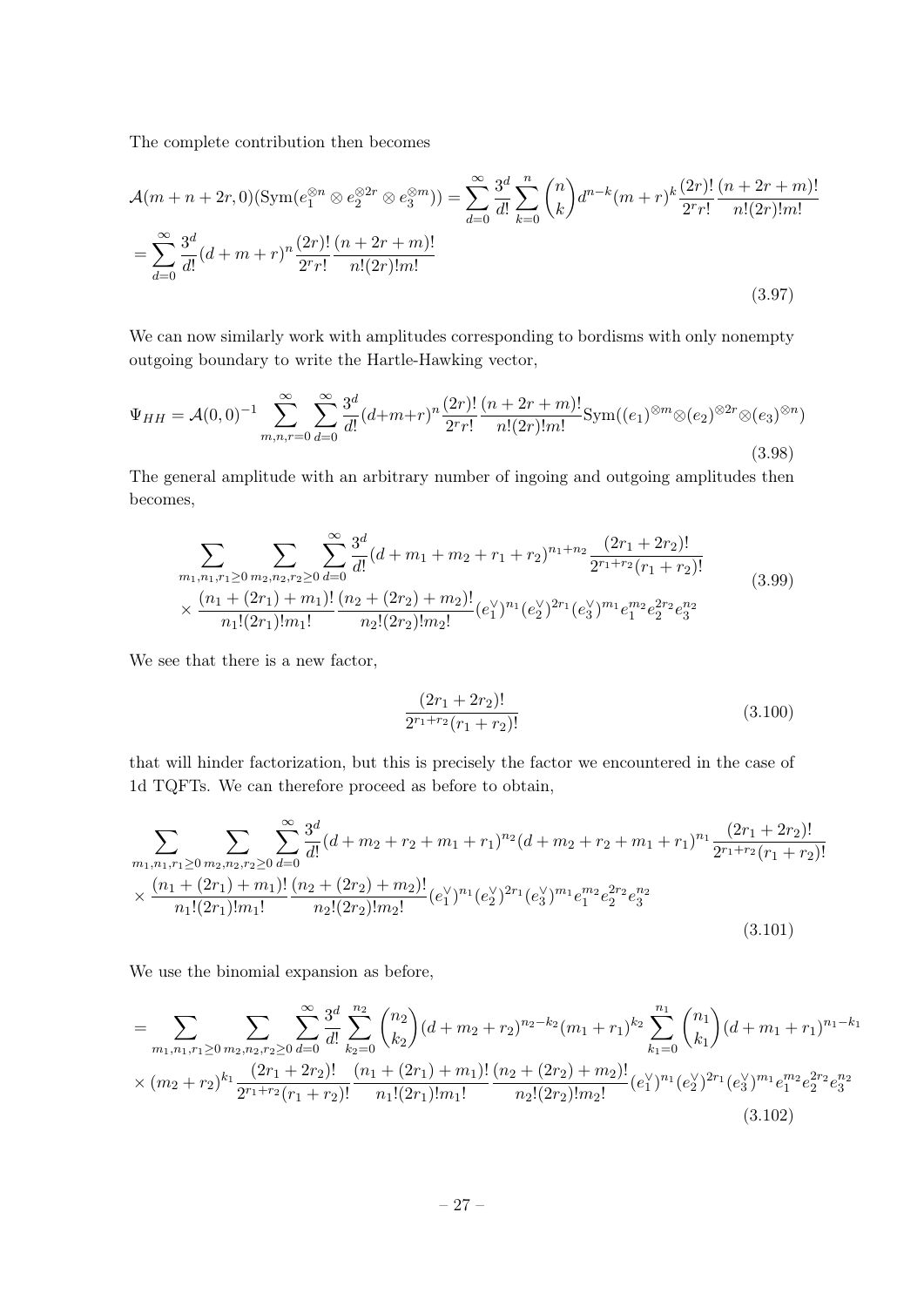We now split the extra factor as in the 1d theory,

$$
= \sum_{m_2,n_2,r_2 \ge 0} \sum_{m_1,n_1,r_1 \ge 0} \sum_{d=0}^{\infty} \sum_{k_1,k_2} \frac{3^d}{d!} \int_{-\infty}^{\infty} \frac{dh}{\sqrt{2\pi}} e^{-\frac{1}{2}h^2} \times \left[ \binom{n_2}{k_2} (d+m_2+r_2)^{n_2-k_2} (m_2+r_2)^{k_1} h^{2r_2} \frac{(n_2+(2r_2)+m_2)!}{n_2!(2r_2)!m_2!} (e_1)^{m_2} (e_2)^{2r_2} (e_3)^{n_2} \right] \times \left[ \binom{n_1}{k_1} (d+m_1+r_1)^{n_1-k_1} (m_1+r_1)^{k_2} h^{2r_1} \frac{(n_1+(2r_1)+m_1)!}{n_1!(2r_1)!m_1!} (e_1^{\vee})^{n_1} (e_2^{\vee})^{2r_1} (e_3^{\vee})^{m_1} \right] \tag{3.103}
$$

and we can once again introduce an auxiliary Hilbert space  $W$  spanned by elements of the form

$$
u_{d,k_1,k_2,h} \tag{3.104}
$$

to write the amplitudes in split form,

$$
\mathcal{A} = \Phi \Phi^{\vee}, \quad \Phi : S^{\bullet}(\mathcal{C}) \to \mathcal{W} \tag{3.105}
$$

where,

$$
\Phi = \sum_{m_2, n_2, r_2} \sum_{d, k_1, k_2} \sqrt{\frac{3^d}{d!}} {n_2 \choose k_2} \frac{(n_2 + 2r_2 + m_2)!}{n_2!(2r_2)! m_2!} \int_{-\infty}^{\infty} \frac{dh}{(2\pi)^{1/4}} e^{-\frac{1}{4}h^2}
$$
\n
$$
(d + m_2 + r_2)^{n_2 - k_2} (m_2 + r_2)^{k_1} h^{2r_2}(e_1)^{m_2}(e_2)^{2r_2}(e_3)^{n_2} u_{d, k_1, k_2, h}
$$
\n
$$
(3.106)
$$

In the  $\mathbb{CP}^N$  cohomology ring TQFTs for higher N, we will have more such factors of the form  $p!/q!$ , and a general way to factorize such terms involves using the integral forms of the Gamma function and the reciprocal Gamma function.

#### <span id="page-28-0"></span>3.3.3 Some Remarks On The General Non-Semisimple Case

It was noted in [\[26\]](#page-48-3) that since a 2d closed TQFT is completely determined by a commutative Frobenius algebra we can decompose the theory according to an orthogonal decomposition of Frobenius algebras. Therefore we can decompose it into a semisimple and non-semisimple part. The non-semisimple subalgebra will have nilpotent elements. In general the nonsemisimple subalgebra can be decomposed as a sum of irreducible algebras A. For the irreducible algebras there will be a filtration by ideals

$$
A = N_m \supset N_{m-1} \supset \cdots \supset N_0 \tag{3.107}
$$

where  $N_0$  is the so-called *socle*, the space of all elements  $x \in A$  with the property that  $ax = 0$ for all  $a \in A$  which are nilpotent. In the Frobenius case the socle is one-dimensional, and there is a unique element  $s \in N_0$  such that  $\theta(s) = 1$ . One can show that there is a basis  $\{a_1, \ldots, a_n\}$  for A and a dual basis  $\{b_1, \ldots, b_n\}$  for A, so  $\theta(a_i b_j) = \delta_{ij}$ , and such that  $a_i b_i = s$ . A good example of this structure is provided by the cohomology of an arbitrary manifold, <sup>[20](#page-28-1)</sup>  $A = H^*(M; \kappa)$ . Then if dim $M = m$  we can take  $N_k$  to be the subspace of

<span id="page-28-1"></span><sup>&</sup>lt;sup>20</sup>Assume for simplicity that the odd dimensional cohomology vanishes. If not then the Frobenius algebra is super-commutative and many signs need to be accounted for.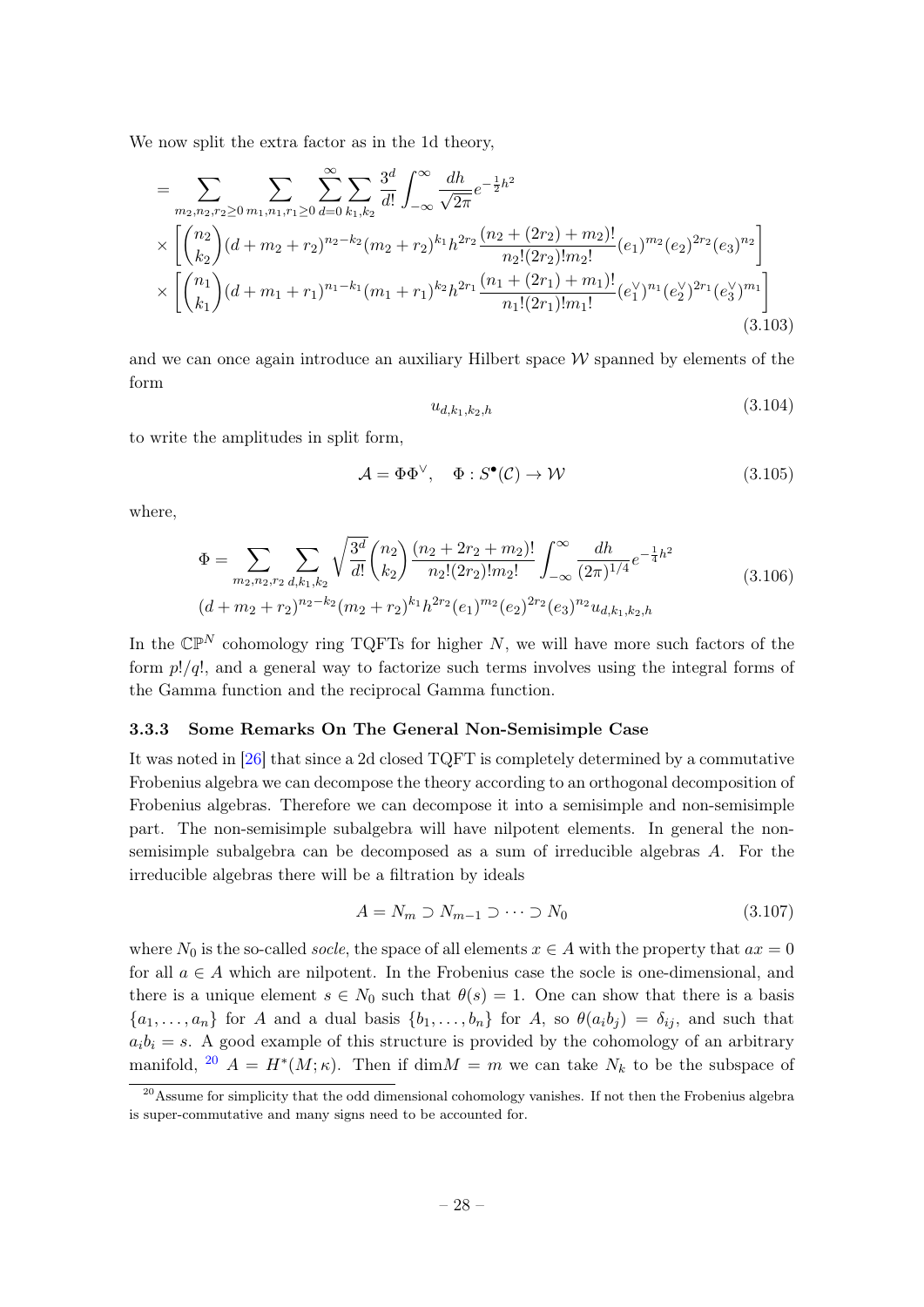forms of degree  $\geq m - k$ . Then we take  $a_1 = 1, \ldots, a_n = s$  and  $b_1 = s, \ldots, b_n = 1$  and  $\{a_i\}$ and  ${b_i}$  are Poincaré dual bases. One can show that the comultiplication is

$$
\Delta(x) = \sum_{i} x a_i \otimes b_i = \sum_{i} a_i \otimes b_i x \tag{3.108}
$$

and  $\mathfrak{h} = (\dim A)s$  so  $\mathcal{A}(0, 0) = \exp[\dim A]$ . To go further one needs to make use of the ring structure of A. For example, the genus zero connected bordism from  $\emptyset$  to the disjoint union of three circles maps  $1 \in \kappa$  to

$$
\sum_{i,j} a_i a_j \otimes b_j \otimes b_i . \tag{3.109}
$$

Clearly to go further and produce an explicit formula for the HH vector we need to make use of the ring structure  $a_i a_j = c_{ij}^k a_k$ . We leave further analysis for another occasion.

#### <span id="page-29-0"></span>4  $d = 2$  Open-Closed TQFT

We now come to the case of open-closed TQFT. We will only discuss the semisimple case, so this is the same thing as fully extended 2d TQFT.

The open-closed theory is characterized by a  $\kappa$ -linear category of boundary conditions  $\mathfrak{B}$ . As shown in [\[24\]](#page-48-0), in the semisimple case the general structure is the following. We can decompose the closed string space  $\mathcal C$  into idempotents as in equation [\(3.9\)](#page-15-3) above. Then we must choose a square-root  $\mu_x$  of each of the "dilaton values"  $\theta_x = \mu_x^2$ . <sup>[21](#page-29-2)</sup> and the general boundary condition  $a \in Obj(\mathfrak{B})$  is a finite-dimensional vector bundle  $W \to \text{Spec}(\mathcal{C})$ . Concretely, this is a vector space  $W_x$  attached to each  $\varepsilon_x$ .

#### <span id="page-29-1"></span>4.1 Very Simplest Case

Let us take the semisimple case with  $\mathcal{C} = \kappa \cdot \varepsilon$  and  $\varepsilon^2 = \varepsilon$  and  $\theta(\varepsilon) = \mu^2$  where we have a chosen  $\mu$ . Let us focus on a single boundary condition a with  $\mathcal{O}_{aa} = Mat_{N_a \times N_a}(\kappa)$ .

In this case we have the open to closed map on  $T \in \mathcal{O}_{aa}$ 

$$
\iota^{a}(T) = \frac{\text{Tr}(T)}{\mu} \varepsilon \tag{4.1}
$$

and the open trace:

$$
\theta_a(T) = \mu \text{Tr}(T) \tag{4.2}
$$

A natural basis for  $\mathcal{O}_{aa}$  is  $e_{ij}$  and then

$$
b^{\vee}(e_{ij}) = \mu e_{ji}^{\vee}
$$
  

$$
b_{\vee}(e_{ij}^{\vee}) = \frac{1}{\mu} e_{ji} .
$$
 (4.3)

Note that in the sum over bordisms just as the closed-string amplitudes factor descend to endomorphisms of  $S^{\bullet}C$ , similarly the open-string amplitudes descend to an endomorphism of  $S^{\bullet}\mathcal{O}_{aa}$ . We will now give an explicit formula for this endomorphism in terms of

<span id="page-29-2"></span><sup>&</sup>lt;sup>21</sup>As explained in [\[24\]](#page-48-0) the choice of square root  $\mu$  is a primitive version of the "B-field" of string theory.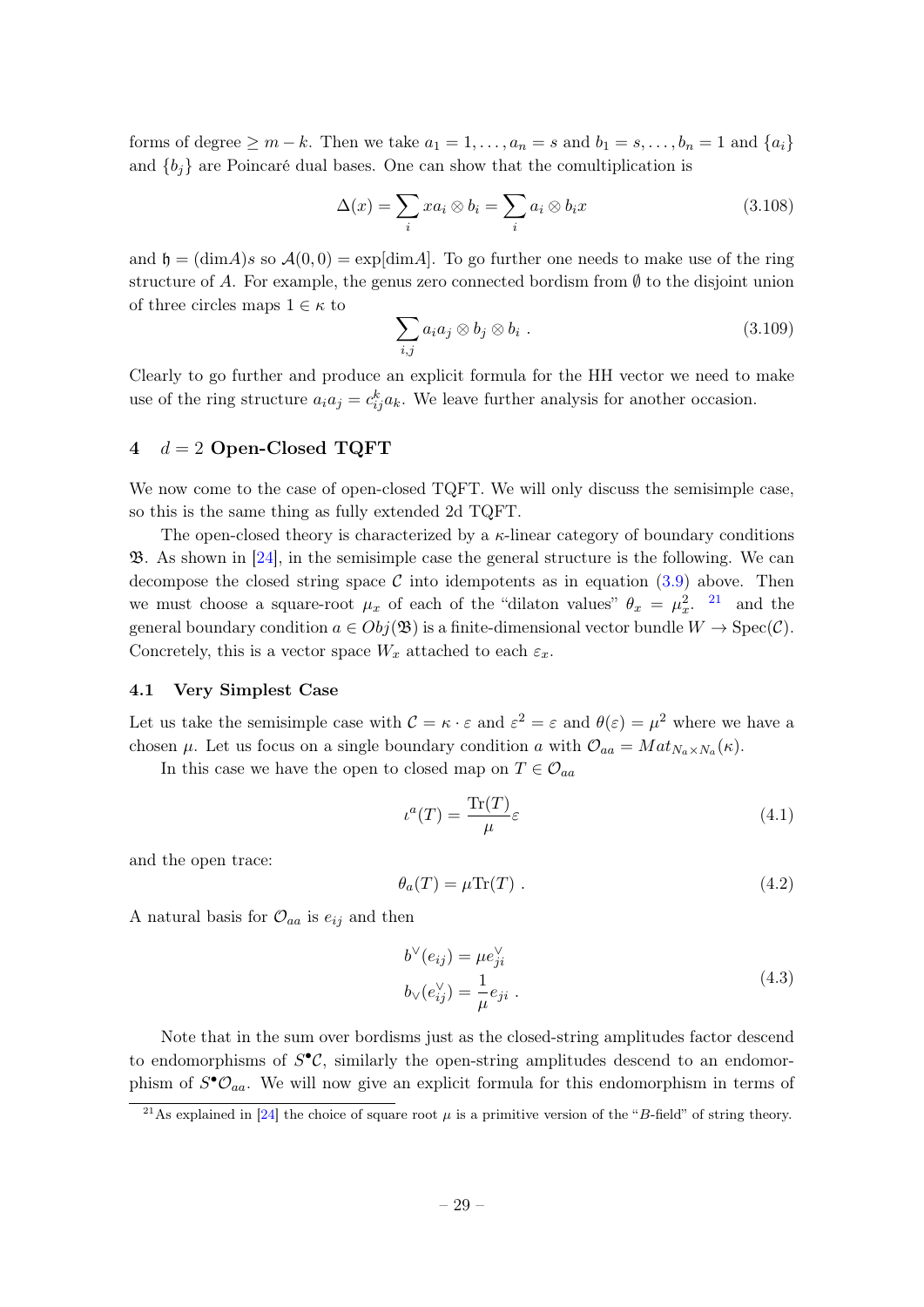the defining data of the open-closed theory and exhibit the basic splitting phenomenon of equation  $(1.10)$ .

We first derive a formula for the Hartle-Hawking covector. The amplitude associated with the sum of bordisms from one ingoing open interval to the emptyset can be thought of as the composition of maps  $T \in \mathcal{O}_{aa} \to \mathcal{C} \to \kappa$  and is given explicitly by

$$
T \to \frac{\text{Tr}(T)}{\mu} \varepsilon \to \frac{\text{Tr}(T)}{\mu} e^{\lambda} B_1(\lambda)
$$
\n(4.4)

where  $T \in \mathcal{O}_{aa}$ .

Now consider the sum of bordisms from two ingoing open intervals to the emptyset. With two ingoing open intervals we must contract the indices of  $T_1 \otimes T_2 \in \mathcal{O}_{aa} \otimes \mathcal{O}_{aa}$ . This can be done in two ways. The resulting state can then be mapped to a closed string state, and then we can map the resulting closed string state to  $\kappa$  in the two ways counted by the Bell polynomials.



Figure 3: The three contributions to the amplitude corresponding to the sum over bordisms with two interval boundaries

Thus, if we connect the dotted lines on the ends of the one-dimensional morphisms to themselves we get the closed string state

$$
\frac{\text{Tr}(T_1)}{\mu} \varepsilon \otimes \frac{\text{Tr}(T_2)}{\mu} \varepsilon \tag{4.5}
$$

Then we map the two ingoing closed string states to nothing either via two connected components or via one connected component. So we get

$$
\frac{\text{Tr}(T_1)}{\mu} \frac{\text{Tr}(T_2)}{\mu} B_2(\lambda) e^{\lambda} . \tag{4.6}
$$

Alternatively, we can connect the dotted lines together to get the closed string state

$$
\frac{\text{Tr}(T_1 T_2)}{\mu} \varepsilon \tag{4.7}
$$

and then this is mapped to  $\kappa$  to give

$$
\frac{\text{Tr}(T_1 T_2)}{\mu} B_1(\lambda) e^{\lambda} \tag{4.8}
$$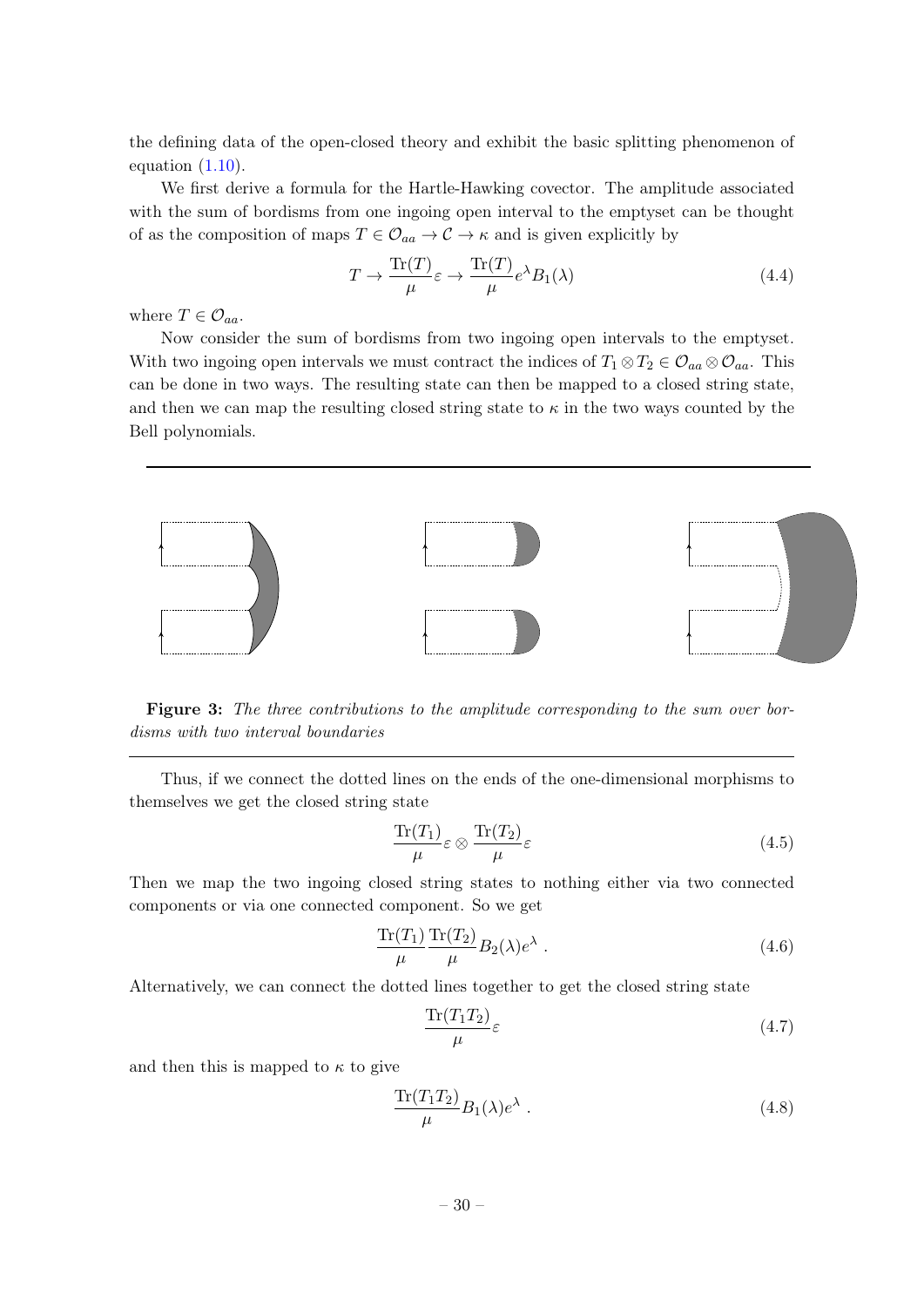We sum these two so at degree two the HH covector acts on  $T_1T_2 \in S^2\mathcal{O}_{aa}$  as follows

$$
\Psi_{HH}^{\vee}: T_1 T_2 \to e^{\lambda} \left( \frac{\text{Tr}(T_1)}{\mu} \frac{\text{Tr}(T_2)}{\mu} B_2(\lambda) + \frac{\text{Tr}(T_1 T_2)}{\mu} B_1(\lambda) \right) . \tag{4.9}
$$

The above reasoning generalizes. It is helpful at this point to recall the categorical viewpoint: The "open string" intervals, either ingoing or outgoing, are mapped by the field theory functor  $\mathcal Z$  to morphisms in a 1-category  $\mathfrak B$ , the category of boundary conditions. The interval is therefore oriented and the  $k^{th}$  interval in general maps boundary condition  $a_k$  to  $b_k$  where  $a_k$  and  $b_k$  are objects in  $\mathfrak{B}$ . The two-dimensional surfaces are mapped by  $\mathcal Z$  to 2-morphisms in the target category  $\mathfrak C$ . <sup>[22](#page-31-0)</sup> The image of a 2-dimensional bordism maps the images of the ingoing intervals to those of the outgoing intervals. As the twodimensional bordism "evolves" the endpoints of each interval "evolve." In figures 3,4,5 below the evolution of these endpoints is illustrated as a dotted line carrying the appropriate boundary condition. In [\[24\]](#page-48-0) such boundaries were called constrained boundaries and we will continue to use that terminology in this paper. The dotted lines with the same boundary condition must be connected up so that an "outgoing object" (in the sense of a 1-morphism) is connected to an "ingoing object" (in the sense of a 1-morphism). The relevant intervals might be in- or out-going in the 2-morphism.

<span id="page-31-0"></span><sup>&</sup>lt;sup>22</sup>The 2-category is the 2-category of (Frobenius) algebras. The objects (i.e. the 0-morphisms) are Frobenius algebras, the 1-morphisms are bimodules, and the 2-morphisms are intertwiners.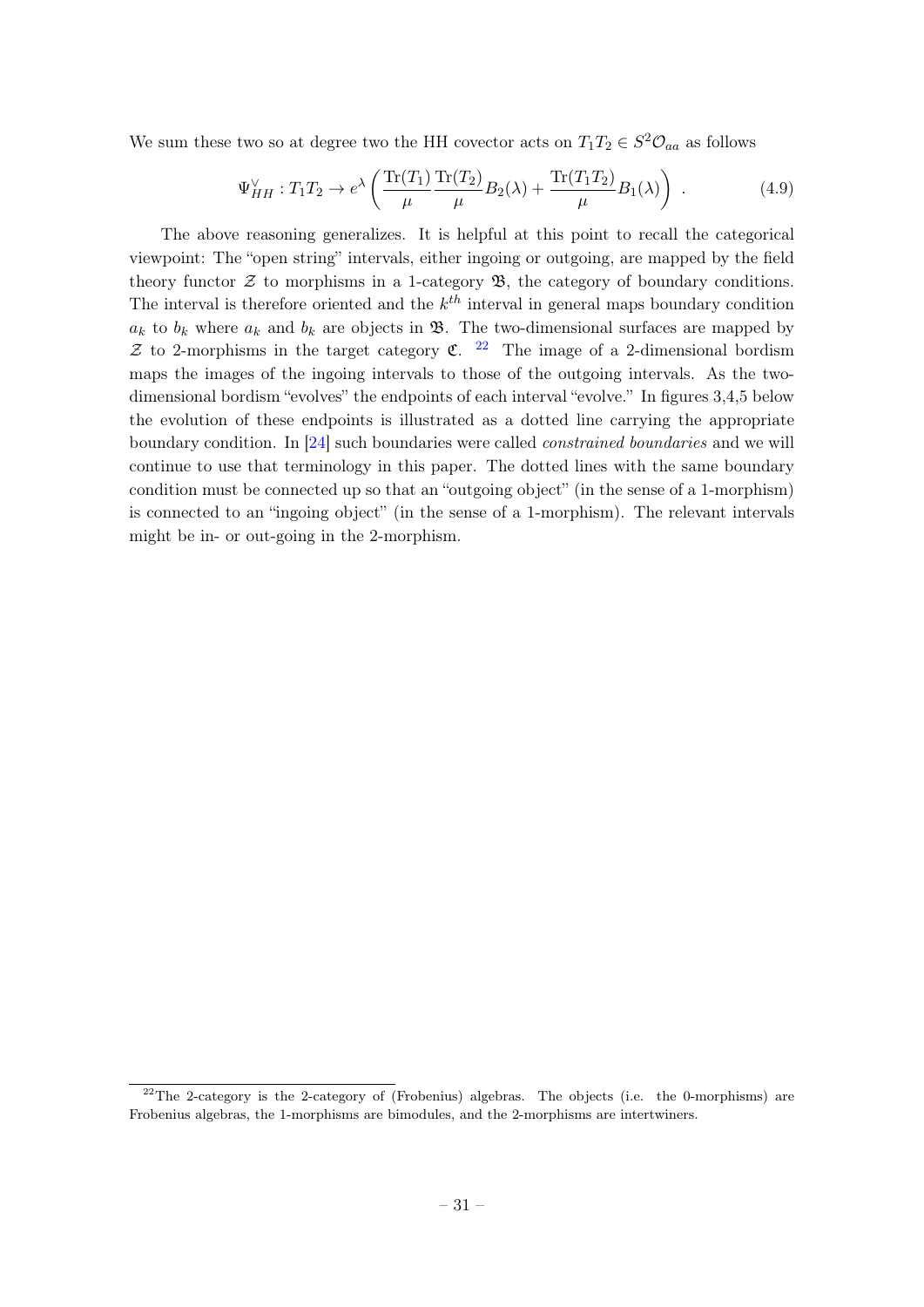

Figure 4: The ingoing and outgoing intervals have an orientation. They should be considered one-morphisms in a two-category between objects of that two-category, while the two-dimensional surface is a two-morphism between one-morphisms. The dashed lines inherit an orientation and carry a boundary condition associated with the end of the ingoing (or outgoing) interval. The dashed lines with the same boundary condition must be connected up, leading to symmetric group combinatorics when evaluating the amplitudes.

Now consider the the case where all the ingoing intervals are morphisms of a single boundary condition  $a \in Obj(\mathfrak{B})$  to itself. With n ingoing intervals there are n outgoing (in the sense of the 1-morphism) dotted lines which must connect up with one of the  $n$  ingoing (in the sense of the 1-morphism) dotted lines. There is one diagram for each element of the symmetric group  $\sigma \in S_n$ , telling which ingoing line is the destination of a given outgoing line. Thus, for each element of the symmetric group,  $\sigma \in S_n$  we associate an outgoing closed string state:

$$
\otimes_{c \in cyc(\sigma)} \frac{\text{Tr}(T_c)}{\mu} \varepsilon \tag{4.10}
$$

where  $cyc(\sigma)$  is the set of cycles in the cycle decomposition of  $\sigma$ . So  $\sigma = \prod_{cyc(\sigma)} c$  where  $c$ are disjoint cycles and for each cycle c in that decomposition we can write  $c = (i_1, \ldots, i_k)$ . We denote

$$
\operatorname{Tr}(T_c) := \operatorname{Tr}(T_{i_1} \cdots T_{i_k}) \tag{4.11}
$$

Suppose there are  $r(\sigma)$  cycles in the cycle decomposition of  $\sigma$ . Now we can map the closed strings to nothing using the usual Bell polynomial combinatorics. Thus, the map

$$
\bar{\mathcal{A}}^{\text{open}}(n,0) : \mathcal{O} \otimes \cdots \otimes \mathcal{O} \to \kappa \tag{4.12}
$$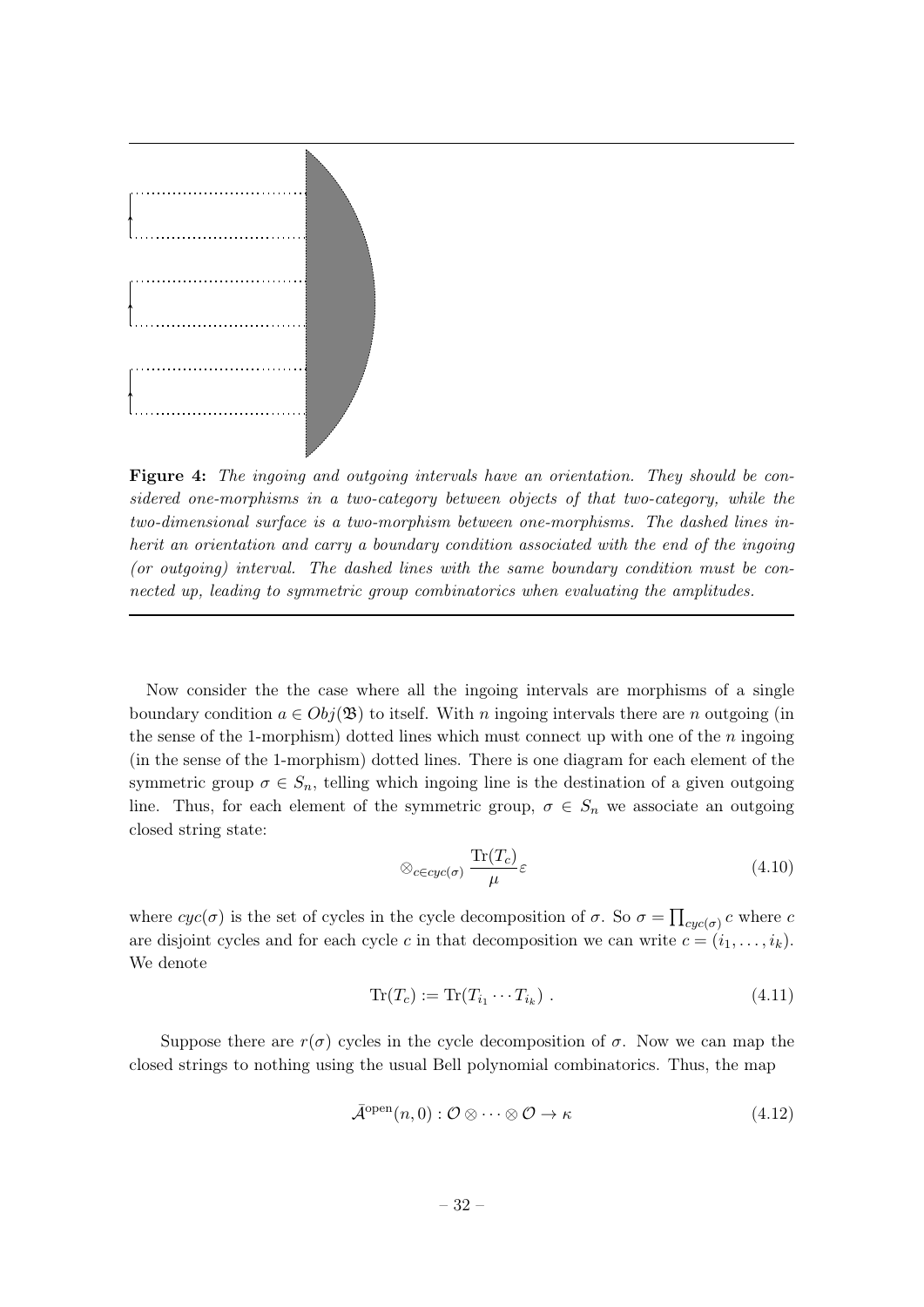is given by

$$
T_1 \cdots T_n \mapsto \sum_{\sigma \in S_n} B_{r(\sigma)}(\lambda) e^{\lambda} \left( \prod_{c \in cycl(\sigma)} \mu^{-1} \text{Tr}(T_c) \right)
$$
(4.13)

where  $T_1 \cdots T_n \in S^n \mathcal{O}_{aa}$ . We will henceforth just write  $r(\sigma)$  simply as r to lighten the notation. Using the usual formula for the Bell polynomial we can write:

<span id="page-33-0"></span>
$$
T_1 \cdots T_n \mapsto \sum_{d=0}^{\infty} \frac{\lambda^d}{d!} \sum_{\sigma \in S_n} \left(\frac{d}{\mu}\right)^r \left(\prod_{c \in cycl(\sigma)} \text{Tr}(T_c)\right). \tag{4.14}
$$

Now, we can give a nice formula for the HH covector.

Consider first a fixed summand associated to  $d$  in equation  $(4.14)$ . We define the functionals on  $S^n \mathcal{O}$ :

<span id="page-33-1"></span>
$$
\varphi_{n,x}(T_1,\ldots,T_n) := \sum_{\sigma \in S_n} \prod_c (x \text{Tr} T_c) \ . \tag{4.15}
$$

and we have  $x = d/\mu$  for the  $d^{th}$  term in [\(4.14\)](#page-33-0). Now define  $\tilde{\varphi}_{n,x}(T) = \varphi_{n,x}(T,\ldots,T)$  to be the restriction to the diagonal. (Recall, again the remark of Appendix [C.](#page-44-0)) We claim that

<span id="page-33-2"></span>
$$
\sum_{n\geq 0} \frac{\tilde{\varphi}_{n,x}(T)}{n!} = \exp[-x\text{logdet}(1-T)] \tag{4.16}
$$

To prove this note that it suffices to prove it for the case  $N_a = 1$ , so  $\mathcal{O}_{aa} = \kappa$ , since the generic matrix is diagonalizable and the functional is continuous. Setting  $T = t \in \kappa$ equation [\(4.15\)](#page-33-1) simplifies to

$$
\tilde{\varphi}_{n,x}(t) = \sum_{P_n} \frac{n!}{\prod_{k=1}^n k^{\ell_k} \ell_k!} x^{\sum_k \ell_k} t^n
$$
\n(4.17)

where  $P_n$  is the set of partitions of n, so  $1 \cdot \ell_1 + 2 \cdot \ell_2 + \cdots + n \cdot \ell_n = n$ . These partitions are in 1-1 correspondence with conjugacy classes in  $S_n$ . Now notice that

$$
\sum_{n=0} \frac{\tilde{\varphi}_{n,x}(t)}{n!} = \exp[-x\log(1-t)]\tag{4.18}
$$

from which  $(4.16)$  follows.

We now observe that there is a matrix model representation

$$
\sum_{n\geq 0} \frac{\tilde{\varphi}_{n,x}(T)}{n!} = \int_{\mathcal{E}_{N_a}} [dH] e^{-TrV_x(H) + Tr(TH)} \tag{4.19}
$$

where  $\mathcal{E}_{N_a}$  is the ensemble of  $N_a \times N_a$  Hermitian matrices and  $[dH]$  is the standard Euclidean measure. We can derive  $V_x(H)$  from the inverse matrix Laplace transform. It is given by:

$$
e^{-V_x(H)} = \int_{\sqrt{-1}\mathcal{E}_{N_a}} [dS] e^{-x \text{Tr} \log(1-S) - \text{Tr}(SH)} \tag{4.20}
$$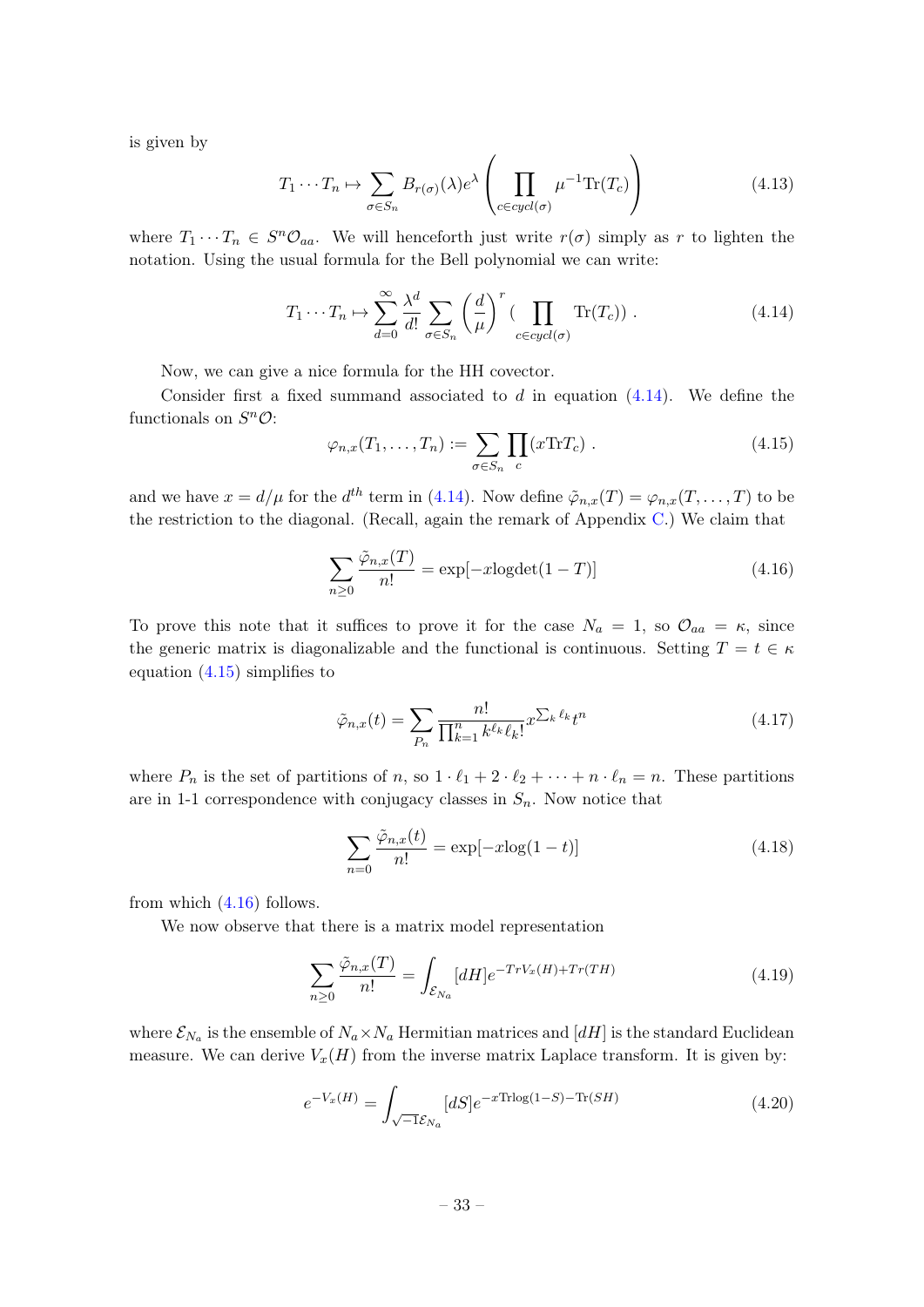where  $[dS]$  is the Euclidean measure divided by  $(2\pi)^{N_a^2}$ . Thus we obtain the matrix-model representation:

$$
\varphi_{n,x}(T) = \int_{\mathcal{E}_{N_a}} [dH] e^{-Tr V_x(H)} \prod_{i=1}^n \text{Tr}(HT_i) . \qquad (4.21)
$$

Finally, including the sum over  $d$  we have

$$
\Psi_{HH}^{\vee}(T_1, \dots, T_n) = \int_{\mathcal{E}_{Na}} [dH] e^{-U(H)} \prod_{i=1}^n \text{Tr}(HT_i)
$$
\n(4.22)

where  $^{23}$  $^{23}$  $^{23}$ 

$$
e^{-U(H)} = \int_{\sqrt{-1}\mathcal{E}_{N_a}} [dS] \exp\left[\lambda e^{-\frac{1}{\mu}\text{Thog}(1-S)} - \text{Tr}(SH)\right]
$$
  
= 
$$
\int_{\sqrt{-1}\mathcal{E}_{N_a}} [dS] \exp\left[\frac{\lambda}{(\det(1-S))^{1/\mu}} - \text{Tr}(SH)\right].
$$
 (4.23)

Now, applying the  $b_{\vee}$  operators we get

$$
\bar{\mathcal{A}} = \sum_{S_i, S_o} \prod_{a=1}^{n_i} e_{i_a, j_a}^{\vee} \prod_{b=1}^{n_o} \frac{e_{j_b i_b}}{\mu} \int_{\mathcal{E}_{N_a}} [dH] e^{-U(H)} \prod_{S_i} H_{j_a, i_a} \prod_{S_o} H_{j_b, i_b}
$$
(4.24)

Here  $S_i$  is a collection  $i_1, j_1, \ldots i_{n_{\text{in}}}, j_{n_{\text{in}}}$  and similarly for  $S_o$ . It follows rather directly that we have

<span id="page-34-0"></span>
$$
\bar{\mathcal{A}} = \Phi_{a,\mu} \Phi_{a,\mu}^{\dagger} \tag{4.25}
$$

where

$$
\Phi_{a,\mu}: S^{\bullet}\mathcal{O} \to L^2(\mathcal{E}_{N_a})^{\vee} \tag{4.26}
$$

is given by

$$
\Phi_{a,\mu} := \sum_{S_i} \prod_{a=1}^{n_i} e_{i_a,j_a}^{\vee} \int_{\mathcal{E}_{N_a}} [dH] e^{-\frac{1}{2}U(H)} \prod_{S_i} H_{j_a,i_a} \langle H| \tag{4.27}
$$

and, similarly to what we found in the 1d case,  $\mu$  must be real. (In particular,  $\theta_x > 0$ .) With the sesquilinear form such that

<span id="page-34-3"></span>
$$
(e_{ij}^{\vee})^{\dagger} = \mu^{-1} e_{ij} \quad . \tag{4.28}
$$

### the sesquilinear structure on  $\mathcal O$  is nondegenerate and real, but not necessarily positive. Remarks:

1. The above formula recovers nicely a formula of [\[17\]](#page-47-4) (subject to the remarks of section [1.1](#page-5-0) above) which, in our notation, is the HH covector evaluated on the exponentiated diagonal:

<span id="page-34-1"></span>
$$
\Psi_{HH}^{\vee}(e^T) = \exp[\frac{\lambda}{(\det(1-T))^{1/\mu}}] \ . \tag{4.29}
$$

2. Also note that if T has eigenvalue 1 and  $\mu > 0$  then the amplitude is infinite. It always makes sense as a generating series, but the "nonperturbative sum" must be defined on a subdomain.

<span id="page-34-2"></span><sup>&</sup>lt;sup>23</sup>The existence of the integral is tricky. It depends on the sign of  $\mu$  and might need to be defined by analytic continuation, and it might be distribution-valued, as a function of H.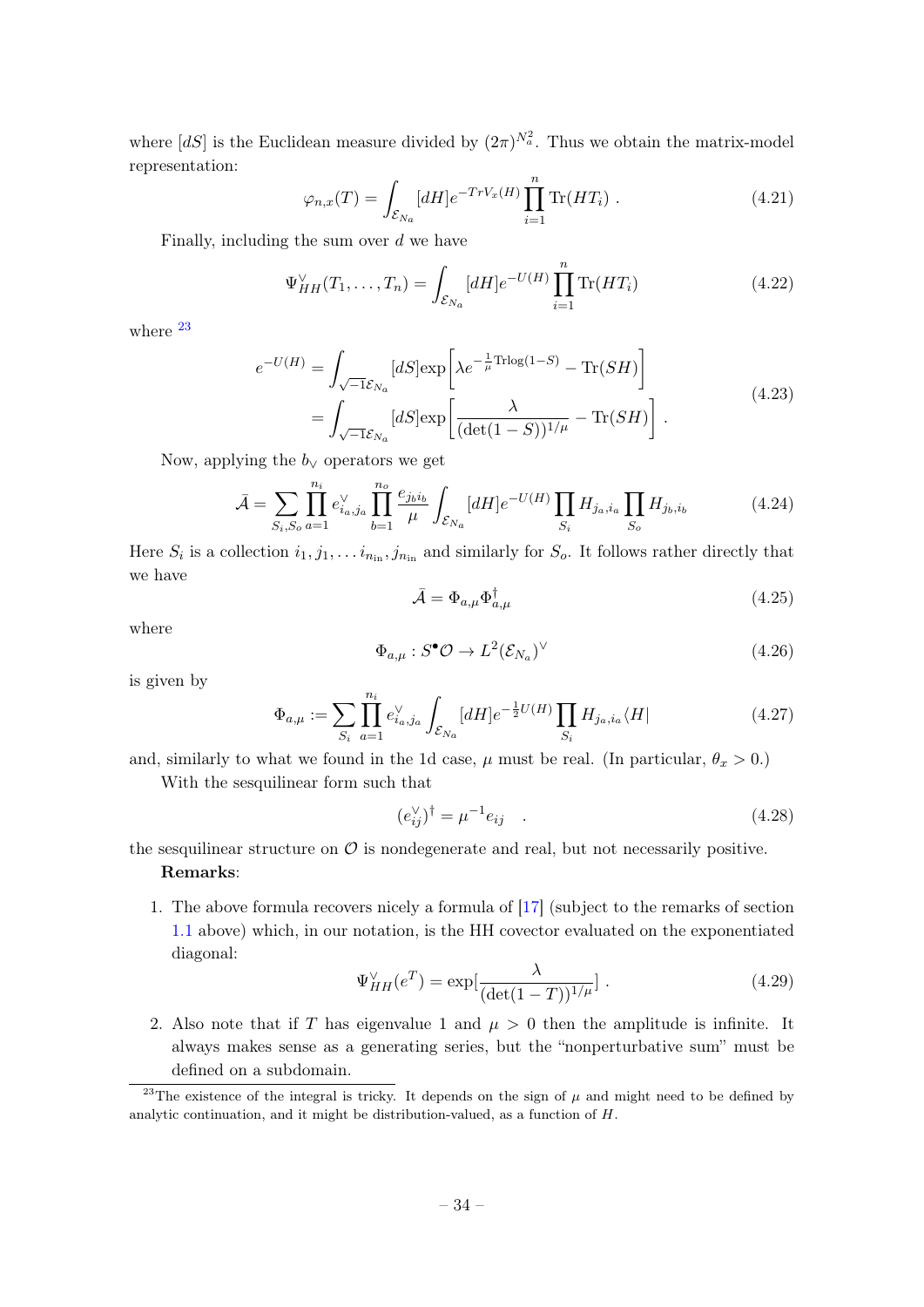#### <span id="page-35-0"></span>4.2 Some Extensions Of The Result

1. Mixed Boundary Conditions. We can include the full set of boundary conditions by considering the amplitude to be an element of

$$
\bar{\mathcal{A}} \in \text{End}(S^{\bullet}(\oplus_{a,b}\mathcal{O}_{ab}))\tag{4.30}
$$

Note that  $\oplus_{a,b}\mathcal{O}_{ab}$  can be thought of as  $\infty \times \infty$  matrices but with a block structure so that along the diagonal we have a  $1 \times 1$  block, then a  $2 \times 2$  block then a  $3 \times 3$  block and so on so that at the  $n^{th}$  step we have an  $\frac{1}{2}n(n+1) \times \frac{1}{2}$  $\frac{1}{2}n(n+1)$  square matrix with this block structure. We let  $\mathcal{E}_{\infty} = \varinjlim \mathcal{E}_N$  and then

$$
\mathcal{W} = L^2(\mathcal{E}_{\infty})\tag{4.31}
$$

and the same splitting formula above applies, now taking into account arbitrary boundary conditions.

2. Including Closed String States. If we allow both intervals and circles as in- and outgoing objects then we have

$$
\bar{\mathcal{A}} \in \text{End}(S^{\bullet}(\oplus_{a,b}\mathcal{O}_{ab}) \otimes S^{\bullet}\mathcal{C}), \qquad (4.32)
$$

Including closed string states is straightforward. Each cyclic combination of the ingoing morphisms gives a closed string state  $\mu^{-1} Tr(T_c) \varepsilon_x$ . Then if we have  $n_{cl}$  ingoing states  $\phi_1, \ldots, \phi_{n_{cl}}$  with  $\phi_i = z_i \varepsilon$  we have

<span id="page-35-2"></span>
$$
T_1 \otimes \cdots \otimes T_n \otimes \phi_1 \otimes \cdots \otimes \phi_{n_{cl}} \mapsto \prod_i z_i \sum_{\sigma \in S_n} (\prod_{c \in cycl(\sigma)} \text{Tr}(T_c)) \mu^{-r} B_{r+n_{cl}}(\lambda) e^{\lambda} \tag{4.33}
$$

because after the open to closed maps have been applied with effectively have  $r + n_{cl}$ ingoing closed string states which can be combined with the usual combinatorics. Recall that r in this sum is the number of cycles of  $\sigma$ .

The same manipulations as above now give the factorization of the total open-closed amplitude with arbitrary boundary conditions:

$$
\bar{\mathcal{A}}: S^{\bullet} \mathcal{C} \otimes S^{\bullet} \mathcal{O} \to S^{\bullet} \mathcal{C} \otimes S^{\bullet} \mathcal{O}
$$
\n
$$
(4.34)
$$

where  $\mathcal{O} = \bigoplus_{a,b} \mathcal{O}_{ab}$ , as

<span id="page-35-1"></span>
$$
\bar{\mathcal{A}} = \Phi_{\mu} \Phi_{\mu}^{\dagger} \tag{4.35}
$$

where

$$
\Phi_{\mu}: S^{\bullet} \mathcal{C} \otimes S^{\bullet} \mathcal{O} \to S^{\bullet} \mathcal{C} \otimes L^2(\mathcal{E}_{\infty})
$$
\n
$$
(4.36)
$$

<span id="page-35-3"></span>is given by

$$
\Phi_{\mu} = \sum_{n=0}^{\infty} \sum_{S_{in}} \sum_{d=0}^{\infty} \int_{\mathcal{E}_{\infty}} [dH] (d\varepsilon^{\vee})^n \otimes_{S_{in}} e_{i_a j_a}^{\vee}
$$
\n
$$
\sqrt{\frac{\lambda^d}{d!}} e^{-\frac{1}{2}V_{d/\mu}(H)} \prod_{S_{in}} H_{j_a i_a} \langle H|
$$
\n(4.37)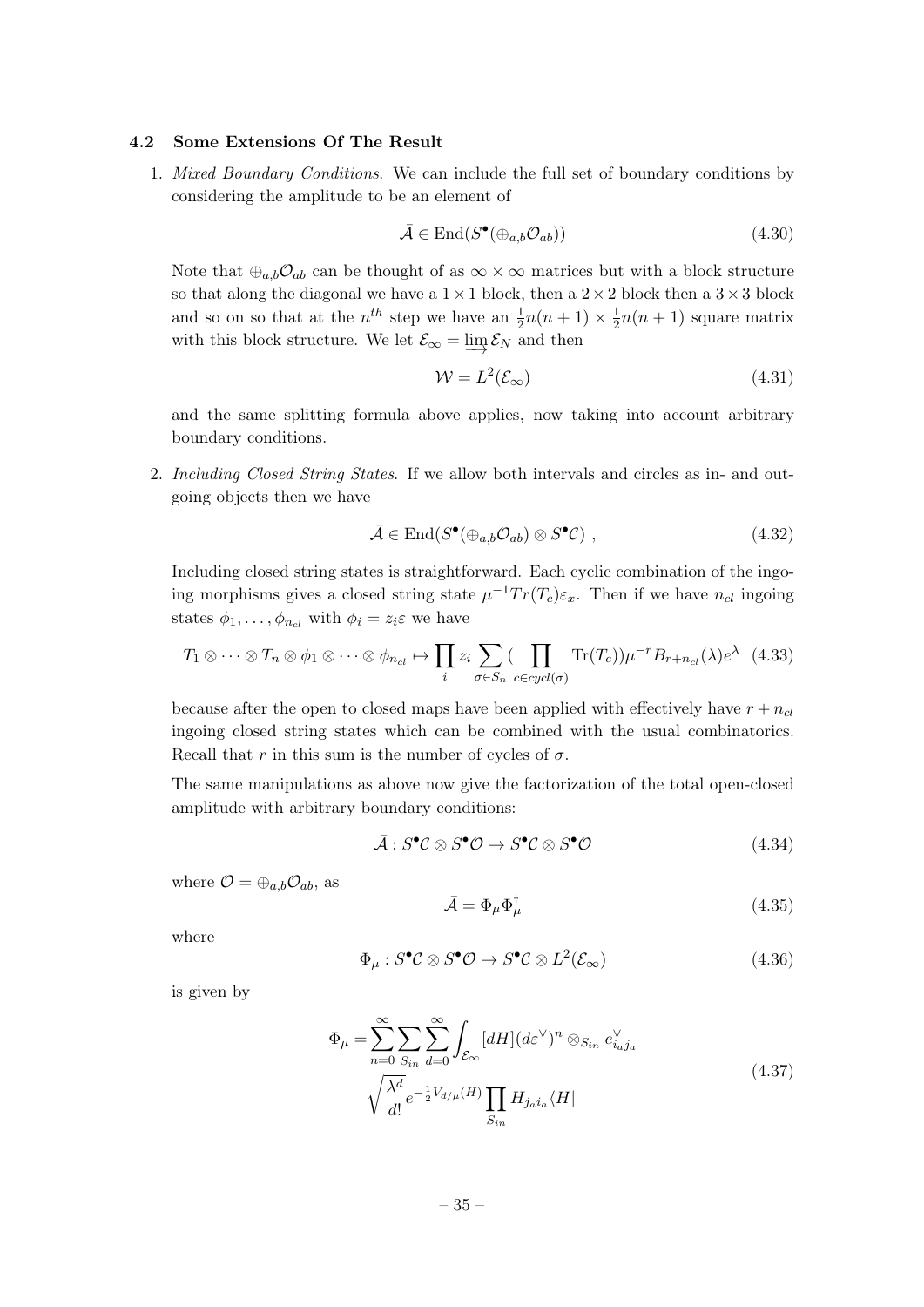Again recall that the sesquilinear structure is given by [\(4.28\)](#page-34-3) and

$$
(\varepsilon^{\vee})^{\dagger} = \frac{\varepsilon}{\theta} \qquad (\varepsilon)^{\dagger} = \frac{1}{\mu} \varepsilon^{\vee} \qquad (4.38)
$$

As a corollary, if we consider the HH co-vector  $\Psi_{HH}^{\vee} : S^{\bullet}(\mathcal{C}) \otimes S^{\bullet}(\mathcal{O}) \to \kappa$  evaluated on the exponentiated diagonal we get:

$$
\Psi_{HH}^{\vee}(e^{\phi} \otimes e^T) = \exp[\frac{\lambda e^u}{(\det(1-T))^{1/\mu}}]
$$
\n(4.39)

where  $\phi = u\varepsilon$ .

3. Closed Constrained Boundary Conditions. As we have mentioned above, there is a category B of boundary conditions. We can consider a bordism category where the morphisms are surfaces with boundary with three kinds of boundaries: First, there are in- and out-going one-dimensional boundaries with the endpoints of the intervals connected by constrained boundaries, as we have thus far discussed. But now there can be closed constrained boundaries, labeled by objects of B, which are neither in-going nor out-going. See Figure 5 below.

The amplitudes with closed constrained boundaries can be computed by the insertion of a boundary state. If  $\beta \in Ob(\mathcal{B})$  then its associated boundary state is obtained by applying the open to closed map to the identity in  $\mathcal O$  to get (in the notation of [\[24\]](#page-48-0)):

$$
\iota^{\beta}(1) = \frac{w_{\beta}}{\mu} \varepsilon \in \mathcal{C}
$$
\n(4.40)

where  $w_{\beta} \in \mathbb{Z}_+$  is the dimension of the vector bundle over the spacetime point. Now, if we specify that the two-dimensional morphism has  $L_\beta$  closed constrained boundary holes of type  $\beta$  then equation [\(4.33\)](#page-35-2) gives the following component of the HH covector:

$$
T_1 \otimes \cdots \otimes T_n \otimes \phi_1 \otimes \cdots \otimes \phi_{n_{cl}} \mapsto \prod_i z_i \prod_{\beta} \left(\frac{w_{\beta}}{\mu}\right)^{L_{\beta}} \sum_{\sigma \in S_n} \left(\prod_{c \in cycl(\sigma)} \text{Tr}(T_c)\right) \mu^{-r} B_{r+n_{cl}+L_{\beta}}(\lambda) e^{\lambda}
$$
\n(4.41)

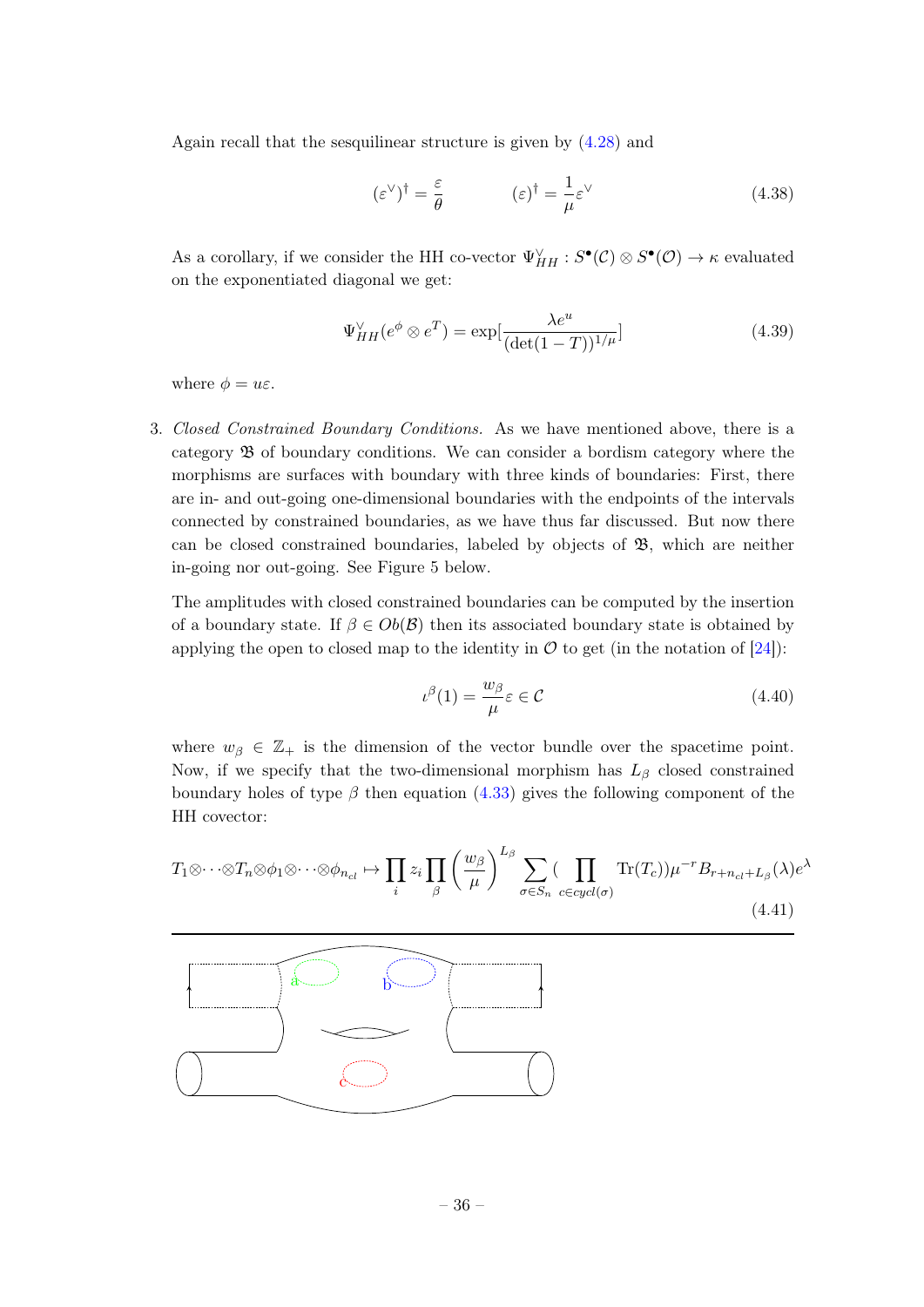Figure 5: An example of a 2-morphism illustrating the difference between constrained boundaries attached to in or out-going intervals and the closed constrained boundaries. The latter are the red, green, and blue circles.

4. Once we allow two-dimensional morphisms with closed constrained boundaries of type  $\beta$  the question arises whether we wish to sum over the insertions of closed constrained boundaries, and with what combinatorics. One natural thing to do is sum over all numbers of constrained boundaries of all types.

For a single fixed boundary condition  $\beta$  we can consider

<span id="page-37-1"></span>
$$
\sum_{L_{\beta}=0}^{\infty} \frac{x_{\beta}^{L_{\beta}}}{L_{\beta}!} \bar{\mathcal{A}}_{L_{\beta}} \tag{4.42}
$$

We introduced a fugacity  $x_\beta$  so that we can recover the amplitudes with a fixed number of constrained boundaries if desired.

The net effect is simply to replace

$$
\sqrt{\frac{\lambda^d}{d!}} \to \sqrt{\frac{\lambda^d}{d!}} \exp[\frac{1}{2} \frac{x_\beta w_\beta d}{\mu}]
$$
\n(4.43)

in the definition of  $\Phi_{\lambda}$  in equation [\(4.37\)](#page-35-3).

Now the value of the HH covector on the exponentiated diagonal, is:

<span id="page-37-0"></span>
$$
\sum_{L_{\beta}=0}^{\infty} \frac{x_{\beta}^{L_{\beta}}}{L_{\beta}!} \Psi_{HH,L_{\beta}}^{\vee}(e^{\phi}e^{T}) = \sum_{L_{\beta}=0}^{\infty} \sum_{n_{cl}=0}^{\infty} \sum_{n_{cl}=0}^{\infty} \frac{x_{\beta}^{L_{\beta}}}{L_{\beta}!} \frac{1}{n_{cl}!} \frac{1}{n!} \Psi_{HH,L_{\beta}}^{\vee}(\phi^{n_{cl}}T^{n})
$$
\n
$$
= \sum_{L_{\beta}=0}^{\infty} \sum_{n_{cl}=0}^{\infty} \sum_{n_{cl}=0}^{\infty} \sum_{n_{cl}=0}^{\infty} \frac{x_{\beta}^{L_{\beta}}}{L_{\beta}!} \frac{1}{n_{cl}!} \frac{\lambda^{d}}{d!} \left(\frac{dw_{\beta}}{\mu}\right)^{L_{\beta}} (du)^{n_{cl}} \sum_{\sigma \in S_{n}} \left(\frac{d}{\mu}\right)^{r} \prod_{c} TrT_{c}
$$
\n
$$
= \exp\left[\frac{\lambda e^{u}e^{x_{\beta}w_{\beta}/\mu}}{(\det(1-T))^{1/\mu}}\right].
$$
\n(4.44)

When we generalize to include all boundary conditions we now get the result

$$
\prod_{\beta=0}^{\infty} \exp\left[\frac{\lambda e^u e^{x_{\beta}w_{\beta}/\mu}}{(\det(1-T))^{1/\mu}}\right]
$$
\n(4.45)

The boundary conditions are labeled by vector bundles over the spacetime point, so we can identify  $\beta$  with the dimension  $w_{\beta} \in \mathbb{Z}_+$  of this vector space. So, now identifying a boundary condition with a nonnegative integer  $w \in \mathbb{Z}_+$ , the grand formula for the HH covector evaluated on the exponentiated diagonal, including all possible closed constrained holes is:

$$
\exp[\lambda e^u \frac{\sum_{w=0}^{\infty} e^{w x_w / \mu}}{(\det(1-T))^{1/\mu}}]
$$
\n(4.46)

where  $T$  is infinite by infinite.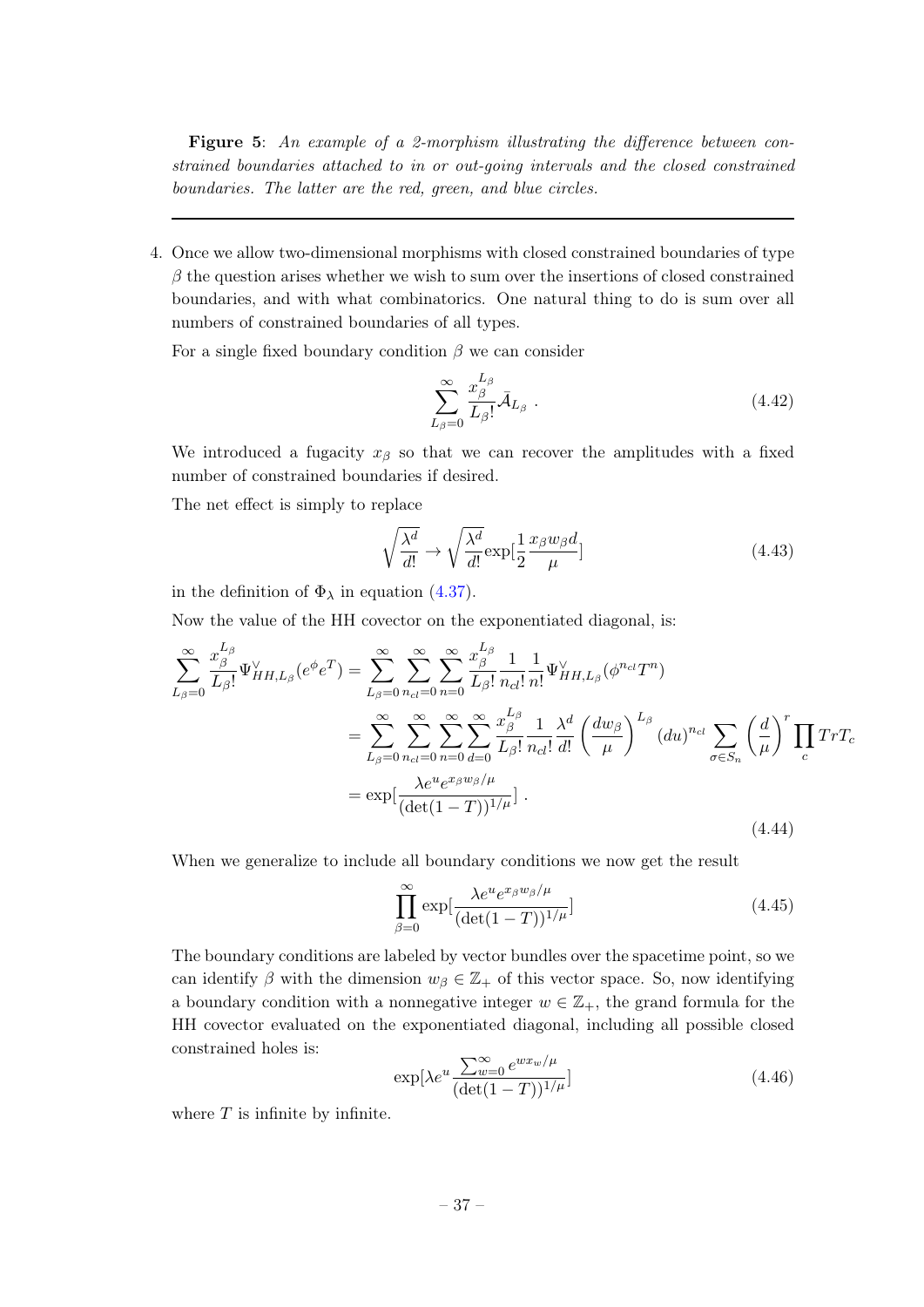5. dim  $\mathcal{C} > 1$ . The decompositions

$$
\mathcal{C} = \bigoplus_{x} \mathbb{C}\varepsilon_x \tag{4.47}
$$

$$
\mathcal{O}_{ab} \cong \bigoplus_{x} Mat_{N_{a_x}, N_{b_x}} \tag{4.48}
$$

are orthogonal. So if a connected surface has ingoing homogeneous elements with different supports  $x \neq y$  then the amplitude is zero. Therefore all the amplitudes factorize as a product over  $x \in X$ , up to the multinomial combinatorial factors described in the 1d and closed 2d case above. For example, the vacuum-to-vacuum amplitude with  $L_{\beta}$  constrained boundaries of type  $\beta$  is given by

<span id="page-38-1"></span>
$$
\bar{\mathcal{A}}_{\{L_{\beta}\}}(0,0) = \sum_{\vec{d} \in \mathbb{Z}_+^n} \prod_x \left( \frac{e^{-\lambda_x} \lambda_x^{d_x}}{d_x!} \right) \prod_{\beta} \left( \sum_x \frac{w_{\beta,x}}{\mu_x} d_x \right)^{L_{\beta}} \tag{4.49}
$$

6. The result [\(4.49\)](#page-38-1) suggests a holographic interpretation in terms of 1-dimensional TQFT's for specialized values of parameters. In particular if the values of  $\mu_x^{-1}$  are positive integers  $^{24}$  $^{24}$  $^{24}$  then we can attempt to interpret  $(4.49)$  as the partition function of a one-dimensional TQFT on a circle. The target space of this TQFT would be a category of finite-dimensional vector bundles over a measure space. We leave the exploration of this idea for another occasion.

#### <span id="page-38-0"></span>4.3 What Is This Mathematical Structure?

One may well ask whether the amplitudes we have derived belong to a known algebraic structure. For example, it is natural to wonder if they define interesting cyclic cohomology classes, or  $A_{\infty}$  or  $L_{\infty}$  maps. The answer to these questions is "no."

For the case dim  $C = 1$  and  $\mathcal{O} = \text{Mat}_{N \times N}(\kappa)$  we list the first several *n*-fold multiplcations  $m_n: S^n\mathcal{O} \to \mathcal{O}$ , which put an interesting algebraic structure on  $\mathcal{O}$ : The  $0 - 1$  amplitude is simply

$$
m_0 = \frac{I}{\mu} \frac{B_1(\lambda)}{\mu} e^{\lambda}
$$
\n(4.50)

where I is the unit matrix. The  $1 - 1$  amplitude is

$$
m_1(T) = e^{\lambda} \left[ \frac{I}{\mu} \frac{B_2(\lambda)}{\mu^2} \text{Tr}(T) + \frac{T}{\mu} \frac{B_1(\lambda)}{\mu} \right]
$$
(4.51)

so  $m_1^2$  is nonzero if  $\lambda$  is nonzero. The 2-to-1 map from two ingoing intervals to one outgoing interval is:

$$
m_2(T_1, T_2) = e^{\lambda} \frac{I}{\mu} \left( \frac{B_3(\lambda)}{\mu^3} \text{Tr}(T_1) \text{Tr}(T_2) + \frac{B_2(\lambda)}{\mu^2} \text{Tr}(T_1 T_2) \right) + e^{\lambda} \left[ \frac{T_1}{\mu} \frac{B_2(\lambda)}{\mu^2} \text{Tr}(T_2) + \frac{T_2}{\mu} \frac{B_2(\lambda)}{\mu^2} \text{Tr}(T_1) + \frac{T_1 T_2 + T_2 T_1}{\mu} \frac{B_1(\lambda)}{\mu} \right].
$$
 (4.52)

Note that on the right hand side of this equation  $T_1T_2$  refers to the standard matrix product and <u>not</u> an element of  $S^2 \mathcal{O}$ . Thus  $T_1 T_2 + T_2 T_1$  is the standard Jordan product on  $\mathcal{O}$ .

<span id="page-38-2"></span> $^{24}$ Of course, in this case the sum over geometries diverges and must be defined by analytic continuation.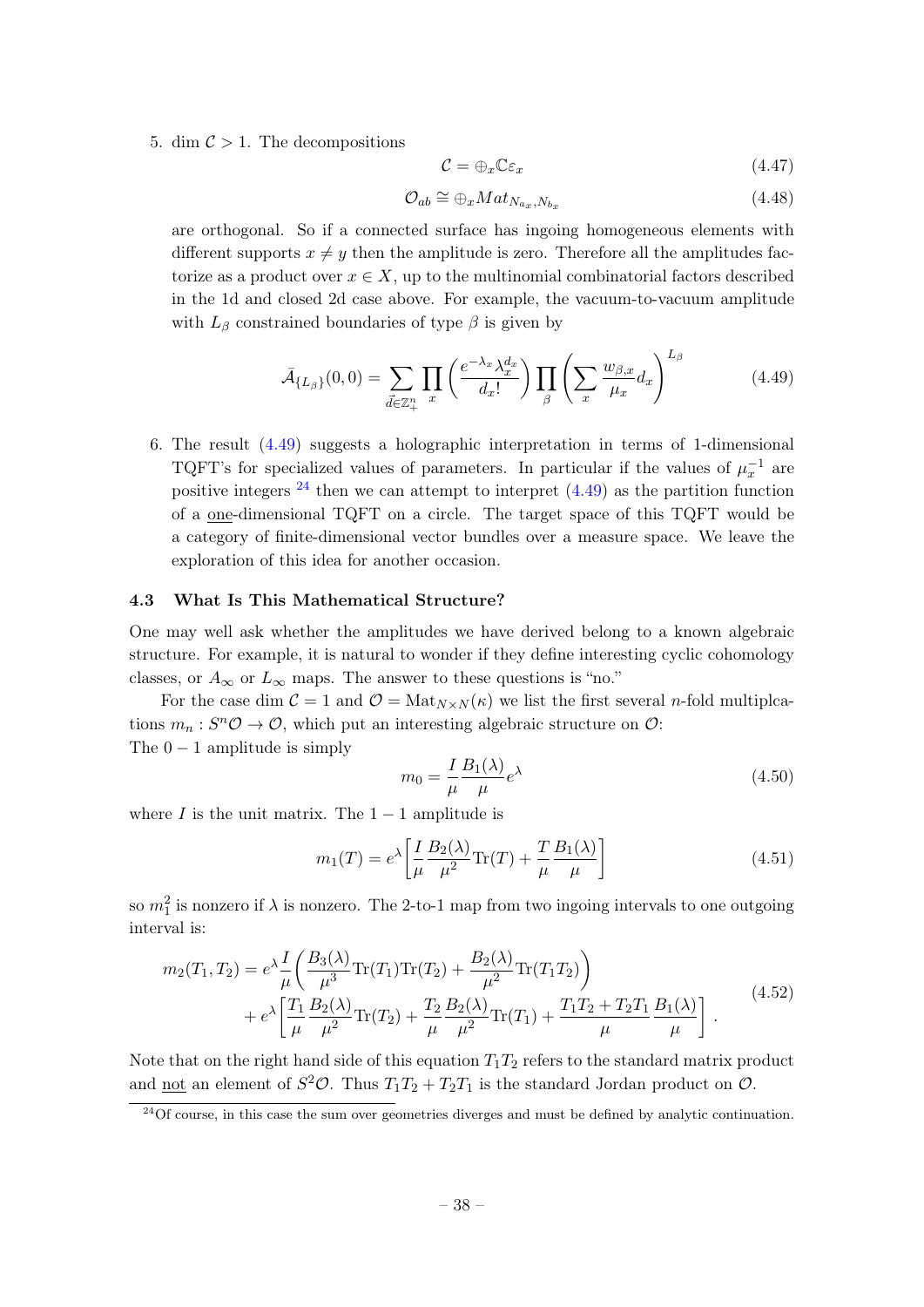The above product  $m_2: S^2\mathcal{O} \to \mathcal{O}$  is nonassociative. The associator can (after tedious computation) be shown to be

$$
a(T_1, T_2, T_3) = \frac{e^{2\lambda}}{\mu} \Big[ [[T_1, T_3], T_2] \frac{B_1(\lambda)^2}{\mu^2} + \frac{T_1}{\mu} \Big( N \text{Tr}(T_2) \text{Tr}(T_3) \frac{B_3(\lambda) B_2(\lambda)}{\mu^5} + 2 \text{Tr}(T_2) \text{Tr}(T_3) \frac{B_3(\lambda) B_1(\lambda)}{\mu^4} + N \text{Tr}(T_2 T_3) \frac{B_2(\lambda)^2}{\mu^4} + 4 \text{Tr}(T_2 T_3) \frac{B_2(\lambda) B_1(\lambda)}{\mu^3} + \text{Tr}(T_2) \text{Tr}(T_3) \frac{B_2(\lambda)^2}{\mu^4} \Big)
$$
  

$$
- \frac{T_3}{\mu} \Big( N \text{Tr}(T_1) \text{Tr}(T_2) \frac{B_3(\lambda) B_2(\lambda)}{\mu^5} + 2 \text{Tr}(T_1) \text{Tr}(T_2) \frac{B_3(\lambda) B_1(\lambda)}{\mu^4} + N \text{Tr}(T_1 T_2) \frac{B_2(\lambda)^2}{\mu^4} + 4 \text{Tr}(T_1 T_2) \frac{B_2(\lambda) B_1(\lambda)}{\mu^3} + \text{Tr}(T_1) \text{Tr}(T_2) \frac{B_2(\lambda)^2}{\mu^4} \Big)
$$
  

$$
+ \frac{I}{\mu} (\text{Tr}(T_1) \text{Tr}(T_2 T_3) - \text{Tr}(T_1 T_2) \text{Tr}(T_3) \Big( N \frac{B_2(\lambda) B_3(\lambda)}{\mu^5} + 2 \frac{B_1(\lambda) B_3(\lambda)}{\mu^4} + \frac{B_2(\lambda)^2}{\mu^4} \Big) \Big] \Big| (4.53)
$$

Perhaps what we are finding here is a homotopy generalization of a Jordan algebra. We leave this question to future study. For the record we give the general formula for the map  $m_n: S^n \mathcal{O} \to \mathcal{O}$ :

$$
m_n(T_1, \dots, T_n) = \sum_{d=0}^{\infty} \frac{\lambda^d}{d!} \left[ \frac{I}{\mu} \frac{d}{\mu} A_n^{(d)}(T_1, \dots, T_n) + \sum_{i=1}^n \frac{T_i}{\mu} \frac{d}{\mu} A_{n-1}^{(d)}(T_1, \dots, \hat{T}_i, \dots, T_n) + \sum_{i=1}^n \sum_{j>i}^N \frac{\text{Sym}(T_i T_j)}{\mu} \frac{d}{\mu} A_{n-2}^{(d)}(T_1, \dots, \hat{T}_i, \dots, \hat{T}_j, \dots, T_n) + \sum_{i\n(4.54)
$$

where

$$
Sym(T_1 T_2 \cdots T_k) = \sum_{\sigma \in S_k} T_{\sigma(1)} \cdots T_{\sigma(k)}
$$
\n(4.55)

with ordinary matrix products on the right hand side and the scalar-valued functions  $A_n^{(d)}$ are defined by

$$
A_n^{(d)}(T_1,\dots,T_n) = \sum_{\sigma \in S_n} \left(\frac{d}{\mu}\right)^{\operatorname{cyc}(\sigma)} \sum_{i_1,\dots,i_n} \sum_{j_1,\dots,j_n} (T_1)_{i_1j_1} \cdots (T_n)_{i_nj_n} \delta_{i_1\sigma(j_i)} \cdots \delta_{i_n\sigma(j_n)}
$$
\n(4.56)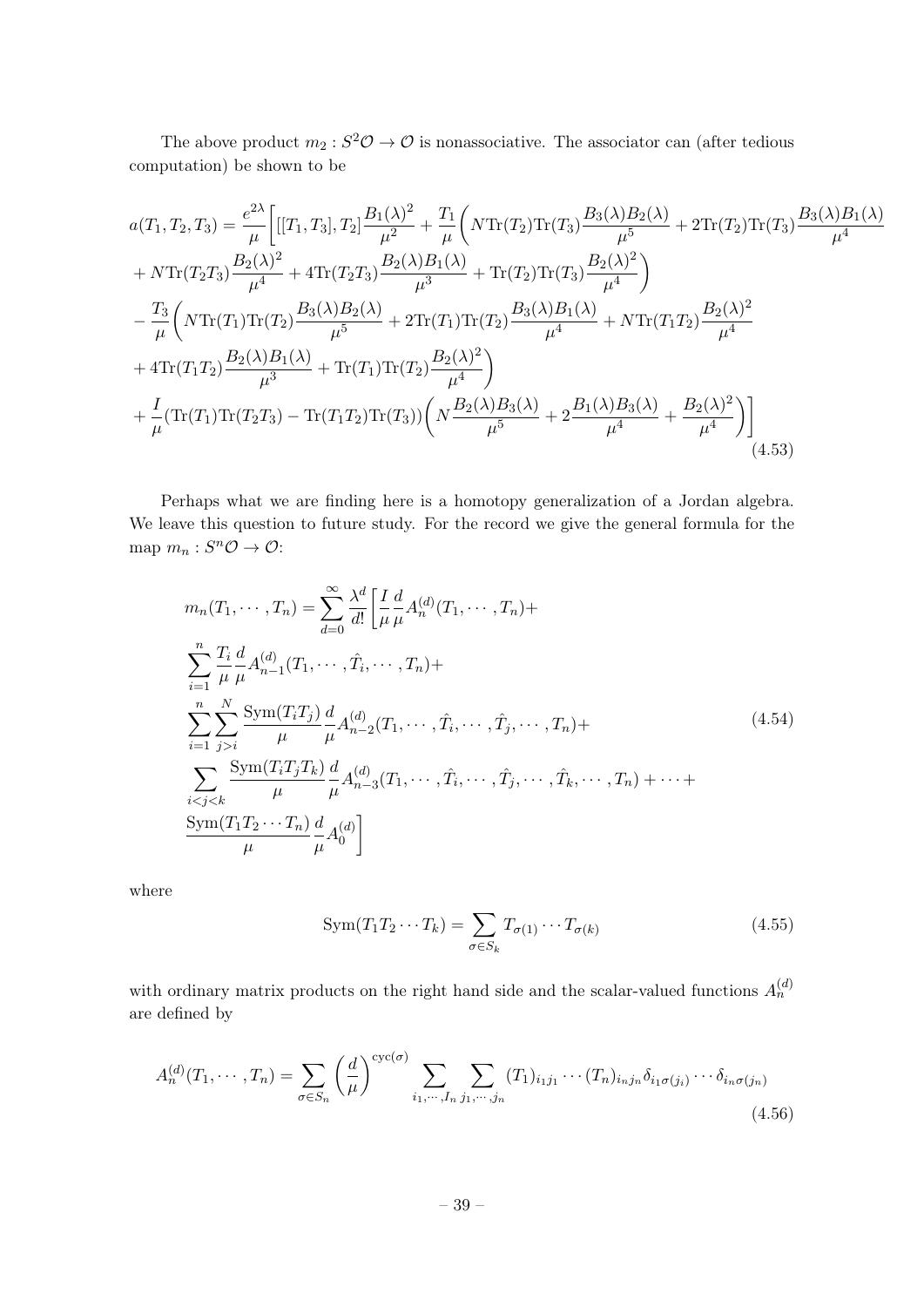For example,

$$
A_0^{(d)} = 1
$$
  
\n
$$
A_1^{(d)}(T) = \frac{d}{\mu} \text{Tr}(T)
$$
  
\n
$$
A_2^{(d)}(T_1, T_2) = \frac{d^2}{\mu^2} \text{Tr}(T_1) \text{Tr}(T_2) + \frac{d}{\mu} \text{Tr}(T_1 T_2)
$$
  
\n
$$
A_3^{(d)}(T_1, T_2, T_3) = \frac{d^3}{\mu^3} \text{Tr}(T_1) \text{Tr}(T_2) \text{Tr}(T_3) + \frac{d^2}{\mu^2} (\text{Tr}(T_1 T_2) \text{Tr}(T_3) + \text{Tr}(T_2 T_3) \text{Tr}(T_1) + \text{Tr}(T_3 T_1) \text{Tr}(T_2)) + \frac{d}{\mu} (\text{Tr}(T_1 T_2 T_3) + \text{Tr}(T_1 T_3 T_2))
$$
\n(4.57)

and so on. Finally the notation  $A_{n-}^{(d)}$  $\hat{T}_{n-1}(T_1,\cdots,\hat{T}_i,\cdots,T_n)$  means that the parameter  $T_i$  is absent in the string of  $(n-1)$  parameters, and so on.

#### <span id="page-40-0"></span>5 Higher Dimensions

A natural question is whether the summed amplitude [\(1.2\)](#page-2-4) makes sense in higher dimensional topological field theory.  $25$  This is a very difficult question because above two dimensions the classification of manifolds becomes much more difficult. This is even true in three dimensions, despite the remarkable progress in three-manifold topology which has been achieved in recent decades. The essential problem, in the three-dimensional case, is that there is no known adequate classification of the fundamental groups that can appear. In the four-dimensional case all finitely presented fundamental groups can appear.

It was recognized some time ago by S. Carlip [\[7,](#page-47-12) [8\]](#page-47-13) that the entropy of topological complexity poses an important challenge to the notion that quantum gravity should involve a sum over topologies. [26](#page-40-2) We note here that in the standard examples of 3d TQFT the sum over bordisms seems irretrievably divergent. This is apparent already from consideration of the vacuum to vacuum amplitude, namely the sum over all bordisms from  $\emptyset$  to itself. This sum has a subsum of 3-folds of the type  $\Sigma_g \times S^1$  where  $\Sigma_g$  is a compact oriented surface of genus g. But by general principles of TQFT we always have  $\mathcal{Z}(\Sigma_g \times S^1) = \dim \mathcal{Z}(\Sigma_g)$ . Thus the sum  $(1.2)$  above contains the sub-sum

<span id="page-40-3"></span>
$$
\sum_{g=0}^{\infty} \dim Z(\Sigma_g) . \tag{5.1}
$$

In standard examples of 3d TQFT, such as Chern-Simons-Witten theory for a compact gauge group  $Z(\Sigma_q)$  grows with g (i.e. the dimension grows with topological complexity). One might try to resort to  $\zeta$ -function regularization to define [\(5.1\)](#page-40-3) but it is worth noting

<span id="page-40-1"></span> $^{25}$ We thank D. Freed, D. Jordan, and F. Luo for useful discussions and correspondence on the issues in this section.

<span id="page-40-2"></span><sup>&</sup>lt;sup>26</sup>The sum over topologies in 3d gravity has recently been discussed in  $[1, 6, 21]$  $[1, 6, 21]$  $[1, 6, 21]$  $[1, 6, 21]$  $[1, 6, 21]$ .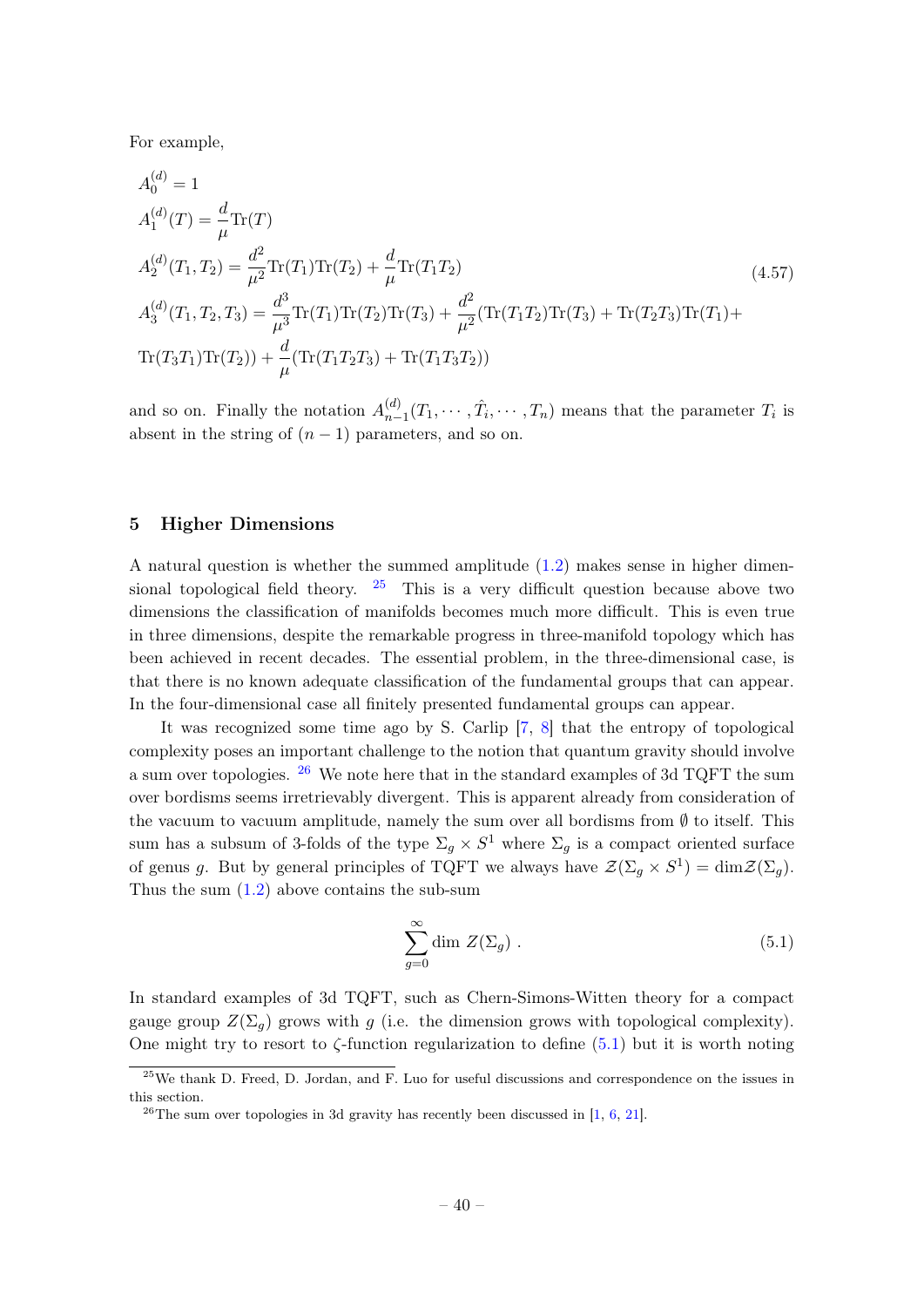that for the important special case of invertible theories even then one would be computing  $\zeta(1)$  which is irretrievably infinite.

One might hope that the vacuum to vacuum sum is an overall divergence which somehow can be factored out, but alas, this is not the case. In the standard examples of 3d TQFT the state space  $\mathcal{Z}(S^2)$  is the one-dimensional algebra over κ. It follows that the state created by cutting out a ball from  $\Sigma_g \times S^1$  is  $\dim(\mathcal{Z}(\Sigma_g))$  times the identity element of  $\mathcal{Z}(S^2)$ . Thus, a sub-sum of the three-dimensional analog of the sum over "handle-adding" elements" is again divergent.

The above remarks illustrate that the generalization to higher dimensions is difficult. But, it might not be impossible. We see three logical possibilities for constructing higherdimensional analogs of the sum over bordisms. We list them in order of increasing plausibility:

- 1. Perhaps the sum over bordisms is a conditionally convergent sum and there are massive cancellations making the full sum convergent. Well, maybe.
- 2. Perhaps there are interesting sub-categories of the bordism category, or categories of manifolds with extra structure and accompanying TQFTs where the sum is more manageable. We are not aware of any examples. [27](#page-41-1)
- 3. Perhaps there are 3d TQFT's where the partition functions and state spaces vanish at large topological complexity. As noted above, these are not the standard examples, but we are not aware of any general reasons why they cannot exist. Indeed, such examples, should they exist, would have the property that their "Kaluza-Klein reduction on  $S^{1}$  would have to be non-semisimple 2d TQFTs. In particular, they cannot be fully local or fully extended. In a sense, we are searching for the categorification of the non-semisimple examples discussed in section [3.3](#page-22-0) above.

#### <span id="page-41-0"></span>6 Future directions

It would be interesting to verify the splitting phenomenon we have observed in other versions of open-closed 2d TQFT. In this paper we explored some non-semisimple TQFTs but did not give a completely general discussion. Moreover, a TQFT with a global symmetry can be coupled to background, nondynamical, G-gauge fields using the description of such theories in terms of Turaev algebras, as spelled out in [\[24\]](#page-48-0). (Some of the results of [\[13\]](#page-47-3) might be helpful in carrying this out.) Similarly, summing over bordisms for 2d spin TQFT's has been considered in [\[3\]](#page-46-2), but the total amplitudes were not fully worked out. Finally, it would be preferable to give a general conceptual explanation of the existence of a splitting formula, rather than merely verifying it in examples.

We have seen that the total amplitudes can be expressed in terms of a splitting formula,  $\bar{\mathcal{A}} = \Phi \Phi^{\dagger}$ . But  $\Phi : S^{\bullet} \mathcal{C} \to \mathcal{W}$  is not unique, since it can be right multiplied by a unitary.

<span id="page-41-1"></span> $27$ One natural way to attempt a manageable sub-category would be to restrict to 3-folds which are handlebodies. But this fails to produce a proper sub-category since every closed 3-fold admits a Heegaard decomposition. The problem is that we must allow gluing, and when gluing we must allow arbitrary elements of the mapping class groups of surfaces.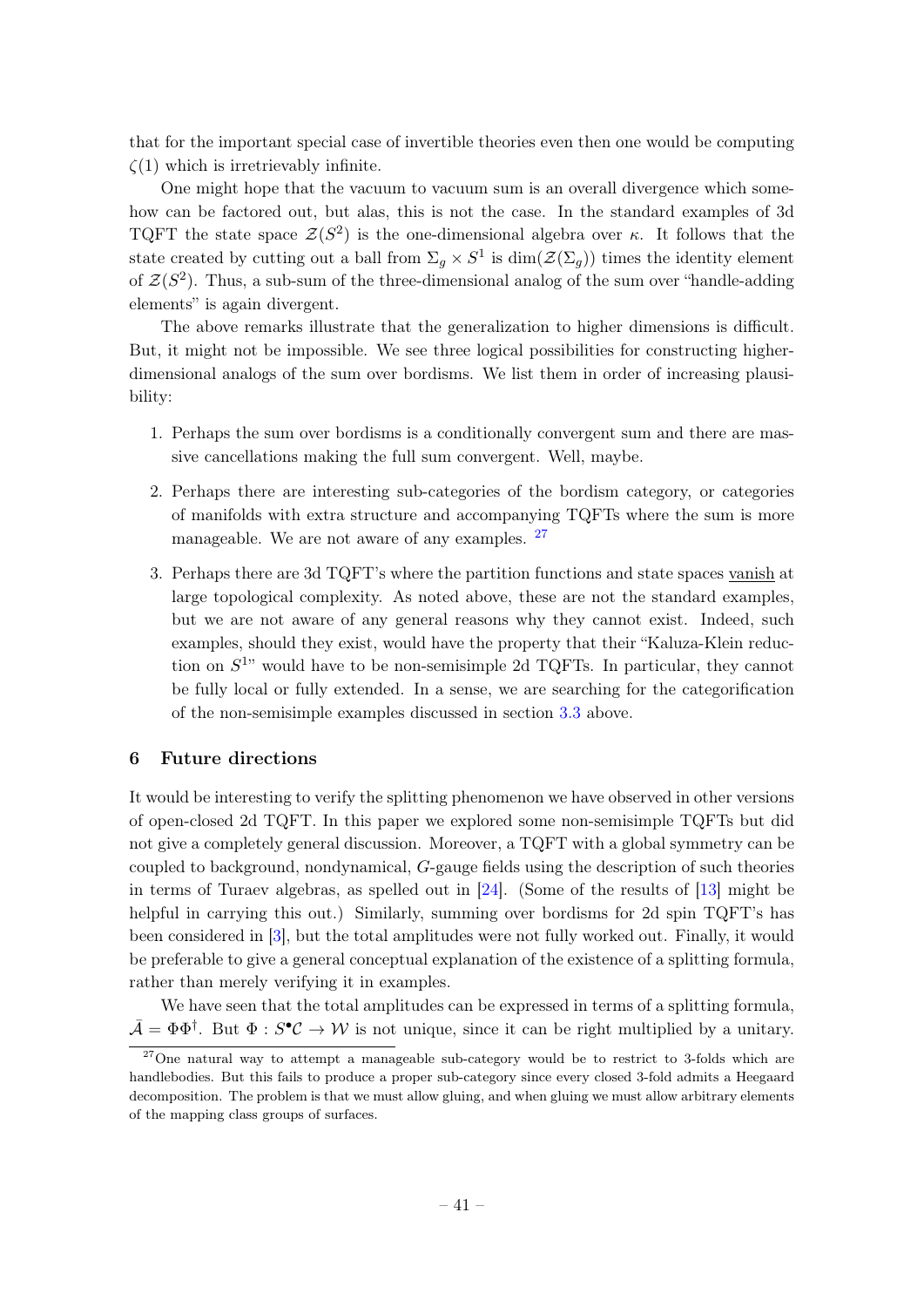More importantly, the space  $W$  is not unique, and this raises the question of whether one can define a minimal splitting space.

It is natural to ask if the kind of splitting formula we have observed for 1d and 2d TQFT generalizes to 2d topological string theory, or even for perturbative string theory proper.

Finally, as discussed above, there are some possible routes to extending these ideas to higher-dimensional TQFT's. While this appears challenging, a successful outcome could be of great interest.

#### <span id="page-42-0"></span>A Bell Polynomials

The exponential Bell polynomial  $B_n(x_1, x_2, \ldots, x_n)$  counts the number of ways a set of n elements can be partitioned into parts. The coefficient of  $x_1^{k_1} \cdots x_n^{k_n}$  counts the number of ways we have  $k_1$  subsets of cardinality 1,  $k_2$  subsets of cardinality 2, ...  $k_j$  subsets of cardinality j.

We have the useful formula

<span id="page-42-1"></span>
$$
B_n(x_1, x_2, \dots, x_n) = \left(\frac{\partial}{\partial t}\right)^n \exp\left[\sum_{j=1}^\infty x_j \frac{t^j}{j!}\right]|_{t=0}
$$
\n(A.1)

So

$$
B_1 = x_1
$$
  
\n
$$
B_2 = x_1^2 + x_2
$$
  
\n
$$
B_3 = x_1^3 + 3x_1x_2 + x_3
$$
  
\n
$$
B_4 = x_1^4 + 6x_1^2x_2 + 3x_2^2 + 4x_1x_3 + x_4
$$
\n(A.2)

Note that  $B_n(x)$ , defined by putting  $x_1 = x_2 = \cdots = x_n = x$  satisfies

$$
e^x B_n(x) = e^x \left(\frac{\partial}{\partial t}\right)^n \exp[xe^t - x]|_{t=0}
$$
  
=  $\left(\frac{\partial}{\partial t}\right)^n \sum_{d=0}^{\infty} \frac{(xe^t)^d}{d!} |_{t=0}$   
=  $\sum_{d=0}^{\infty} \frac{x^d}{d!} d^n$  (A.3)

Notably, the Bell polynomials  $B_n(x)$  occur naturally in the theory of the harmonic oscillator as expectations of the number operator in a coherent state. Let  $\Psi_x := \exp[xa^{\dagger}]|0\rangle$ where we normalize  $[a, a^{\dagger}] = 1$ . Then

$$
\langle \Psi_x, N^n \Psi_x \rangle = e^{|x|^2} B_n(|x|^2)
$$
\n(A.4)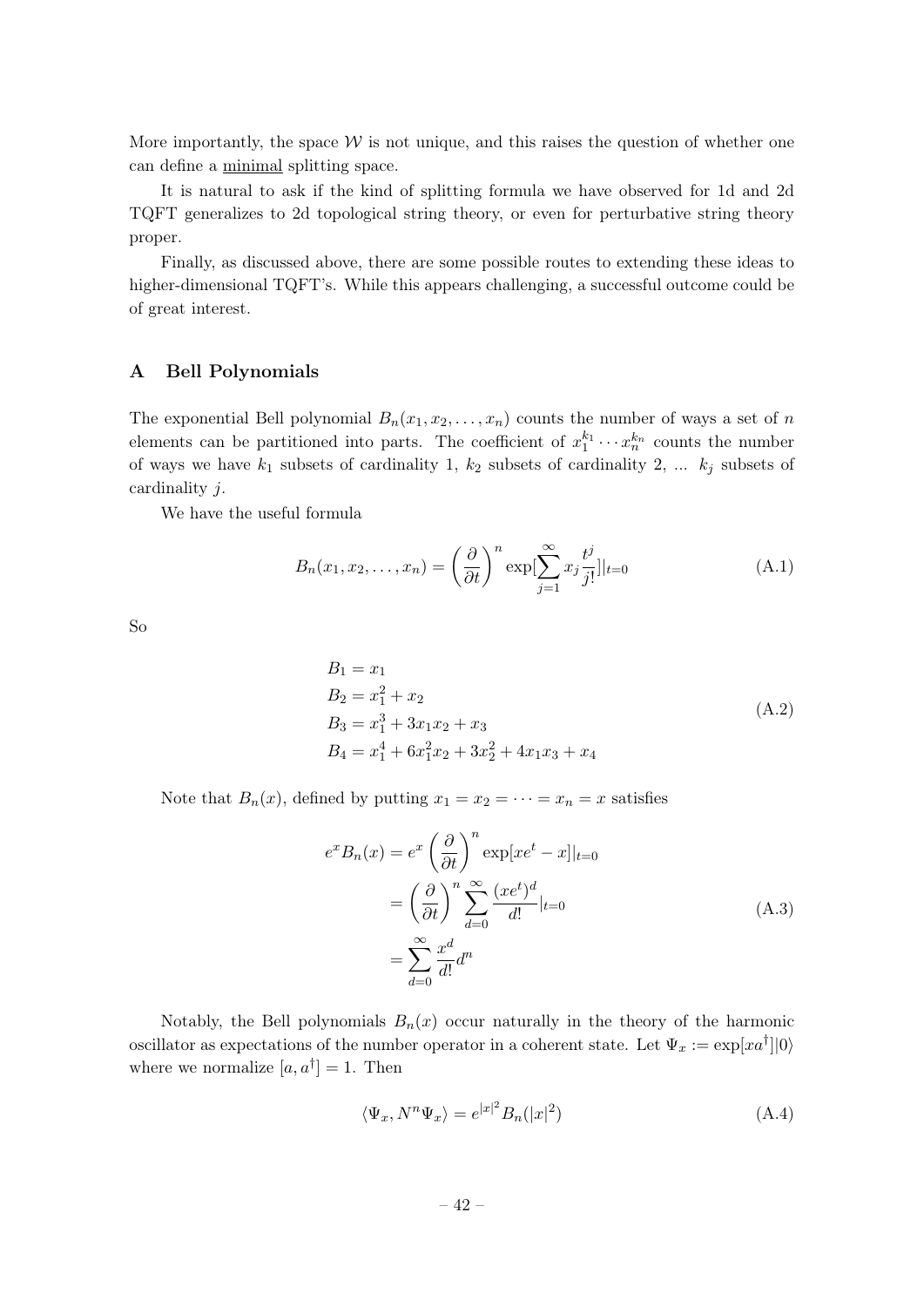## <span id="page-43-0"></span>B Action of  $b^m_\vee$  On Symmetric Products

When applying powers of these operators to symmetric products the following technical consideration is important to bear in mind. On the tensor algebra it makes sense to define

$$
b^{\vee}: T^{\bullet}V \to V^{\vee} \otimes T^{\bullet}V \tag{B.1}
$$

by acting on the first factor:

$$
b^{\vee}(\phi_1 \otimes \cdots \otimes \phi_n) := b^{\vee}(\phi_1) \otimes \phi_2 \otimes \cdots \otimes \phi_n
$$
 (B.2)

That's the result of attaching a cylinder bent into a U-shape to convert an outgoing circle to an ingoing circle.

Our amplitudes are much more naturally written in the symmetric algebra and we can define  $b^{\vee}: S^{\bullet}V \to V^{\vee} \otimes S^{\bullet}V$  by requiring commutativity of the diagram:

$$
T^{\bullet}V \xrightarrow{\qquad b^{\vee} \atop \pi} V^{\vee} \otimes T^{\bullet}V
$$
  
\n
$$
\pi \downarrow \qquad \qquad \downarrow 1 \otimes \pi
$$
  
\n
$$
S^{\bullet}V \xrightarrow{\qquad b^{\vee} \atop \pi} V^{\vee} \otimes S^{\bullet}V
$$
 (B.3)

Thus, when we wish to evaluate  $b^{\vee}(\phi_1 \cdots \phi_n)$  where  $\phi_1 \cdots \phi_n \in S^nV$  we take the canonical lift to  $T^nV$ :

$$
\frac{1}{n!} \sum_{\sigma \in S_n} \phi_{\sigma(1)} \otimes \cdots \otimes \phi_{\sigma(n)} \tag{B.4}
$$

and apply  $b^{\vee}$  there to get

$$
\frac{1}{n!} \sum_{\sigma \in S_n} b^{\vee}(\phi_{\sigma(1)}) \otimes \cdots \otimes \phi_{\sigma(n)}
$$
(B.5)

Now split the sum on  $\sigma$  into *n* terms where  $\sigma(1) = j, j = 1, ..., n$ . This partitions  $S_n$  into n torsors for  $S_{n-1}$ . Projecting down to  $V^{\vee} \otimes S^{n-1}V$  we learn that if  $\phi_1 \cdots \phi_n \in S^nV$  then

$$
b^{\vee}(\phi_1 \cdots \phi_n) = \frac{1}{n} \sum_{j=1}^n b^{\vee}(\phi_j) \otimes (\phi_1 \cdots \widehat{\phi_j} \cdots \phi_n)
$$
 (B.6)

where  $(\phi_1 \cdots \widehat{\phi_j} \cdots \phi_n) \in S^{n-1}V$  is gotten by omitting the factor  $\widehat{\phi_j}$ .

Now we can continue applying  $b^{\vee}$  so that

$$
b^{\vee} \otimes \cdots \otimes b^{\vee} : S^{\bullet}V \to (V^{\vee})^{\otimes m} \otimes S^{\bullet}V
$$
 (B.7)

but we are interested in the projection to  $S^{m}(V^{\vee})\otimes S^{\bullet}V$ . We get the formula:

<span id="page-43-1"></span>
$$
(b^{\vee})^m(\phi_1 \cdots \phi_n) = {n \choose m}^{-1} \sum_{S_1 \amalg S_2} \left( \prod_{i \in S_1} b^{\vee}(\phi_i) \right) \otimes \left( \prod_{j \in S_2} \phi_j \right)
$$
(B.8)

where the sum is over all distinct disjoint decompositions  $S_1 \amalg S_2 = \{1, \ldots, n\}$  where  $|S_1| = m$  and these are unordered sets.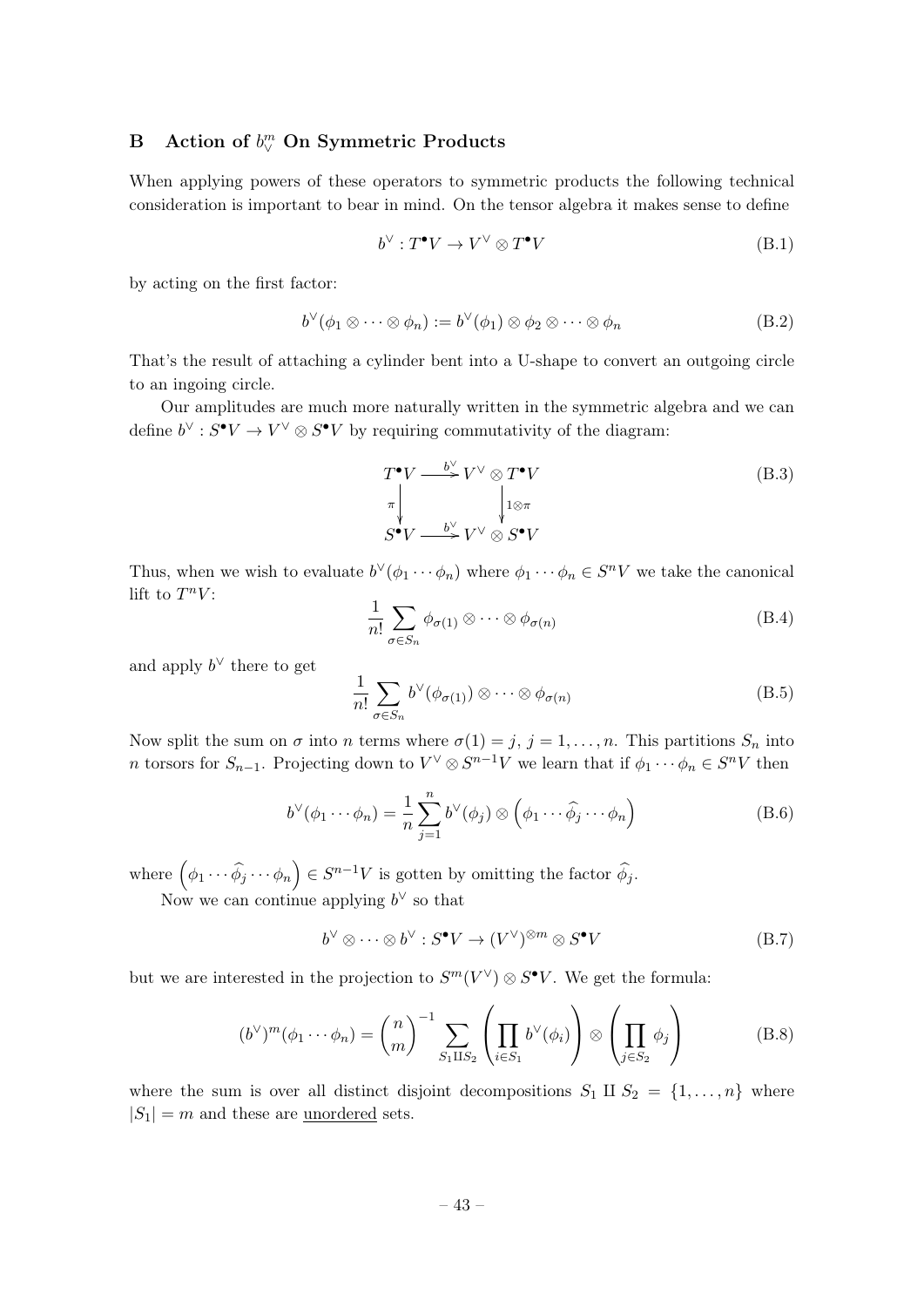#### <span id="page-44-0"></span>C Simple Remark On Multi-Linear Functionals

In general, a multi-linear and totally symmetric function on  $F: S^nV \to \kappa$  for any vector space V is completely determined by its values on the diagonal,  $G(v) := F(v, \ldots, v)$ . We can recover  $F(v_1, \ldots, v_n)$  from the formula

$$
F(v_1, \dots, v_n) = \frac{1}{n!} \frac{\partial}{\partial t_1} |_0 \dots \frac{\partial}{\partial t_n} |_0 G(t_1 v_1 + \dots + t_n v_n)
$$
 (C.1)

Now, if we have a series of multi-linear and totally symmetric functions  $F_n: S^nV \to \kappa$  we can assemble them into one single function  $F = \bigoplus_n F_n : S^{\bullet}V \to \kappa$ . Then we define

$$
G(v) := F(e^v) := \sum_{n \ge 0} \frac{1}{n!} F_n(v, \dots, v)
$$
 (C.2)

and we recover

.

$$
F_n(v_1,\ldots,v_n) = \frac{\partial}{\partial t_1}|_0\cdots\frac{\partial}{\partial t_n}|_0 G(t_1v_1+\cdots+t_nv_n)
$$
 (C.3)

(Note there is no  $1/n!$  in this formula.)

### <span id="page-44-1"></span>D Comparison Of Terminology Of This Paper And The Previous Literature

As explained in the introduction there is a some previous literature on summing over bordisms in TQFT [\[3,](#page-46-2) [9,](#page-47-16) [17,](#page-47-4) [22\]](#page-47-5). The terminology in this paper is more in line with that of the TQFT literature. Here we provide a dictionary of some key terms. Since our notation varies for the different models we consider, we will employ the terminology used in the 2d closed semisimple case wherever possible.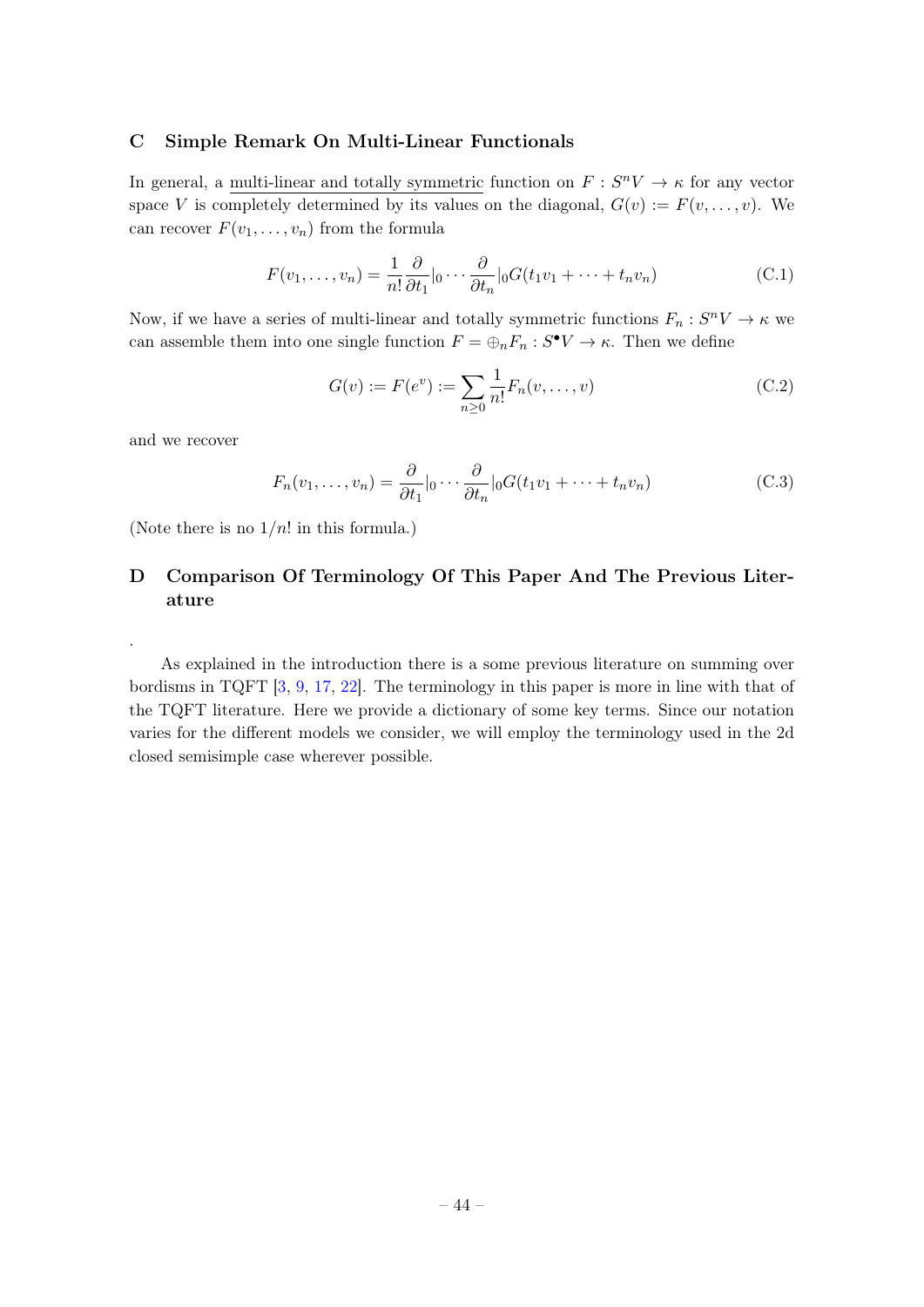| This Paper                                                                                                                                                                                                                                                                                                                                                                                                                                                                                                                                         | Previous Literature                                                                                                                                                                                                                                                                                                                                                                                                                                                                                                                                                                                                                                                |
|----------------------------------------------------------------------------------------------------------------------------------------------------------------------------------------------------------------------------------------------------------------------------------------------------------------------------------------------------------------------------------------------------------------------------------------------------------------------------------------------------------------------------------------------------|--------------------------------------------------------------------------------------------------------------------------------------------------------------------------------------------------------------------------------------------------------------------------------------------------------------------------------------------------------------------------------------------------------------------------------------------------------------------------------------------------------------------------------------------------------------------------------------------------------------------------------------------------------------------|
| Constrained boundaries: These are worldlines of<br>open string endpoints carrying the data of ob-<br>jects in a linear category $\mathfrak{B}$ . It is also possible<br>to include closed constrained boundaries labeled<br>by objects in $\mathfrak{B}$ . In the semi-simple case the<br>objects correspond to finite rank vector bundles<br>over the spectrum of the Frobenius algebra $[24]$ .<br>When the bordism category includes the data of<br>closed constrained boundaries these should be<br>summed over, as in $(4.42)$ and $(4.44)$ . | End-of-World Branes: These are the worldlines<br>of open string endpoints that carry a vector in<br>a vector space. The object $(\psi_i, \psi_i)$ in [22] is<br>most naturally compared to $e_{ij} \in \mathcal{O}_{aa}$ . Equation<br>$(3.34)$ of $[22]$ and Equation $(4.27)$ of $[17]$ should<br>be compared to $(4.29)$ and $(4.44)$ of the present<br>paper.                                                                                                                                                                                                                                                                                                  |
| Ingoing and outgoing boundaries: These carry<br>the data of states in the Hilbert space of the<br>2d TQFT. Considering the direct sum over all<br>in- and out-going closed one-dimensional mani-<br>folds we obtain the Fock spaces $S^{\bullet}C$ and $S^{\bullet}C^{\vee}$<br>respectively.                                                                                                                                                                                                                                                      | Asymptotic boundaries: These are be viewed as<br>in-going or out-going boundaries in the far past<br>or the far future in $[22]$ although for comparison<br>with this paper they can also be considered to<br>be closed constrained boundaries.                                                                                                                                                                                                                                                                                                                                                                                                                    |
| Total amplitude: The total amplitude $A \in$<br>Hom( $S^{\bullet}C, S^{\bullet}C$ ) captures the amplitude from<br>an arbitrary configuration of ingoing boundary<br>components to an arbitrary configuration of out-<br>going boundary components. The amplitude is<br>found to obey a splitting formula of the form,<br>$\bar{\mathcal{A}} = \Phi_{\lambda} \Phi_{\lambda}^{\dagger}.$                                                                                                                                                           | The full quantum gravity path integral: The to-<br>tal amplitude corresponds to the full quantum<br>gravity path integral in a topological model of<br>2d gravity with arbitrary ingoing and outgoing<br>states.                                                                                                                                                                                                                                                                                                                                                                                                                                                   |
| Intermediate or Splitting space:<br>An infinite-<br>dimensional inner product space $\mathcal W$ used to de-<br>scribe a splitting formula for the total ampli-<br>tude obtained from summing over 2d bordisms<br>with arbitrary but fixed boundary conditions.<br>The splitting space and the splitting map are<br>not unique, but the inner product is unique.<br>When the "seed" TQFT satisfies a suitable pos-<br>itivity condition the inner product space admits<br>a Hilbert space completion.                                              | Baby Universe Hilbert Space: Although this is<br>not a direct analog of the splitting space, it<br>shares some common features. The terminol-<br>ogy goes back to the work of Coleman et. al.<br>$([4, 5, 11, 19])$ on quantum gravity with Eu-<br>clidean wormhole geometries. Baby universes<br>are spatially closed, and therefore associated<br>states are singlets under gauge symmetries. The<br>amplitudes obtained from the sum over 2d ge-<br>ometries are expressed in terms of expectation<br>values of Hermitian operators acting on a special<br>class of states in a certain infinite-dimensional<br>space known as the Baby Universe Hilbert space. |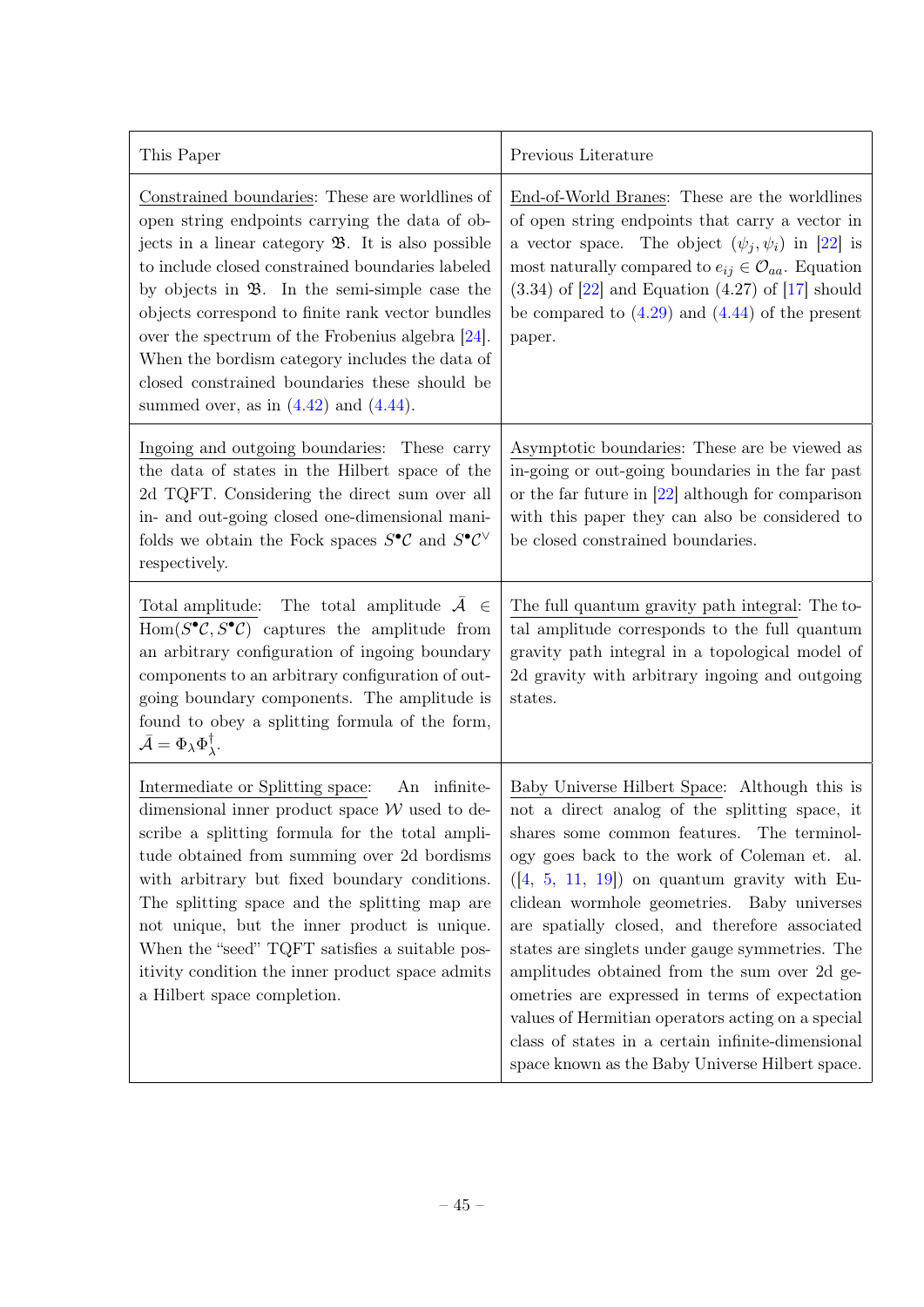| This Paper                                                                                                                                                                                                                                                                                                                             | Previous Literature                                                                                                                                                                                                                                                                                                                                         |
|----------------------------------------------------------------------------------------------------------------------------------------------------------------------------------------------------------------------------------------------------------------------------------------------------------------------------------------|-------------------------------------------------------------------------------------------------------------------------------------------------------------------------------------------------------------------------------------------------------------------------------------------------------------------------------------------------------------|
| Fock space on the TQFT: In our view the<br>(Hilbert space completion of) the Fock space<br>$S^{\bullet} \mathcal{C}$ would naturally be called the "baby universe"<br>Hilbert space," but that terminology does not<br>appear to be consistent with previous literature.<br>(See the table above.) So we do not use it.                | The Fock space $S^{\bullet} \mathcal{C}$ has been considered in [12,<br>13 in contexts related to those of the present<br>paper.                                                                                                                                                                                                                            |
| Coherent vector: A vector $\Psi_{\theta} \in S^{\bullet} \mathcal{C}$ that we<br>use to define the map $\Phi_{\theta}: S^{\bullet} \mathcal{C} \to \mathcal{W}$ . If we<br>view $S^{\bullet} \mathcal{C}$ as a Fock space representation of a<br>Heisenberg algebra then $\Psi_{\theta}$ is a coherent state<br>in the standard sense. | Hartle-Hawking state: A class of states in the<br>"baby universe Hilbert space" indexed by a real<br>parameter $\lambda$ analogous to the gravitational cou-<br>pling.                                                                                                                                                                                      |
| Hartle-Hawking vector: A vector $\Psi_{HH,\lambda} \in S^{\bullet}C$<br>that describes a suitably weighted sum over all<br>bordisms from the empty set to an arbitrary<br>number of disconnected outgoing boundary com-<br>ponents. Its dual version, the sum over "every-<br>thing to nothing," is the Hartle-Hawking covec-<br>tor.  | No analogue: The Hartle-Hawking vector and<br>covector are not explicitly studied in the previ-<br>ous literature. However, subject to the remarks<br>of section $1.1$ above, they are implicitly used<br>since the amplitudes presented in $[3, 17, 22]$ are<br>what we would call the Hartle-Hawking covector<br>evaluated on the exponentiated diagonal. |

Table 1. Dictionary between some of the concepts in this paper and in [\[3,](#page-46-2) [17,](#page-47-4) [22\]](#page-47-5)

### References

- <span id="page-46-4"></span>[1] N. Afkhami-Jeddi, H. Cohn, T. Hartman and A. Tajdini, "Free partition functions and an averaged holographic duality," JHEP 01, 130 (2021) doi:10.1007/JHEP01(2021)130 [arXiv:2006.04839 [hep-th]].
- <span id="page-46-3"></span>[2] P. S. Aspinwall, T. Bridgeland, A. Craw, M. R. Douglas, A. Kapustin, G. W. Moore, M. Gross, G. Segal, B. Szendröi and P. M. H. Wilson, "Dirichlet branes and mirror symmetry,"
- <span id="page-46-2"></span>[3] V. Balasubramanian, A. Kar, S. F. Ross and T. Ugajin, "Spin structures and baby universes," JHEP 09, 192 (2020) doi:10.1007/JHEP09(2020)192 [arXiv:2007.04333 [hep-th]].
- <span id="page-46-0"></span>[4] T. Banks, "Report on Progress in Wormhole Physics," Physicalia Mag. 12, 19-68 (1990) SCIPP-89-17.
- <span id="page-46-1"></span>[5] T. Banks, "Prolegomena to a Theory of Bifurcating Universes: A Nonlocal Solution to the Cosmological Constant Problem Or Little Lambda Goes Back to the Future," Nucl. Phys. B 309, 493-512 (1988) doi:10.1016/0550-3213(88)90455-5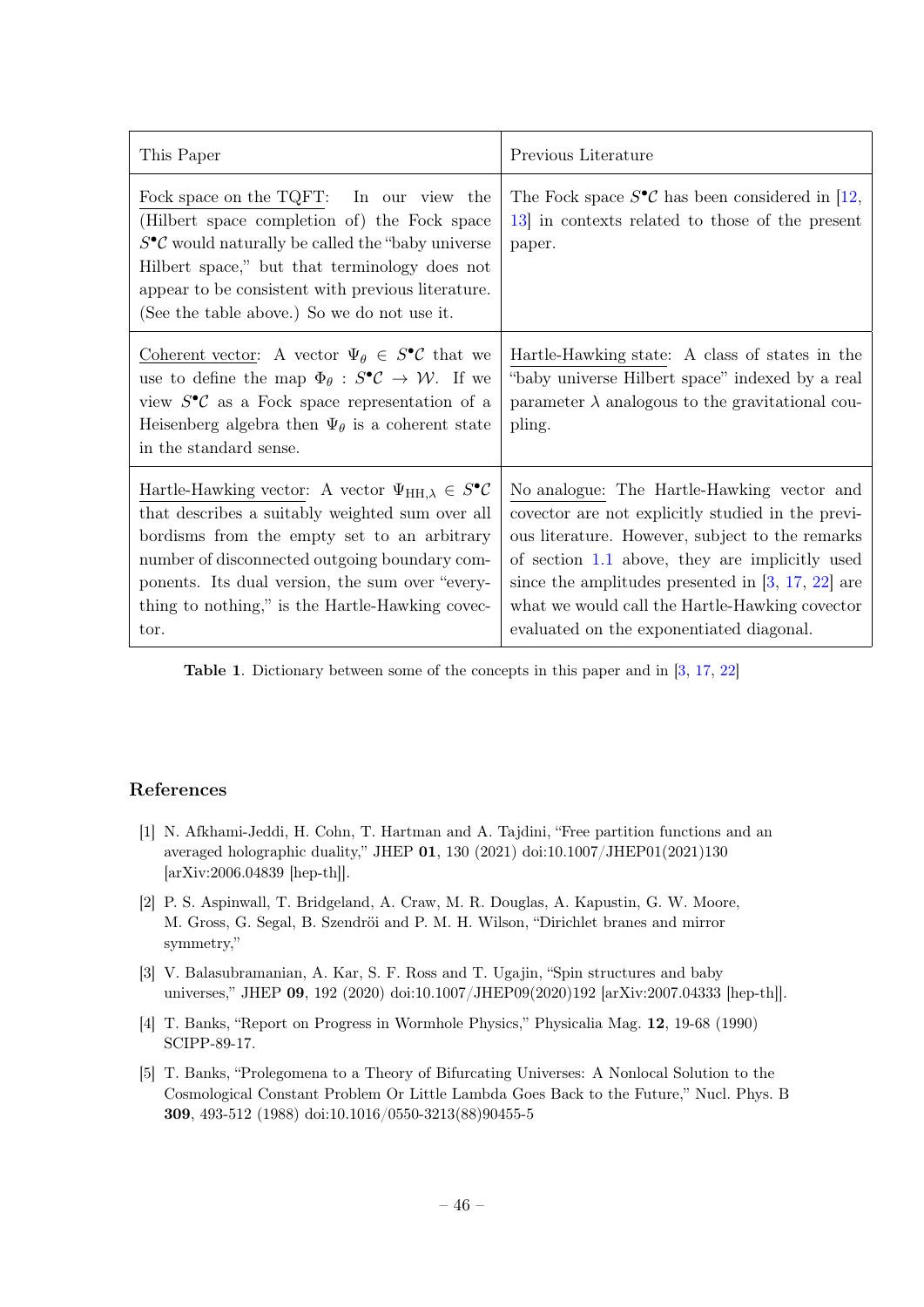- <span id="page-47-14"></span>[6] N. Benjamin, C. A. Keller, H. Ooguri and I. G. Zadeh, "Narain to Narnia," [arXiv:2103.15826 [hep-th]].
- <span id="page-47-12"></span>[7] S. Carlip, "Entropy versus action in the (2+1)-dimensional Hartle-Hawking wave function," Phys. Rev. D 46, 4387-4395 (1992) doi:10.1103/PhysRevD.46.4387 [arXiv:hep-th/9205022 [hep-th]].
- <span id="page-47-13"></span>[8] S. Carlip, "The Sum over topologies in three-dimensional Euclidean quantum gravity," Class. Quant. Grav. 10, 207-218 (1993) doi:10.1088/0264-9381/10/2/004 [arXiv:hep-th/9206103 [hep-th]].
- <span id="page-47-16"></span>[9] E. Casali, D. Marolf, H. Maxfield and M. Rangamani, "Baby Universes and Worldline Field Theories," [arXiv:2101.12221 [hep-th]].
- <span id="page-47-7"></span>[10] J. Cheeger and J. M. Kister. "Counting topological manifolds." In: Topology 9 (1970), pp. 149–151. issn: 0040-9383. doi: 10.1016/0040-9383(70)90036-4. url: https: //doi.org/10.1016/0040-9383(70)90036-4.
- <span id="page-47-0"></span>[11] S. R. Coleman, "Black Holes as Red Herrings: Topological Fluctuations and the Loss of Quantum Coherence," Nucl. Phys. B 307, 867-882 (1988) doi:10.1016/0550-3213(88)90110-1
- <span id="page-47-17"></span>[12] J. Couch, Y. Fan and S. Shashi, "Circuit Complexity in Topological Quantum Field Theory," [arXiv:2108.13427 [hep-th]].
- <span id="page-47-3"></span>[13] R. de Mello Koch, Y. H. He, G. Kemp and S. Ramgoolam, "Integrality, Duality and Finiteness in Combinatoric Topological Strings," [arXiv:2106.05598 [hep-th]].
- <span id="page-47-1"></span>[14] W. Fischler, I. R. Klebanov, J. Polchinski and L. Susskind, "Quantum Mechanics of the Googolplexus," Nucl. Phys. B 327, 157-177 (1989) doi:10.1016/0550-3213(89)90290-3
- <span id="page-47-9"></span>[15] D. S. Freed and R. E. Gompf, "Computer calculation of Witten's three manifold invariant," Commun. Math. Phys. 141, 79-117 (1991) doi:10.1007/BF02100006
- <span id="page-47-6"></span>[16] D. S. Freed and M. J. Hopkins, "Chern-Weil forms and abstract homotopy theory," [arXiv:1301.5959 [math.DG]].
- <span id="page-47-4"></span>[17] J. G. Gardiner and S. Megas, "2d TQFTs and baby universes," JHEP 10, 052 (2021) doi:10.1007/JHEP10(2021)052 [arXiv:2011.06137 [hep-th]].
- <span id="page-47-10"></span>[18] E. Gesteau and M. J. Kang, "Holographic baby universes: an observable story," [arXiv:2006.14620 [hep-th]].
- <span id="page-47-2"></span>[19] S. B. Giddings and A. Strominger, "Baby Universes, Third Quantization and the Cosmological Constant," Nucl. Phys. B 321, 481-508 (1989) doi:10.1016/0550-3213(89)90353-2
- <span id="page-47-11"></span>[20] O. Khorunzhiy, "On asymptotic properties of Bell polynomials and concentration of vertex degree of large random graphs," arXiv:1904.01339v4 [math.PR] 22 Jul 2020
- <span id="page-47-15"></span>[21] A. Maloney and E. Witten, "Averaging over Narain moduli space," JHEP 10, 187 (2020) doi:10.1007/JHEP10(2020)187 [arXiv:2006.04855 [hep-th]].
- <span id="page-47-5"></span>[22] D. Marolf and H. Maxfield, "Transcending the ensemble: baby universes, spacetime wormholes, and the order and disorder of black hole information," JHEP 08, 044 (2020) doi:10.1007/JHEP08(2020)044 [arXiv:2002.08950 [hep-th]].
- <span id="page-47-8"></span>[23] J. McNamara and C. Vafa, "Baby Universes, Holography, and the Swampland," [arXiv:2004.06738 [hep-th]].